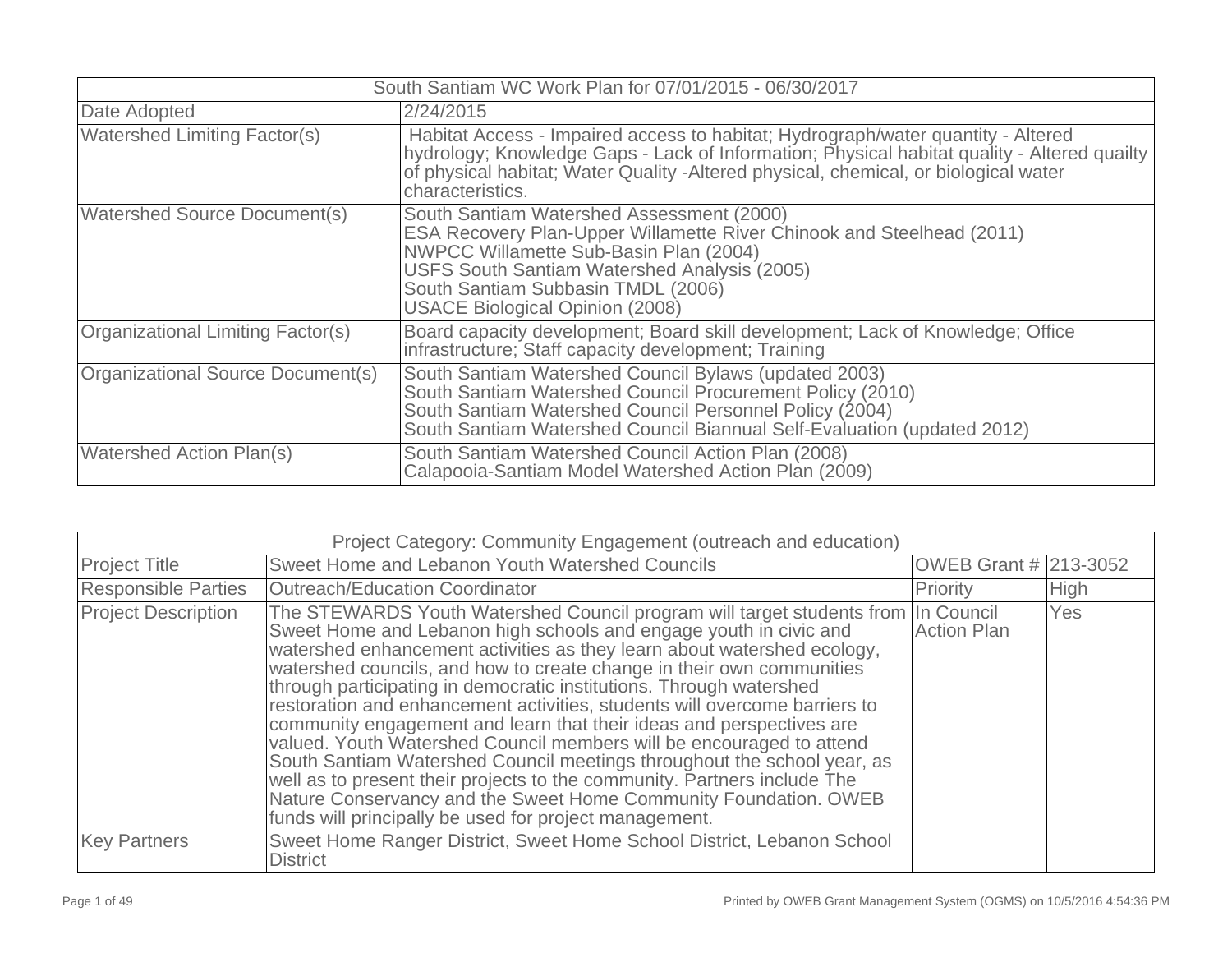| Limiting Factor(s)          | Lack of Knowledge, Physical habitat quality - Altered quailty of physical<br>habitat, Knowledge Gaps - Lack of Information                                                                         |            |                                               |
|-----------------------------|----------------------------------------------------------------------------------------------------------------------------------------------------------------------------------------------------|------------|-----------------------------------------------|
|                             |                                                                                                                                                                                                    |            |                                               |
| <b>Original Date</b>        | 2/13/2015                                                                                                                                                                                          | % Complete | Ongoing<br>council<br>activity                |
| Challenges                  | 1) Lack of a teacher representative from Sweet Home high school makes<br>student recruitment difficult.                                                                                            |            |                                               |
|                             | 2) An insufficient amount of tools and equipment for all the students makes<br>completed projects challenging.                                                                                     |            |                                               |
|                             | 3) Often times there is inadequate funding for student transportation to and<br>from project and field trip locations. Many times parents are called upon to<br>volunteer their time and vehicles. |            |                                               |
| Opportunities               | 1) The Youth Watershed Councils has excellent partnerships with the city of<br>Sweet Home, the ODFW and members of the community.                                                                  |            |                                               |
|                             | 2) Local projects enhance the visibility of YWC.                                                                                                                                                   |            |                                               |
|                             | 3) The Lebanon YWC completed the first riparian and wetland restoration<br>project since the group started in 2013.                                                                                |            |                                               |
|                             | 4) The YWC is unique in the state of Oregon and can serve as a model for<br>other watershed Councils.                                                                                              |            |                                               |
| <b>Planned Deliverables</b> | 1) Continue building youth watershed council at Sweet Home High School.                                                                                                                            |            |                                               |
|                             | 2) Continue building youth watershed council at Lebanon High School.                                                                                                                               |            |                                               |
|                             | 3) Both YWCs meet regularly, plan and implement restoration action in the<br>South Santiam watershed. Follow up work on 2 existing restoration projects<br>(Sweet Home and Lebanon).               |            |                                               |
|                             |                                                                                                                                                                                                    |            |                                               |
| <b>Update Date</b>          | 6/14/2016                                                                                                                                                                                          | % Complete | 100% -<br>Post grant<br>reporting<br>complete |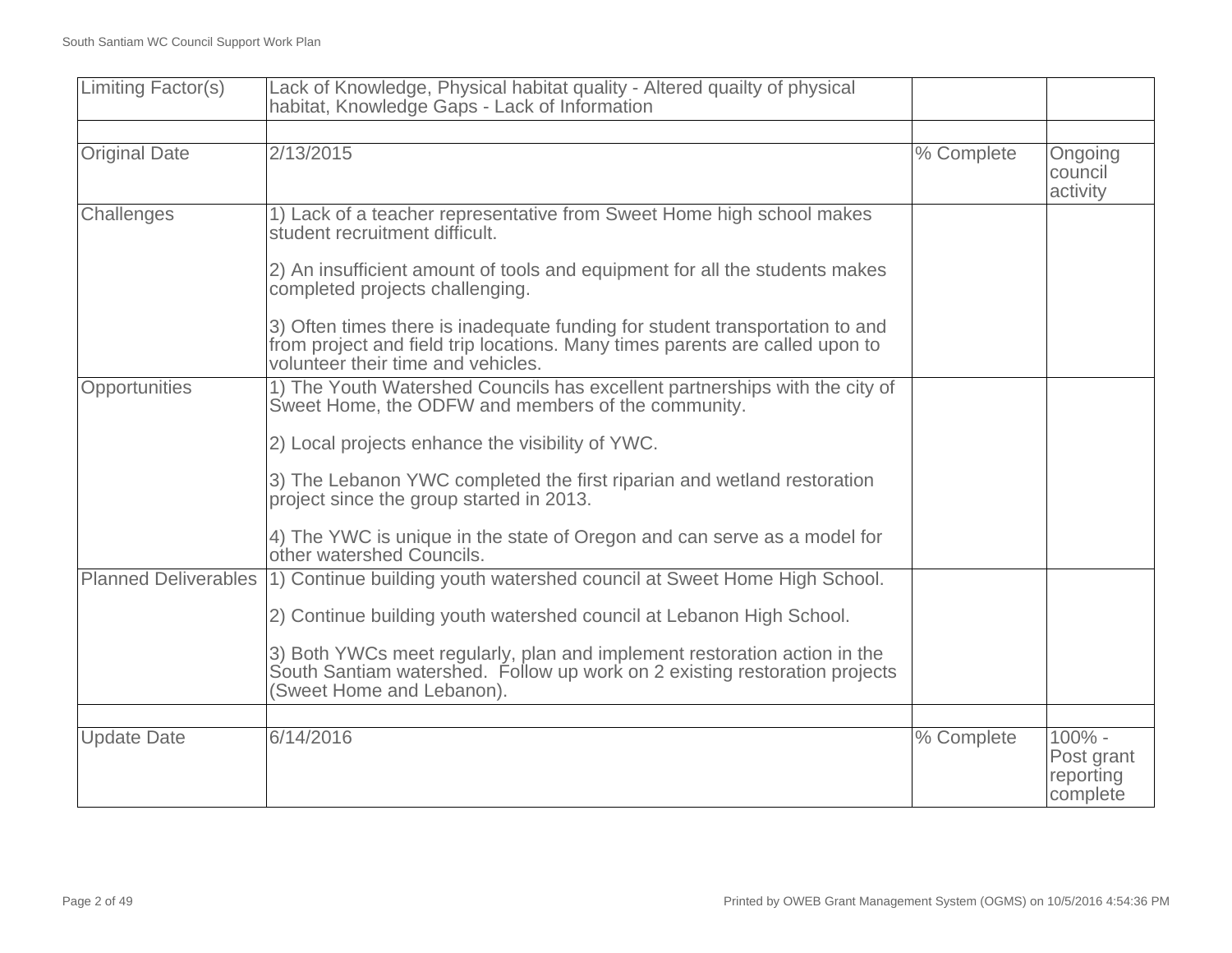| Challenges               | 1) Lack of a teacher representative from Sweet Home high school makes<br>student recruitment difficult.<br>(2) An insufficient amount of tools and equipment for all the students makes<br>completed projects challenging.<br>3) Often times there is inadequate funding for student transportation to and<br>from project and field trip locations. Many times parents are called upon to<br>volunteer their time and vehicles. |  |
|--------------------------|----------------------------------------------------------------------------------------------------------------------------------------------------------------------------------------------------------------------------------------------------------------------------------------------------------------------------------------------------------------------------------------------------------------------------------|--|
| <b>Opportunities</b>     | 1) The Youth Watershed Councils has excellent partnerships with the city of<br>Sweet Home, the ODFW and members of the community.<br>2) Local projects enhance the visibility of YWC.<br>3) The Lebanon YWC completed the first riparian and wetland restoration<br>project since the group started in 2013.<br>4) The YWC is unique in the state of Oregon and can serve as a model for<br>other watershed Councils.            |  |
| Deliverables<br>Achieved | 1) Continue building youth watershed council at Sweet Home High School.<br>2) Continue building youth watershed council at Lebanon High School.<br>3) Both YWCs meet regularly, plan and implement restoration action in the<br>South Santiam watershed. Follow up work on 2 existing restoration projects<br>(Sweet Home and Lebanon).                                                                                          |  |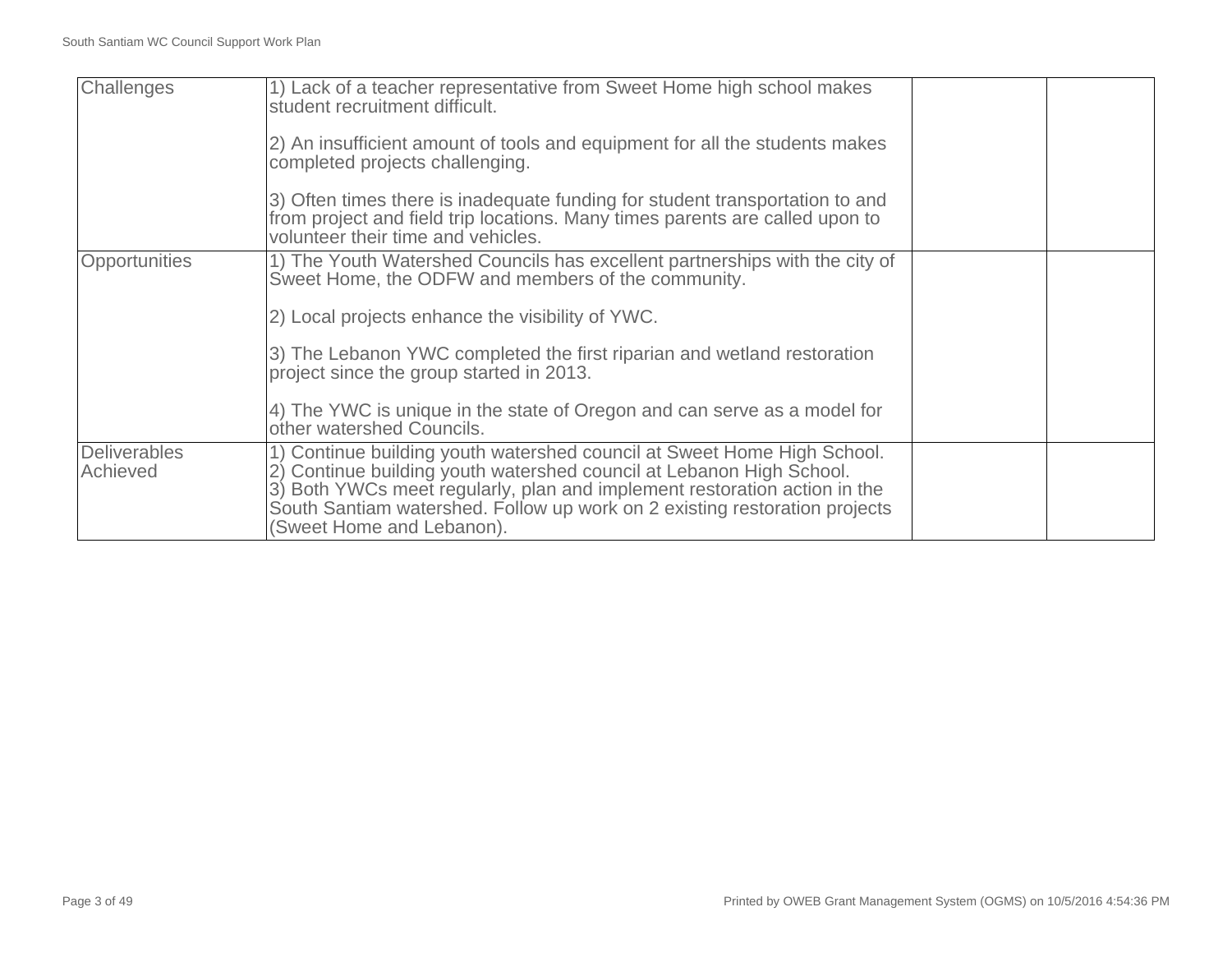|                            | Project Category: Community Engagement (outreach and education)                                                                                                                                                                                                                                                                            |                                  |                               |
|----------------------------|--------------------------------------------------------------------------------------------------------------------------------------------------------------------------------------------------------------------------------------------------------------------------------------------------------------------------------------------|----------------------------------|-------------------------------|
| <b>Project Title</b>       | <b>Sweet Home Outdoor School</b>                                                                                                                                                                                                                                                                                                           | <b>OWEB Grant #</b>              |                               |
| <b>Responsible Parties</b> | Partner                                                                                                                                                                                                                                                                                                                                    | Priority                         | Medium                        |
| <b>Project Description</b> | Implement an annual Outdoor School, targeting local 5th and 6th grade<br>students. The three-day, two-night event is held annually in June and<br>includes several "discovery sessions", held in the classroom, in the preceding<br>months. Local volunteers and agency staff lead sessions at the Outdoor<br>School held at Camp Tadmore. | In Council<br><b>Action Plan</b> | Yes                           |
| <b>Key Partners</b>        | Sweet Home Ranger District, Sweet Home School District, numerous<br>volunteers                                                                                                                                                                                                                                                             |                                  |                               |
| Limiting Factor(s)         | Lack of Knowledge, Knowledge Gaps - Lack of Information                                                                                                                                                                                                                                                                                    |                                  |                               |
|                            |                                                                                                                                                                                                                                                                                                                                            |                                  |                               |
| <b>Original Date</b>       | 2/13/2015                                                                                                                                                                                                                                                                                                                                  | % Complete                       | Annual<br>council<br>activity |
| Challenges                 | 1) Mixed grades. Most schools have mixed 5th and 6th grade classes.<br>Schools are doing one of two things:                                                                                                                                                                                                                                |                                  |                               |
|                            | a. Sending only their 5th graders and attending annually<br>b. Attending every other year with both 5th and 6th grade classes.                                                                                                                                                                                                             |                                  |                               |
|                            | This causes student participant numbers to fluctuate every other year,<br>depending on what schools are attending.                                                                                                                                                                                                                         |                                  |                               |
|                            | 2) Finding parent chaperones willing to stay overnight with students<br>continues to be a challenge.                                                                                                                                                                                                                                       |                                  |                               |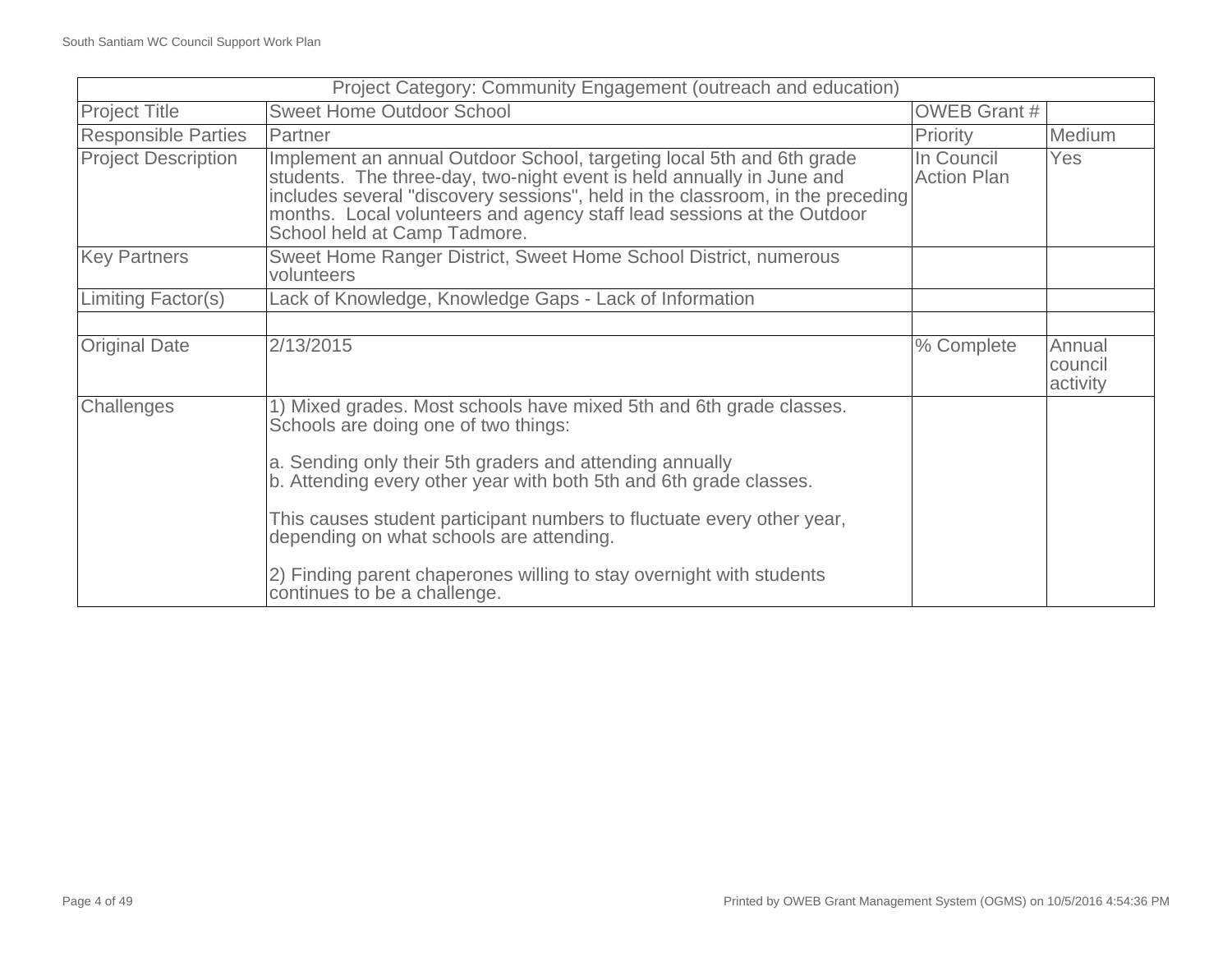| Opportunities               | 1) Implementation continues to improve to the point where Outdoor school is<br>running smoothly and efficiently. Arrangements have been made with the<br>Sweet Home School District and the Sweet Home Ranger District that<br>improve the management of funding. |            |                                              |
|-----------------------------|-------------------------------------------------------------------------------------------------------------------------------------------------------------------------------------------------------------------------------------------------------------------|------------|----------------------------------------------|
|                             | 2) Volunteers are experienced and eager to participate each year. All of our<br>volunteers have assisted with ODS in the past, and we continue to recruit<br>new volunteers each year to assist, which helps them to take on greater roles<br>in the future.      |            |                                              |
|                             | 3) High school students that attend ODS as counselors gain leadership<br>experience while assisting with groups, meals, overnights, leading campfires<br>and other tasks.                                                                                         |            |                                              |
|                             | 4) Expand ODS offerings to Lebanon School District and offer ODS for both<br>5th and 6th grade at each district every other year.                                                                                                                                 |            |                                              |
| <b>Planned Deliverables</b> | 1) Held Outdoor School June 2-4, 2015. Approximately 85 Sweet Home 5th<br>graders attended from Oak Heights and Sweet Home Charter Schools.                                                                                                                       |            |                                              |
|                             | 2) Three pre-Outdoor School "discovery sessions" where held with students<br>in the months leading up to the camp.                                                                                                                                                |            |                                              |
|                             |                                                                                                                                                                                                                                                                   |            |                                              |
| <b>Update Date</b>          | 6/14/2016                                                                                                                                                                                                                                                         | % Complete | $60% -$<br>Implementa<br>tion in<br>progress |
| Challenges                  | 1) Mixed grades. Most schools have mixed 5th and 6th grade classes.<br>Schools are doing one of two things:                                                                                                                                                       |            |                                              |
|                             | a. Sending only their 5th graders and attending annually<br>b. Attending every other year with both 5th and 6th grade classes.                                                                                                                                    |            |                                              |
|                             | This causes student participant numbers to fluctuate every other year,<br>depending on what schools are attending.                                                                                                                                                |            |                                              |
|                             | 2) Finding parent chaperones willing to stay overnight with students<br>continues to be a challenge.                                                                                                                                                              |            |                                              |
|                             | 3) Cost can be a limiting factor for some low income students.                                                                                                                                                                                                    |            |                                              |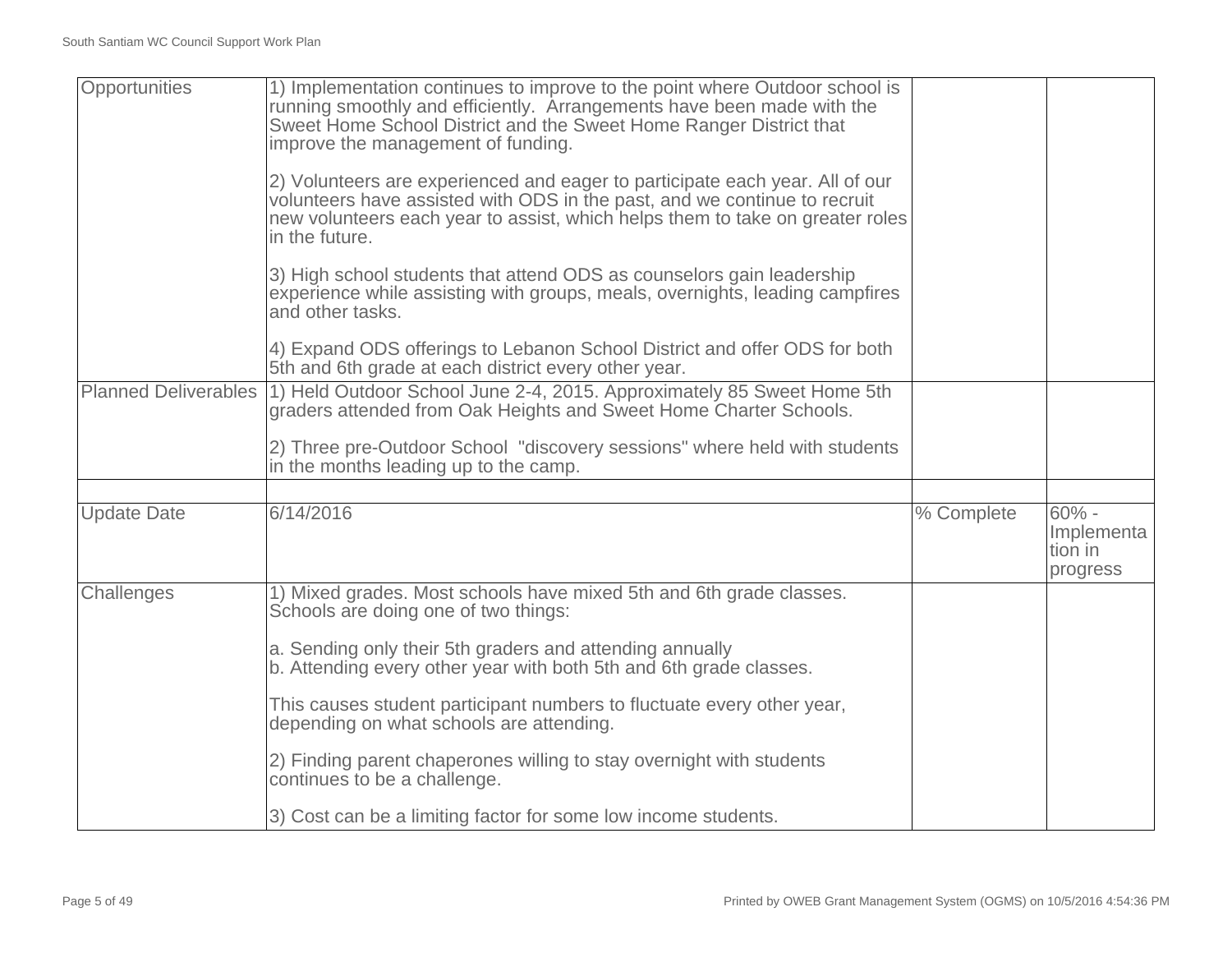| Opportunities            | 1) Implementation continues to improve to the point where Outdoor school is<br>running smoothly and efficiently. Arrangements have been made with the<br>Sweet Home School District and the Sweet Home Ranger District that<br>improve the management of funding. |  |
|--------------------------|-------------------------------------------------------------------------------------------------------------------------------------------------------------------------------------------------------------------------------------------------------------------|--|
|                          | 2) Volunteers are experienced and eager to participate each year. All of our<br>volunteers have assisted with ODS in the past, and we continue to recruit<br>new volunteers each year to assist, which helps them to take on greater roles<br>in the future.      |  |
|                          | 3) High school students that attend ODS as counselors gain leadership<br>experience while assisting with groups, meals, overnights, leading campfires<br>and other tasks.                                                                                         |  |
|                          | 4) Expand ODS offerings to Lebanon School District and offer ODS for both<br>5th and 6th grade at each district every other year.                                                                                                                                 |  |
| Deliverables<br>Achieved | 1) Hold Outdoor School spring 2016 and 2017. Students from Sweet Home,<br>Lebanon, Oak Heights and Sweet Home Charter Schools expected to attend.<br>2) Host pre-Outdoor School "discovery sessions" in the months leading up to<br>the camp.                     |  |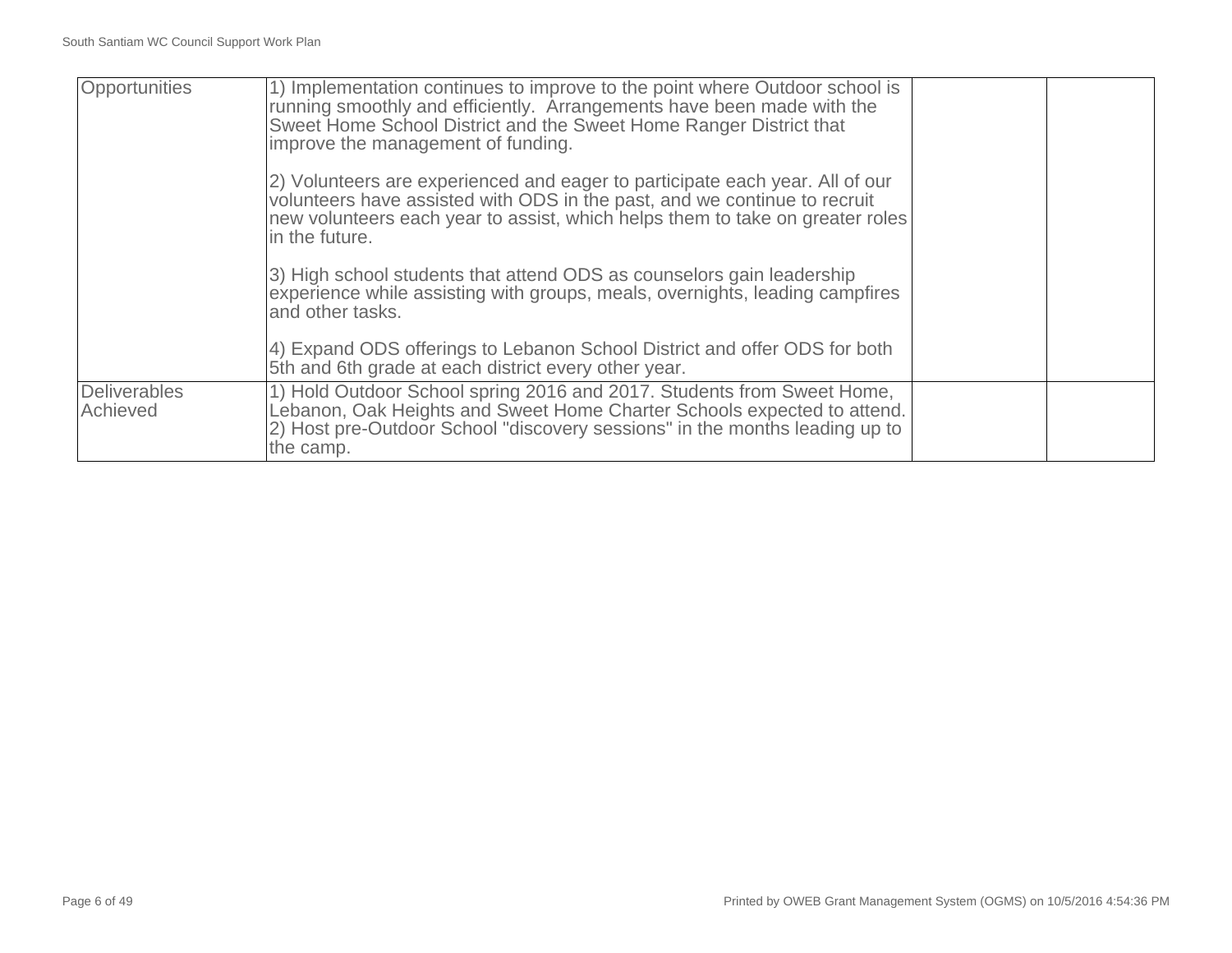|                             | Project Category: Community Engagement (outreach and education)                                                                                                                                                                                                                         |                                  |                                                                                |
|-----------------------------|-----------------------------------------------------------------------------------------------------------------------------------------------------------------------------------------------------------------------------------------------------------------------------------------|----------------------------------|--------------------------------------------------------------------------------|
| <b>Project Title</b>        | <b>Watershed Tours and Workshops</b>                                                                                                                                                                                                                                                    | <b>OWEB Grant #</b>              |                                                                                |
| <b>Responsible Parties</b>  | <b>Outreach/Education Coordinator</b>                                                                                                                                                                                                                                                   | Priority                         | Medium                                                                         |
| <b>Project Description</b>  | Hold at least two tours and workshops in the South Santiam watershed<br>focusing on on-going/recently completed restoration work and best<br>management practices for a variety of land-uses.                                                                                           | In Council<br><b>Action Plan</b> | Yes                                                                            |
| <b>Key Partners</b>         | <b>Oregon State University Extension Service</b>                                                                                                                                                                                                                                        |                                  |                                                                                |
| <b>Limiting Factor(s)</b>   | Lack of Knowledge, Training, Knowledge Gaps - Lack of Information                                                                                                                                                                                                                       |                                  |                                                                                |
|                             |                                                                                                                                                                                                                                                                                         |                                  |                                                                                |
| <b>Original Date</b>        | 2/13/2015                                                                                                                                                                                                                                                                               | % Complete                       | Annual<br>council<br>activity                                                  |
| Challenges                  | 1) Attendance is low despite restoration activities, changing tour times, and<br>outreach for participants.                                                                                                                                                                             |                                  |                                                                                |
|                             | 2) Difficulty defining a relevant workshop topic that appeals to potential<br>participants.                                                                                                                                                                                             |                                  |                                                                                |
|                             | 3) The new landowner outreach shared staff person took a different job,<br>leaving a gap in outreach personal.                                                                                                                                                                          |                                  |                                                                                |
| Opportunities               | 1) Continued understanding of best ways to connect with community.                                                                                                                                                                                                                      |                                  |                                                                                |
|                             | 2) Projects have received increased attention in local newspapers in recent<br>vears.                                                                                                                                                                                                   |                                  |                                                                                |
|                             | 3) Re-evaluate outreach as a shared staff position between SSWC, NSWC,<br>and CWC.                                                                                                                                                                                                      |                                  |                                                                                |
| <b>Planned Deliverables</b> | 1) Host watershed tour in 2015 and 2016 contingent upon participant interest.<br>Featured projects might include: Soda Fork in stream enhancement, Canyon-<br>Owl instream enhancement, established reforestation sites in the lower South<br>Santiam watershed. Target audience of 15. |                                  |                                                                                |
|                             |                                                                                                                                                                                                                                                                                         |                                  |                                                                                |
| <b>Update Date</b>          | 6/14/2016                                                                                                                                                                                                                                                                               | % Complete                       | $5 - 30\%$ -<br>Conceptual/<br>Planning/Su<br>bmitting<br>Grant<br>application |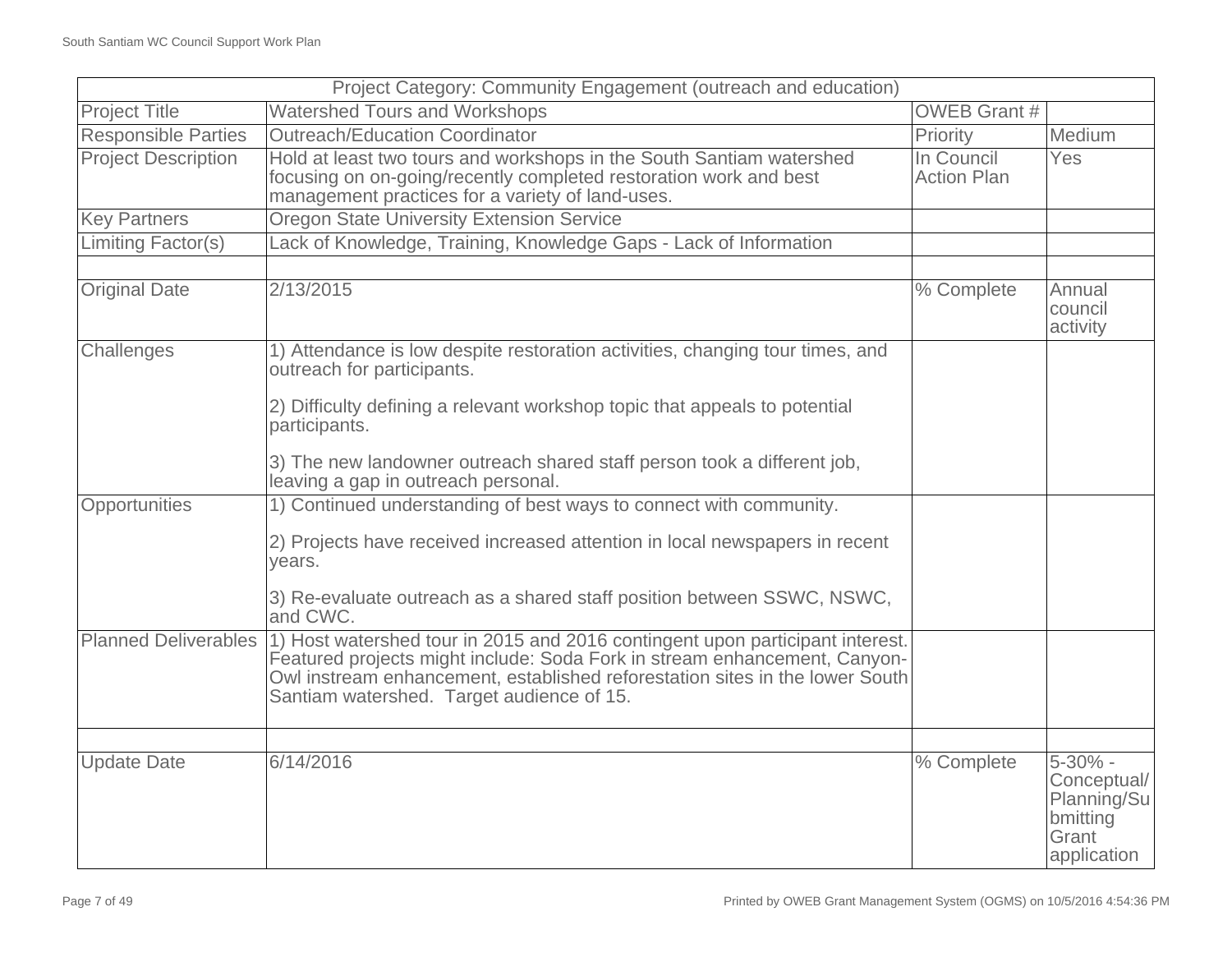| Challenges                      | 1) Attendance is low despite restoration activities, changing tour times, and<br>outreach for participants.<br>2) Difficulty defining a relevant workshop topic that appeals to potential<br>participants. Workshops generally are labor intensive and have few<br>participants.                                                                                    |  |
|---------------------------------|---------------------------------------------------------------------------------------------------------------------------------------------------------------------------------------------------------------------------------------------------------------------------------------------------------------------------------------------------------------------|--|
|                                 | 3) The new landowner outreach shared staff person took a different job,<br>leaving a gap in outreach personal.                                                                                                                                                                                                                                                      |  |
| Opportunities                   | 1) Continued understanding of best ways to connect with community.                                                                                                                                                                                                                                                                                                  |  |
|                                 | 2) Projects have received increased attention in local newspapers in recent<br>years.                                                                                                                                                                                                                                                                               |  |
|                                 | 3) Re-evaluate outreach as a shared staff position between SSWC, NSWC,<br>and CWC.                                                                                                                                                                                                                                                                                  |  |
| <b>Deliverables</b><br>Achieved | 1) Host watershed tour in 2015 and 2016 contingent upon participant interest.<br>Featured projects might include: Soda Fork in stream enhancement, Canyon-<br>Owl instream enhancement, established reforestation sites in the lower South<br>Santiam watershed. Target audience of 15.<br>2) Visit 1 planting site and bridge site in Crabtree during July of 2016 |  |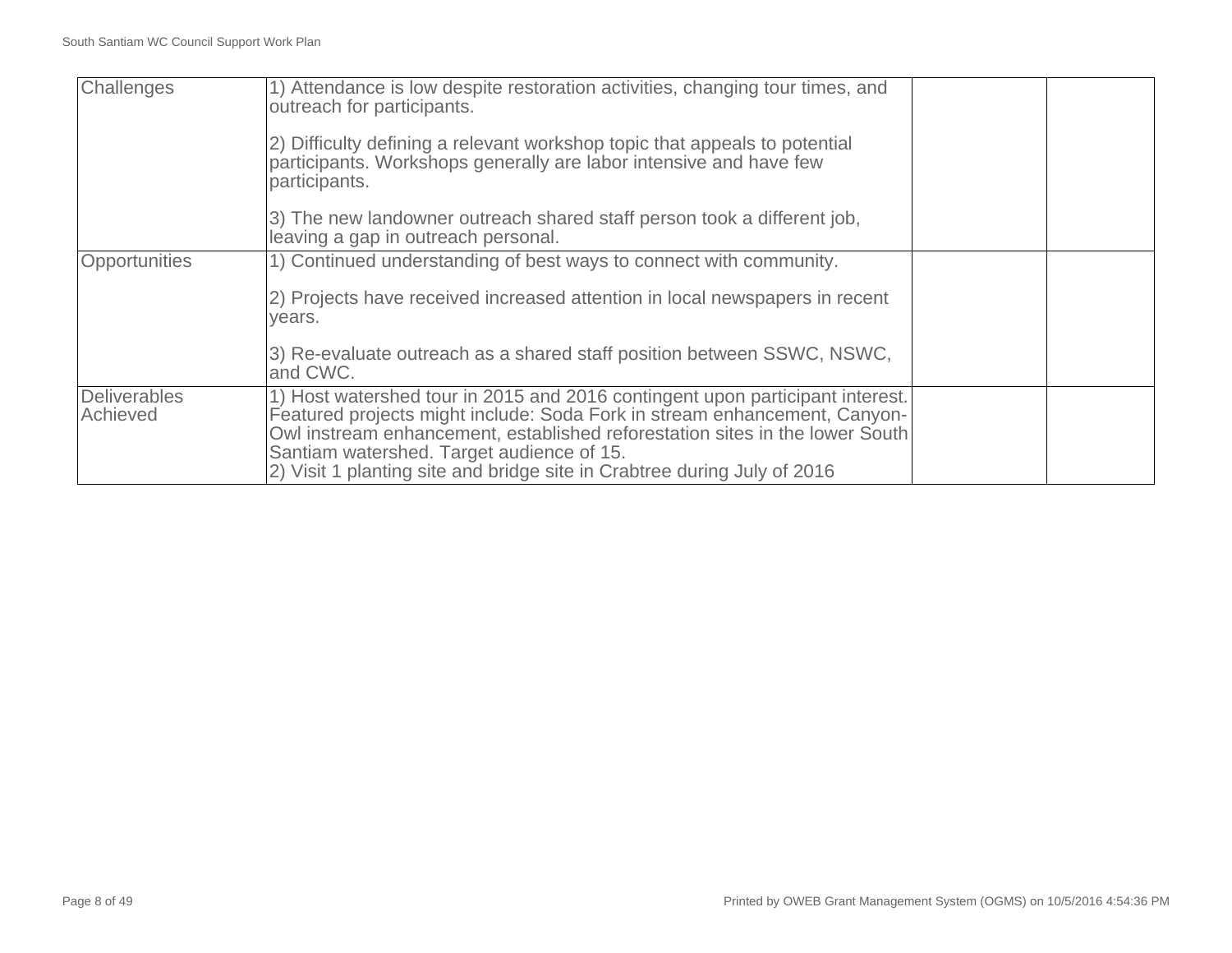| Project Category: Monitoring and Assessment |                                                                                                                                                                                                                                                                                                                                                                                                                                                                                                                                                                                                                                                                                                                                                                                                                                                                                           |                       |                                                                       |
|---------------------------------------------|-------------------------------------------------------------------------------------------------------------------------------------------------------------------------------------------------------------------------------------------------------------------------------------------------------------------------------------------------------------------------------------------------------------------------------------------------------------------------------------------------------------------------------------------------------------------------------------------------------------------------------------------------------------------------------------------------------------------------------------------------------------------------------------------------------------------------------------------------------------------------------------------|-----------------------|-----------------------------------------------------------------------|
| <b>Project Title</b>                        | Santiam-Calapooia Water Quality Project                                                                                                                                                                                                                                                                                                                                                                                                                                                                                                                                                                                                                                                                                                                                                                                                                                                   | OWEB Grant # 212-3062 |                                                                       |
| <b>Responsible Parties</b>                  | <b>Monitoring Coordinator</b>                                                                                                                                                                                                                                                                                                                                                                                                                                                                                                                                                                                                                                                                                                                                                                                                                                                             | Priority              | <b>High</b>                                                           |
| <b>Project Description</b>                  | There are numerous waterways within the North Santiam, South Santiam<br>and Calapooia River basins that do not meet state standards for water quality Action Plan<br>and that are listed as impaired under section 303(d) of the federal Clean<br>Water Act. A Total Maximum Daily Load (TMDL) plan for the Willamette<br>Basin has established the amount of allowable pollutants for the basin's<br>waterways. However, TMDL implementation by local Designated<br>Management Agencies (DMAs) is stymied by a lack of water quality data.<br>The project proposes to establish baseline water quality data at multiple<br>locations through an intensive sampling effort. A diverse partnership includes<br>five municipalities, two state agencies and three watershed councils. OWEB<br>funds will be used to pay for sample collection, processing and preliminary<br>data analysis. | In Council            | Yes                                                                   |
| <b>Key Partners</b>                         | municipalities, DEQ, EPA, Calapooia and North Santiam WCs                                                                                                                                                                                                                                                                                                                                                                                                                                                                                                                                                                                                                                                                                                                                                                                                                                 |                       |                                                                       |
| Limiting Factor(s)                          | Office infrastructure, Water Quality - Altered physical, chemical, or biological<br>water characteristics.                                                                                                                                                                                                                                                                                                                                                                                                                                                                                                                                                                                                                                                                                                                                                                                |                       |                                                                       |
|                                             |                                                                                                                                                                                                                                                                                                                                                                                                                                                                                                                                                                                                                                                                                                                                                                                                                                                                                           |                       |                                                                       |
| <b>Original Date</b>                        | 2/13/2015                                                                                                                                                                                                                                                                                                                                                                                                                                                                                                                                                                                                                                                                                                                                                                                                                                                                                 | % Complete            | 85% -<br>Report<br>writing/data<br>analysis/pro<br>ject<br>evaluation |
| Challenges                                  | 1) Overall project costs were underestimated.                                                                                                                                                                                                                                                                                                                                                                                                                                                                                                                                                                                                                                                                                                                                                                                                                                             |                       |                                                                       |
|                                             | 2) Maintaining meaningful communication amongst all stakeholders more<br>time consuming than expected.                                                                                                                                                                                                                                                                                                                                                                                                                                                                                                                                                                                                                                                                                                                                                                                    |                       |                                                                       |
|                                             | 3) Project management time commitment more than expected. Data<br>processing, storage and analysis time consuming. Learning computer coding<br>skills for effective use of statistical software R is time intensive.                                                                                                                                                                                                                                                                                                                                                                                                                                                                                                                                                                                                                                                                      |                       |                                                                       |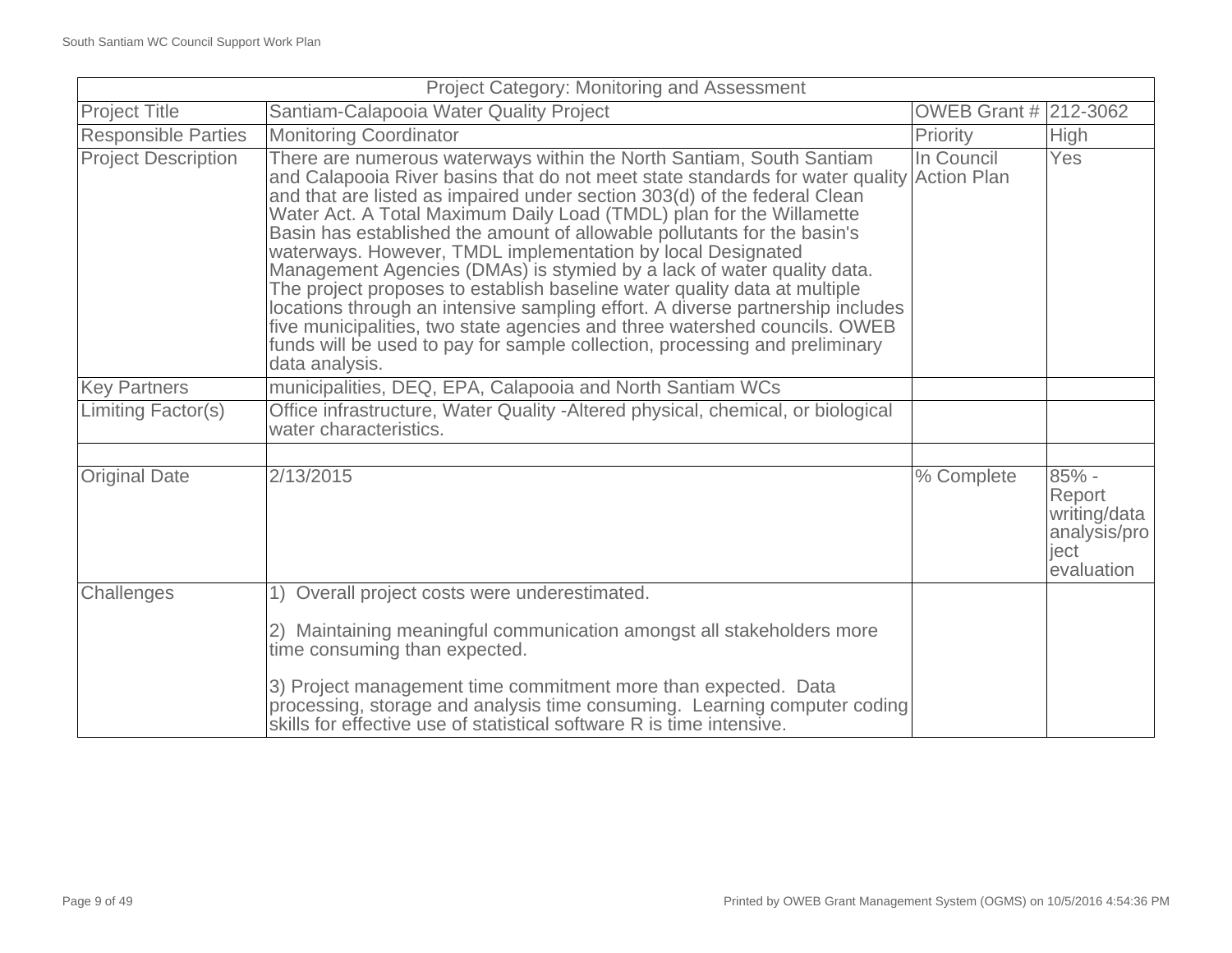| Opportunities               | 1) Key data gaps filled for North Santiam, South Santiam and Calapooia<br>basins and data set is available for public use (e.g. municipalities, watershed<br>councils, state agencies, other stakeholders).                     |            |                                               |
|-----------------------------|---------------------------------------------------------------------------------------------------------------------------------------------------------------------------------------------------------------------------------|------------|-----------------------------------------------|
|                             | 2) Quarterly updates of initial data and progress provided to project partners.<br>Public presentations to Watershed Councils, local agricultural interests in<br>Marion and Linn counties, city of Albany, other stakeholders. |            |                                               |
|                             | 3) Base computer code for statistical analysis of data sets other was<br>developed and is applicable for other Council activities.                                                                                              |            |                                               |
|                             | 4) Partnerships / working relationships between SSWC and numerous project<br>partners strengthened.                                                                                                                             |            |                                               |
| <b>Planned Deliverables</b> | 1) Engage DMAs, state agencies in project results                                                                                                                                                                               |            |                                               |
|                             | 2) Final data analysis                                                                                                                                                                                                          |            |                                               |
|                             | 3) Reporting to project partners and funders                                                                                                                                                                                    |            |                                               |
|                             |                                                                                                                                                                                                                                 |            |                                               |
| <b>Update Date</b>          | 6/14/2016                                                                                                                                                                                                                       | % Complete | 100% -<br>Post grant<br>reporting<br>complete |
| Challenges                  | 1) Overall project costs were underestimated.                                                                                                                                                                                   |            |                                               |
|                             | 2) Maintaining meaningful communication among all stakeholders more time<br>consuming than expected.                                                                                                                            |            |                                               |
|                             | 3) Project management time commitment more than expected. Data<br>processing, storage and analysis time consuming. Learning computer coding<br>skills for effective use of statistical software R is time intensive.            |            |                                               |
|                             | 4) Staff transition resulted in longer time to complete monitoring report than<br>anticipated.                                                                                                                                  |            |                                               |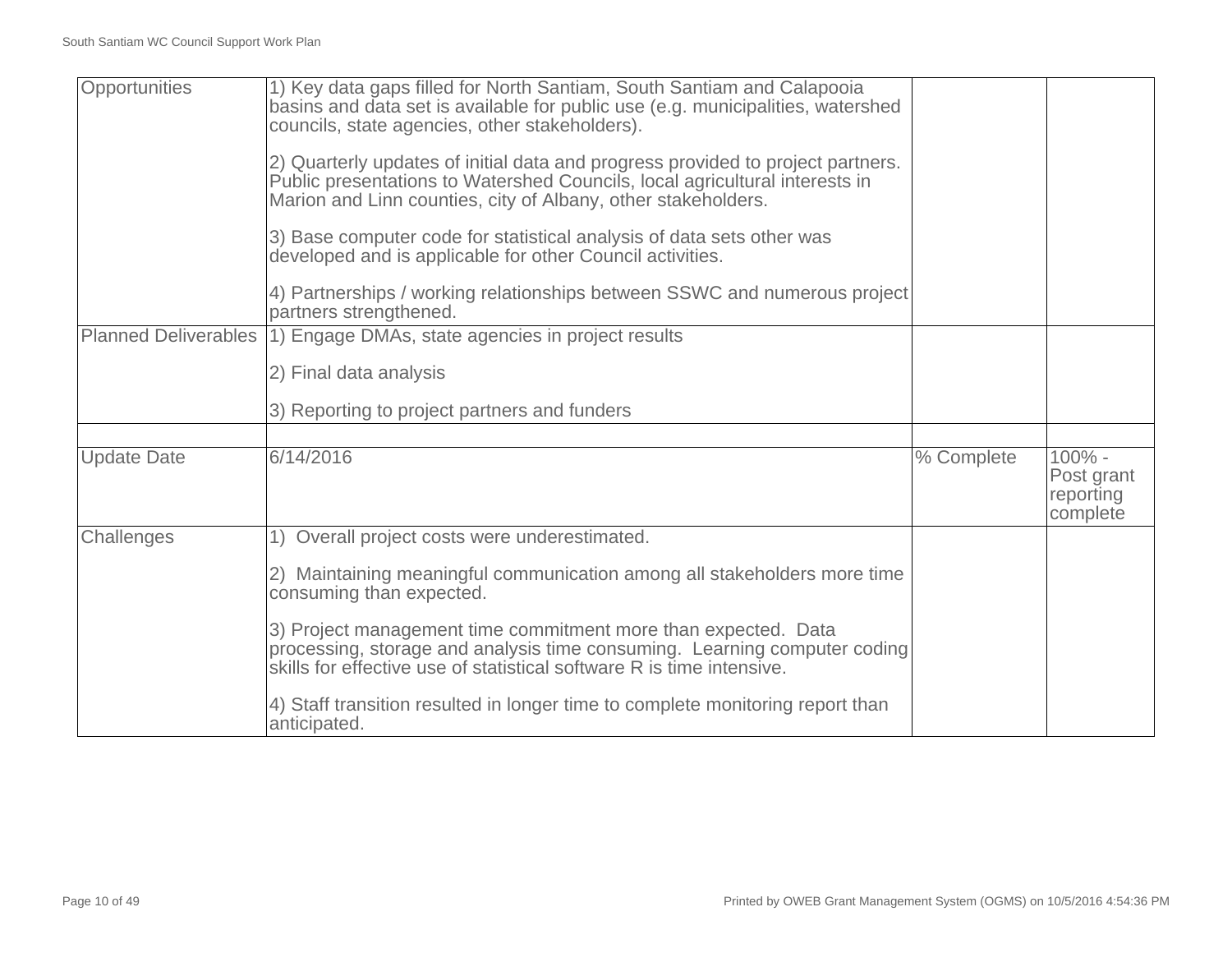| Opportunities            | 1) Key data gaps filled for North Santiam, South Santiam and Calapooia<br>basins and data set is available for public use (e.g. municipalities, watershed<br>councils, state agencies, other stakeholders).<br>2) Quarterly updates of initial data and progress provided to project partners.<br>Public presentations to Watershed Councils, local agricultural interests in<br>Marion and Linn counties, city of Albany, other stakeholders.<br>3) Base computer code for statistical analysis of data sets other was<br>developed and is applicable for other Council activities. |  |
|--------------------------|--------------------------------------------------------------------------------------------------------------------------------------------------------------------------------------------------------------------------------------------------------------------------------------------------------------------------------------------------------------------------------------------------------------------------------------------------------------------------------------------------------------------------------------------------------------------------------------|--|
|                          | 4) Partnerships / working relationships between SSWC and numerous project<br>partners strengthened.                                                                                                                                                                                                                                                                                                                                                                                                                                                                                  |  |
| Deliverables<br>Achieved | 1) DMAs, state agencies were informed of project results<br>2) Final data analysis completed<br>3) Reporting to project partners and funders completed<br>4) Project is completed and final monitoring report submitted.                                                                                                                                                                                                                                                                                                                                                             |  |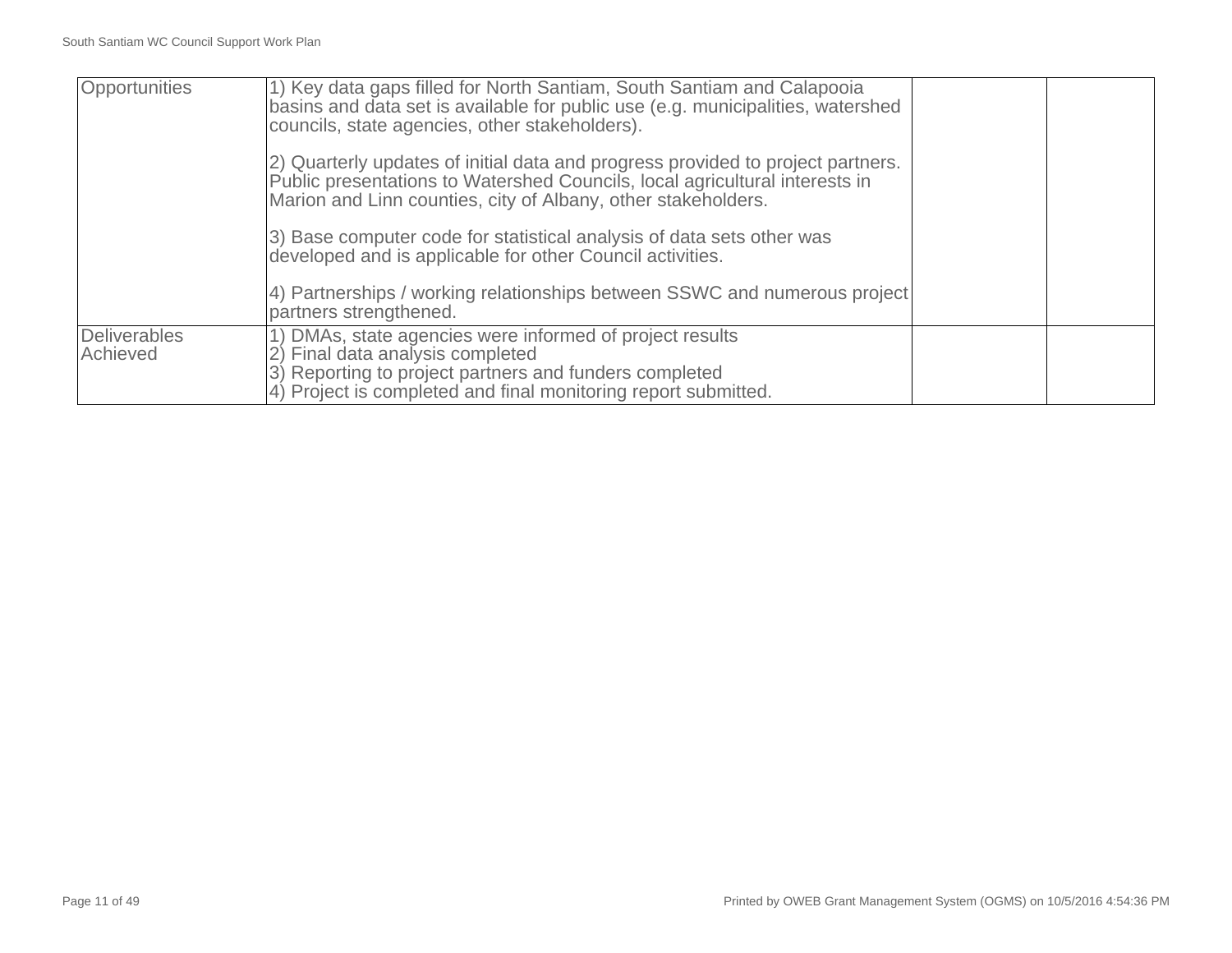| Project Category: Organizational Development and Management |                                                                                                                                                                                                                                                                                                                                                                                       |                      |             |
|-------------------------------------------------------------|---------------------------------------------------------------------------------------------------------------------------------------------------------------------------------------------------------------------------------------------------------------------------------------------------------------------------------------------------------------------------------------|----------------------|-------------|
| <b>Project Title</b>                                        | <b>Board Member and Organizational Development</b>                                                                                                                                                                                                                                                                                                                                    | OWEB Grant # 216-036 |             |
| <b>Responsible Parties</b>                                  | <b>Coordinator/Executive Director</b>                                                                                                                                                                                                                                                                                                                                                 | Priority             | <b>High</b> |
| <b>Project Description</b>                                  | The SSWC currently has a 9 member Board of Directors. Many have served In Council<br>for several years with distinction. As with any non-profit organization, there is Action Plan<br>a need to bring new people and ideas into Board leadership positions, while<br>maintaining the institutional knowledge and experience that seasoned Board<br>members bring to the organization. |                      | Yes         |
|                                                             | The SSWC has also seen attendance at monthly meetings generally plateau<br>with 6-8 Board members attending along with a handful of community<br>members, agency staff, and/or academics. The SSWC will explore in 2014<br>ways to separate Board of Directors meetings with community events that<br>have a better chance at bringing more people into the council.                  |                      |             |
| <b>Key Partners</b>                                         | Community members and organizations that support Board development                                                                                                                                                                                                                                                                                                                    |                      |             |
| Limiting Factor(s)                                          | Staff capacity development, Board capacity development, Board skill<br>development, Office infrastructure                                                                                                                                                                                                                                                                             |                      |             |
|                                                             |                                                                                                                                                                                                                                                                                                                                                                                       |                      |             |
| <b>Original Date</b>                                        | 2/13/2015                                                                                                                                                                                                                                                                                                                                                                             | % Complete           |             |
| Challenges                                                  | 1) Difficulty recruiting new board members from a rural, lightly populated<br>area.                                                                                                                                                                                                                                                                                                   |                      |             |
|                                                             | 2) Sub committees have been ad hoc with irregular meetings.                                                                                                                                                                                                                                                                                                                           |                      |             |
| Opportunities                                               | 1) Existing board of directors has been involved for many years allowing for<br>consistency and proving a high level of dedication.                                                                                                                                                                                                                                                   |                      |             |
|                                                             | 2) Changing the number of and timing of board meetings per year to help<br>focus time commitments from board.                                                                                                                                                                                                                                                                         |                      |             |
|                                                             | 3) Community has interest in participating with sub committees.                                                                                                                                                                                                                                                                                                                       |                      |             |
|                                                             | Planned Deliverables (1) Board of Directors agreed to explore the new format for<br>Board/organizational development that would include more community<br>outreach events, paired with quarterly Board of Director and sub-committee<br>meetings.                                                                                                                                     |                      |             |
|                                                             | 2) Add 1 or 2 new board members in biennium.                                                                                                                                                                                                                                                                                                                                          |                      |             |
|                                                             |                                                                                                                                                                                                                                                                                                                                                                                       |                      |             |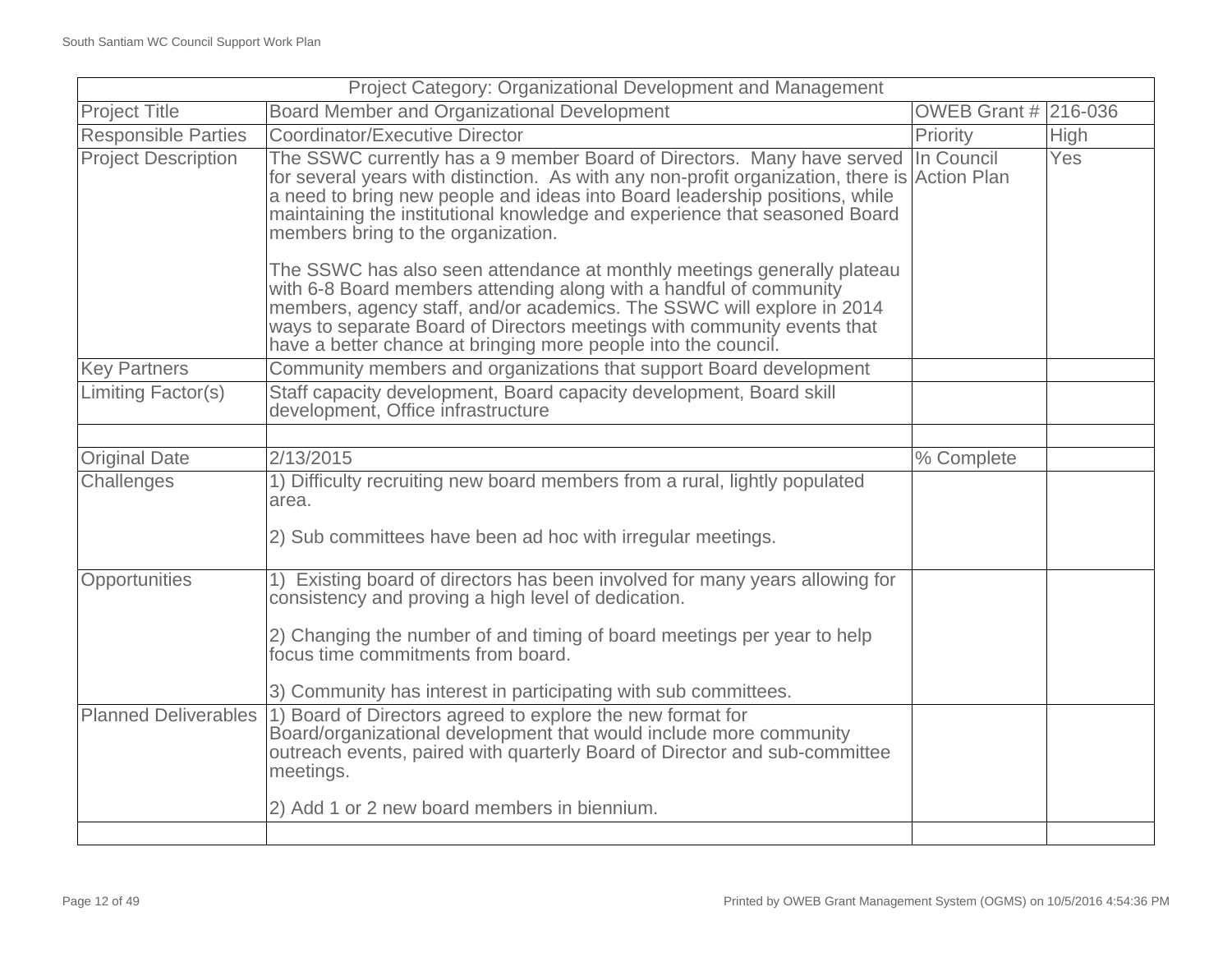| <b>Update Date</b>  | 6/14/2016                                                                    | % Complete | $60% -$    |
|---------------------|------------------------------------------------------------------------------|------------|------------|
|                     |                                                                              |            | Implementa |
|                     |                                                                              |            | tion in    |
|                     |                                                                              |            | progress   |
| Challenges          | 1) Difficulty recruiting new board members from a rural, lightly populated   |            |            |
|                     | area. Time commitments of being a board member is too much for new           |            |            |
|                     | prospects.                                                                   |            |            |
|                     | 2) One board member has moved out of area and stepped down.                  |            |            |
|                     |                                                                              |            |            |
|                     | 3) Sub committees have been ad hoc with irregular meetings.                  |            |            |
|                     |                                                                              |            |            |
| Opportunities       | 1) Existing board of directors has been involved for many years allowing for |            |            |
|                     | consistency and proving a high level of dedication.                          |            |            |
|                     |                                                                              |            |            |
|                     | 2) Changing the number of and timing of board meetings per year to help      |            |            |
|                     | focus time commitments from board.                                           |            |            |
|                     | 3) Community has interest in participating with sub committees.              |            |            |
|                     |                                                                              |            |            |
|                     | 4) Three new board members recruited in 2015.                                |            |            |
| <b>Deliverables</b> | 1) Board of Directors agreed to explore the new format for                   |            |            |
| Achieved            | Board/organizational development that would include more community           |            |            |
|                     | outreach events, paired with quarterly Board of Director and sub-committee   |            |            |
|                     | meetings.                                                                    |            |            |
|                     |                                                                              |            |            |
|                     | 2) Add 1 or 2 new board members in biennium.                                 |            |            |
|                     |                                                                              |            |            |
|                     | 3) Board member training for a more effective board.                         |            |            |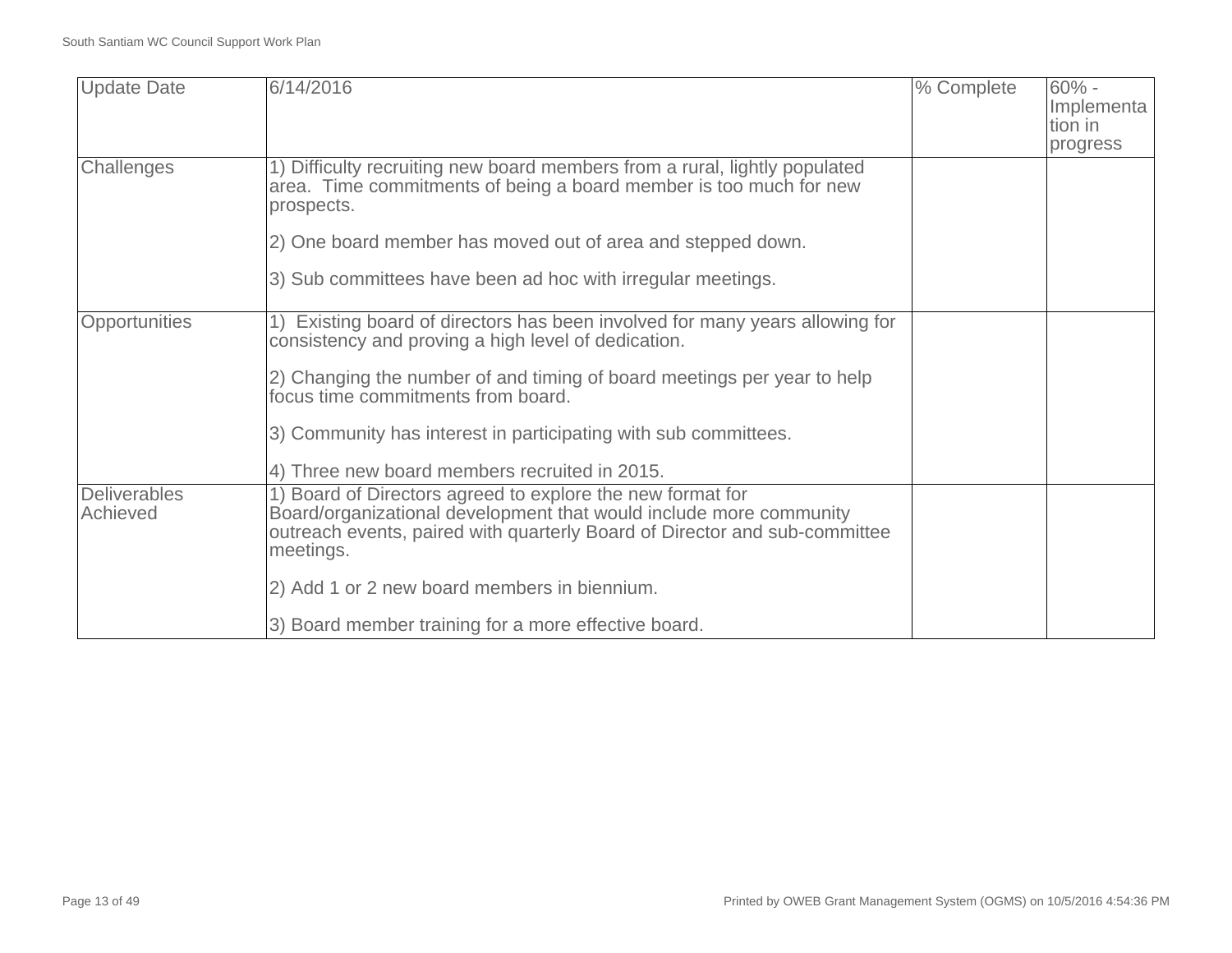| Project Category: Organizational Development and Management |                                                                                                                                                                                                                               |                                  |                                               |
|-------------------------------------------------------------|-------------------------------------------------------------------------------------------------------------------------------------------------------------------------------------------------------------------------------|----------------------------------|-----------------------------------------------|
| <b>Project Title</b>                                        | <b>Model Watershed Program</b>                                                                                                                                                                                                | <b>OWEB Grant #</b>              |                                               |
| <b>Responsible Parties</b>                                  | Coordinator/Executive Director                                                                                                                                                                                                | Priority                         | High                                          |
| <b>Project Description</b>                                  | Participate in Willamette Model Watershed Program with regional partners<br>(directly with Calapooia and North Santiam Watershed Councils). Selected<br>sub-watersheds in the South Santiam are McDowell and Hamilton Creeks. | In Council<br><b>Action Plan</b> | Yes                                           |
| <b>Key Partners</b>                                         | NSWC, CWC, BEF, MMT                                                                                                                                                                                                           |                                  |                                               |
| Limiting Factor(s)                                          | Staff capacity development, Board capacity development, Board skill<br>development, Knowledge Gaps - Lack of Information                                                                                                      |                                  |                                               |
|                                                             |                                                                                                                                                                                                                               |                                  |                                               |
| <b>Original Date</b>                                        | 2/13/2015                                                                                                                                                                                                                     | % Complete                       | Ongoing<br>council<br>activity                |
| Challenges                                                  | 1) Facing wind down of MMT funding in coming years.                                                                                                                                                                           |                                  |                                               |
|                                                             | 2) Maintaining collaborative partnerships difficult at times. Understanding<br>different organizations roles, responsibilities and expectations sometimes<br>unclear.                                                         |                                  |                                               |
|                                                             | 3) Competing interests between different organizations in the Willamette<br>Basin can make collaboration difficult at times.                                                                                                  |                                  |                                               |
| Opportunities                                               | 1) Use participation in WMWP as leverage for other collaborations. Use<br>momentum built to date as leverage for addition funding from other sources.                                                                         |                                  |                                               |
|                                                             | 2) Use experiences to strengthen and better inform SSWC's internal policies<br>and expectations on collaborations and partnerships. Use our experiences to<br>inform other organizations navigating similar issues.           |                                  |                                               |
| <b>Planned Deliverables</b>                                 | 1) Participate in meetings with Model Watershed partners.                                                                                                                                                                     |                                  |                                               |
|                                                             | 2) Coordinate with regional watershed partners (NSWC and CWC).                                                                                                                                                                |                                  |                                               |
|                                                             | 3) Engage in broader discussions around restoration strategy and action in<br><b>Willamette Basin</b>                                                                                                                         |                                  |                                               |
|                                                             |                                                                                                                                                                                                                               |                                  |                                               |
| <b>Update Date</b>                                          | 6/14/2016                                                                                                                                                                                                                     | % Complete                       | $60\%$ -<br>Implementa<br>tion in<br>progress |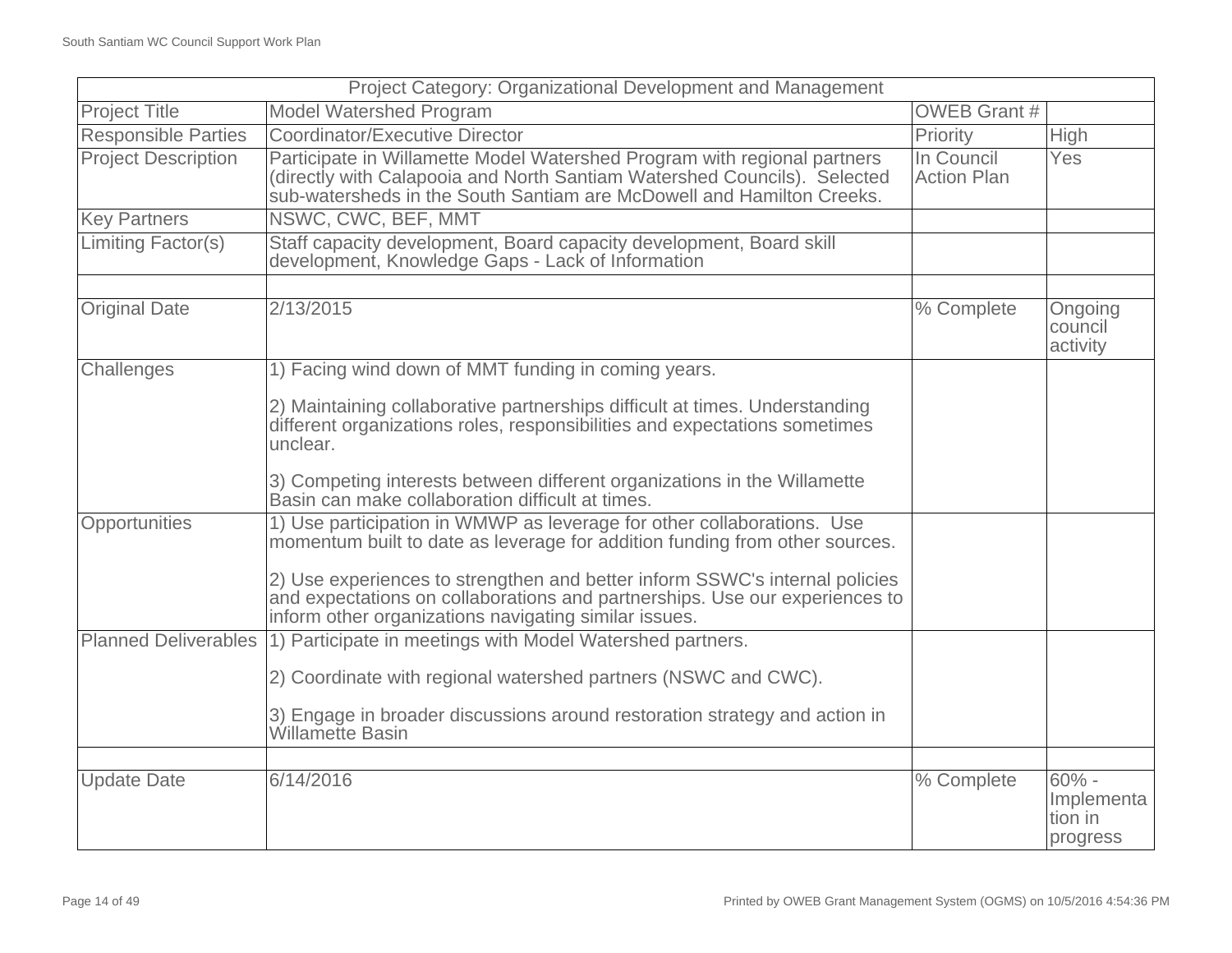| Challenges               | 1) Facing wind down of MMT funding in coming years.                                                                                                                                                                                  |  |
|--------------------------|--------------------------------------------------------------------------------------------------------------------------------------------------------------------------------------------------------------------------------------|--|
|                          | 2) Maintaining collaborative partnerships difficult at times. Understanding<br>different organizations roles, responsibilities and expectations sometimes<br>unclear.                                                                |  |
|                          | 3) Competing interests between different organizations in the Willamette<br>Basin can make collaboration difficult at times.                                                                                                         |  |
| Opportunities            | 1) Use participation in WMWP as leverage for other collaborations. Use<br>momentum built to date as leverage for addition funding from other sources.                                                                                |  |
|                          | (2) Use experiences to strengthen and better inform SSWC's internal policies<br>and expectations on collaborations and partnerships. Use our experiences to<br>inform other organizations navigating similar issues.                 |  |
| Deliverables<br>Achieved | 1) Participate in meetings with Model Watershed partners.<br>2) Coordinate with regional watershed partners (NSWC and CWC).<br>3) Engage in broader discussions around restoration strategy and action in<br><b>Willamette Basin</b> |  |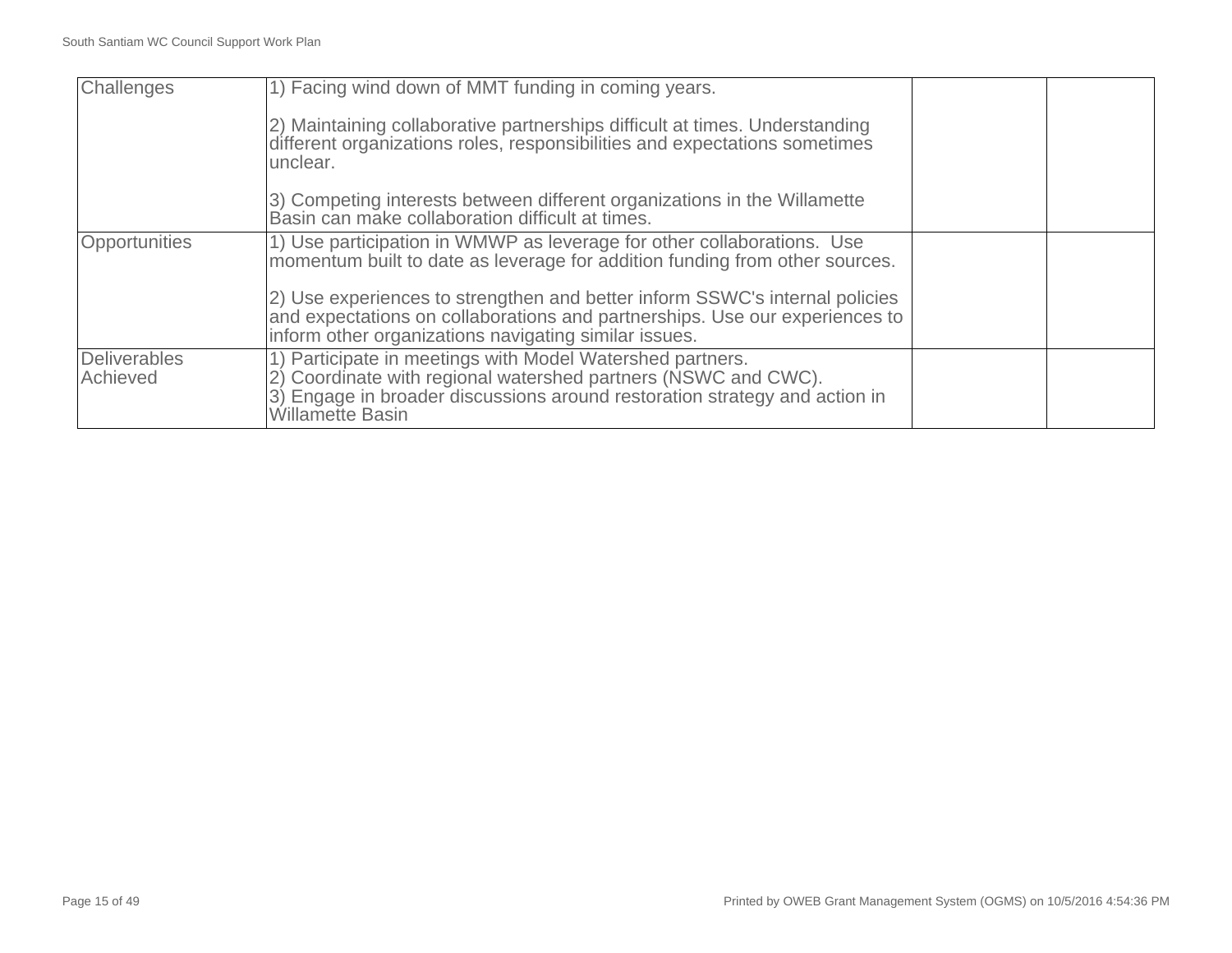| Project Category: Organizational Development and Management |                                                                                                                                                                                                          |                                  |                                |
|-------------------------------------------------------------|----------------------------------------------------------------------------------------------------------------------------------------------------------------------------------------------------------|----------------------------------|--------------------------------|
| <b>Project Title</b>                                        | South Santiam WSC Operations                                                                                                                                                                             | <b>OWEB Grant #</b>              |                                |
| <b>Responsible Parties</b>                                  | <b>Coordinator/Executive Director</b>                                                                                                                                                                    | Priority                         | <b>High</b>                    |
| <b>Project Description</b>                                  | Perform tasks necessary to maintain SSWC operations.                                                                                                                                                     | In Council<br><b>Action Plan</b> | <b>No</b>                      |
| <b>Key Partners</b>                                         | Sweet Home Ranger District, Linn County, CWC, NSWC, City of Sweet<br>Home, City of Albany, NRCS, FSA                                                                                                     |                                  |                                |
| Limiting Factor(s)                                          | Staff capacity development, Board capacity development, Board skill<br>development, Office infrastructure                                                                                                |                                  |                                |
|                                                             |                                                                                                                                                                                                          |                                  |                                |
| <b>Original Date</b>                                        | 2/13/2015                                                                                                                                                                                                | % Complete                       | Ongoing<br>council<br>activity |
| Challenges                                                  | 1) Continued need to engage a variety of landowners in a large area with a<br>small staff.                                                                                                               |                                  |                                |
|                                                             | 2) The skills needed to develop and implement projects are different than<br>those needed to manage and develop the organization. The staff of less<br>than 3 FTE must balance and meet all those needs. |                                  |                                |
|                                                             | 3) The MMT grant funding that has been utilized for several years will be<br>ending. Identifying emerging sources of funding to augment existing funding<br>is necessary.                                |                                  |                                |
|                                                             | 4) Recruiting additional board members.                                                                                                                                                                  |                                  |                                |
| Opportunities                                               | 1) Existing board of directors has been involved for many years and is<br>supportive of staff.                                                                                                           |                                  |                                |
|                                                             | 2) Partnerships with NSC, CWC, USFS and other organizations continue to<br>be productive overall.                                                                                                        |                                  |                                |
|                                                             | 3) Office space from USFS continues to be a donation.                                                                                                                                                    |                                  |                                |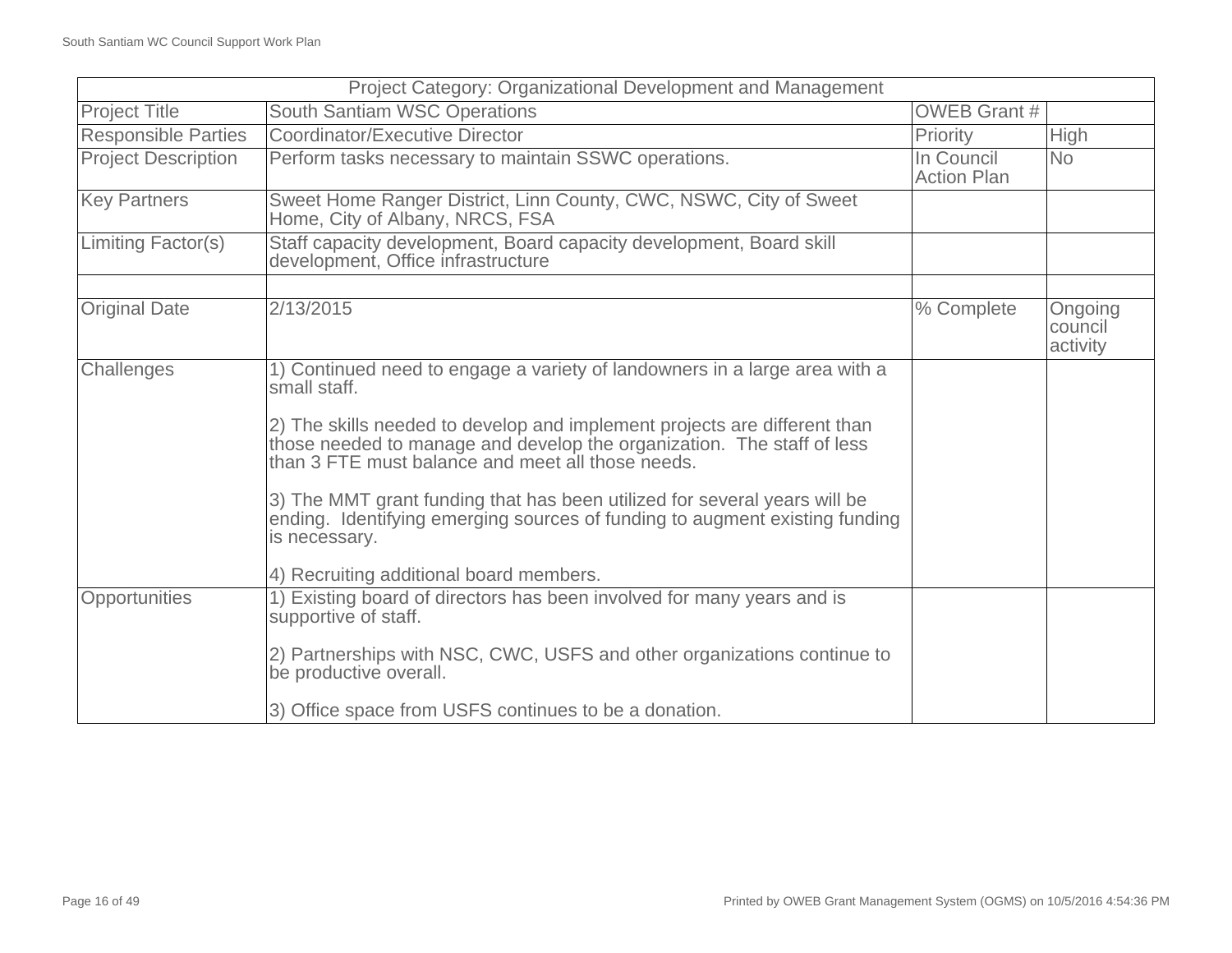| Planned Deliverables (1) Maintain presence in office with associated tasks                                                                                                                                       |                                                                                        |                                              |
|------------------------------------------------------------------------------------------------------------------------------------------------------------------------------------------------------------------|----------------------------------------------------------------------------------------|----------------------------------------------|
|                                                                                                                                                                                                                  |                                                                                        |                                              |
| 2) Electronic and physical communications with Council members and public                                                                                                                                        |                                                                                        |                                              |
| 3) Council Outreach                                                                                                                                                                                              |                                                                                        |                                              |
| 4) Meeting planning and coordination                                                                                                                                                                             |                                                                                        |                                              |
| 5) Seek new board members from constituencies that reflect the South<br>Santiam watershed                                                                                                                        |                                                                                        |                                              |
|                                                                                                                                                                                                                  |                                                                                        |                                              |
|                                                                                                                                                                                                                  |                                                                                        | $60% -$<br>Implementa<br>tion in<br>progress |
| 1) Continued need to engage a variety of landowners in a large area with a<br>small staff.                                                                                                                       |                                                                                        |                                              |
| 2) The skills needed to develop and implement projects are different than<br>those needed to manage and develop the organization. The staff of less<br>than 3 FTE must balance and meet all those needs.         |                                                                                        |                                              |
| 3) The MMT grant funding that has been utilized for several years will be<br>ending. Identifying emerging sources of funding to augment existing funding<br>is necessary.                                        |                                                                                        |                                              |
| 4) Recruiting additional board members.                                                                                                                                                                          |                                                                                        |                                              |
| 1) Existing board of directors has been involved for many years and is<br>supportive of staff.                                                                                                                   |                                                                                        |                                              |
| 2) Partnerships with NSC, CWC, USFS and other organizations continue to<br>be productive overall.                                                                                                                |                                                                                        |                                              |
| 3) Office space from USFS continues to be a donation.                                                                                                                                                            |                                                                                        |                                              |
| 2) Electronic and physical communications with Council members and public<br>3) Council Outreach<br>4) Meeting planning and coordination<br>5) Seek new board members from constituencies that reflect the South |                                                                                        |                                              |
|                                                                                                                                                                                                                  | 6/14/2016<br>1) Maintain presence in office with associated tasks<br>Santiam watershed | % Complete                                   |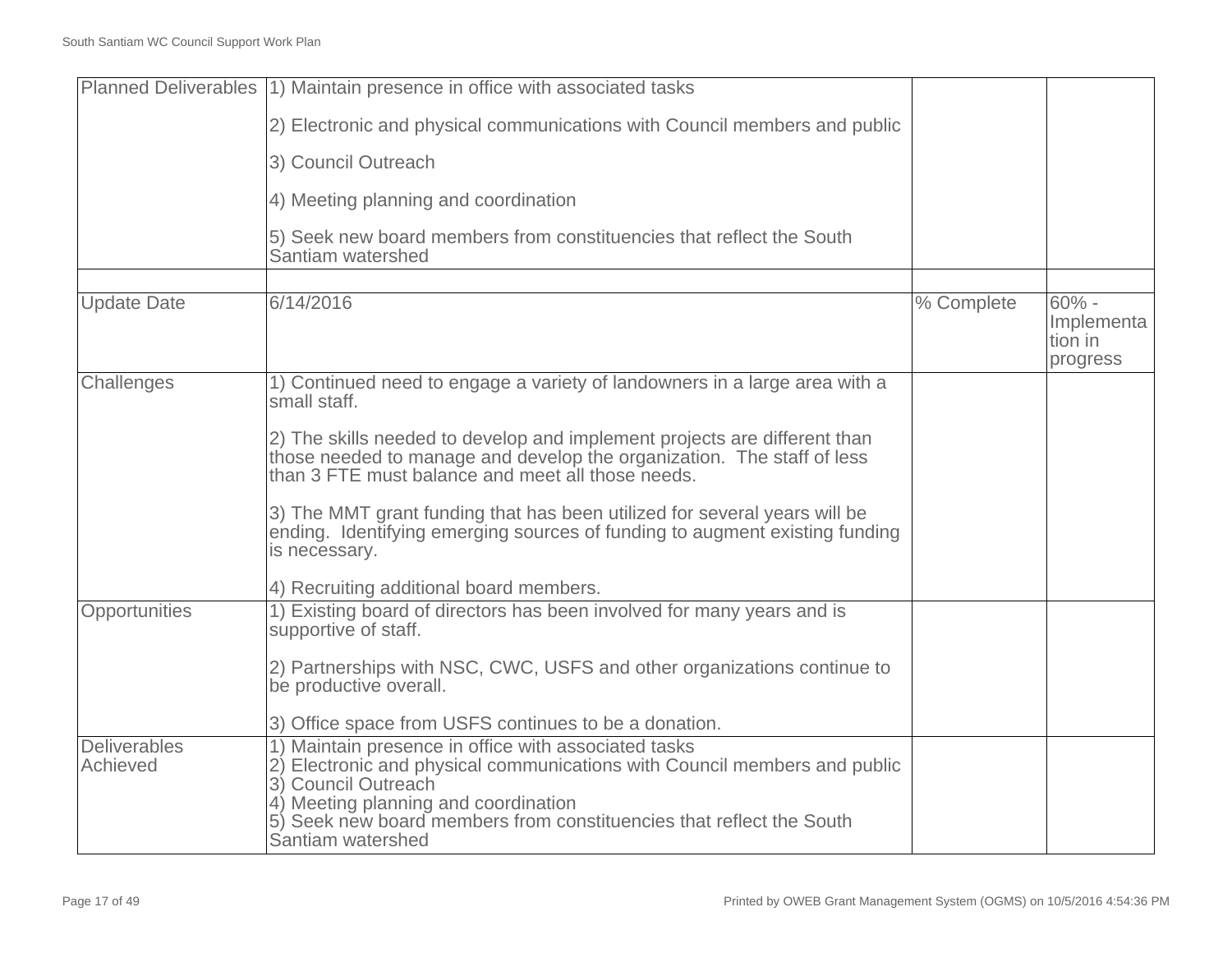| <b>Project Category: Planning</b> |                                                                                                                                                          |                                  |                                                     |
|-----------------------------------|----------------------------------------------------------------------------------------------------------------------------------------------------------|----------------------------------|-----------------------------------------------------|
| <b>Project Title</b>              | Monitoring existing projects                                                                                                                             | <b>OWEB Grant #</b>              |                                                     |
| <b>Responsible Parties</b>        | Coordinator/Executive Director                                                                                                                           | Priority                         | Medium                                              |
| <b>Project Description</b>        | Monitoring projects that have previously been implemented. Typically, this<br>involves photo points and report writing.                                  | In Council<br><b>Action Plan</b> | Yes                                                 |
| <b>Key Partners</b>               | Sweet Home Ranger District, FSA, NRCS, private landowners                                                                                                |                                  |                                                     |
| <b>Limiting Factor(s)</b>         | Training, Office infrastructure                                                                                                                          |                                  |                                                     |
|                                   |                                                                                                                                                          |                                  |                                                     |
| <b>Original Date</b>              | 2/13/2015                                                                                                                                                | % Complete                       | $95% -$<br>Maintenanc<br>e/Monitorin<br>g/Education |
| Challenges                        | 1) Ensure reports are submitted in a timely fashion.                                                                                                     |                                  |                                                     |
|                                   | 2) Ensure photos are taken from same location and in similar season as<br>previous photos.                                                               |                                  |                                                     |
| Opportunities                     | 1) Provide visual catalog of changes at project sites over time. Easy way to<br>tell the story of restoration to a wide ranging audience.                |                                  |                                                     |
|                                   | 2) Provides useful information to the SSWC and landowners for projects and<br>planning future work.                                                      |                                  |                                                     |
|                                   | Planned Deliverables (1) Monitoring/Post-project effectiveness reports will be submitted to OWEB in<br>the 2013-2015 biennium on the following projects: |                                  |                                                     |
|                                   | a) South Santiam Instream Enhancement (completed, grant #208-3090)                                                                                       |                                  |                                                     |
|                                   | b) Oregon 150 - Crabtree Creek Salmon Habitat Restoration & Enhancement                                                                                  |                                  |                                                     |
|                                   | c) Ames Creek Fish Passage                                                                                                                               |                                  |                                                     |
|                                   | d) Crabtree Creek Knotweed Control and Riparian Restoration                                                                                              |                                  |                                                     |
|                                   | e) McDowell Creek Restoration                                                                                                                            |                                  |                                                     |
| <b>Update Date</b>                | 6/14/2016                                                                                                                                                | % Complete                       | $95% -$                                             |
|                                   |                                                                                                                                                          |                                  | Maintenanc<br>e/Monitorin<br>g/Education            |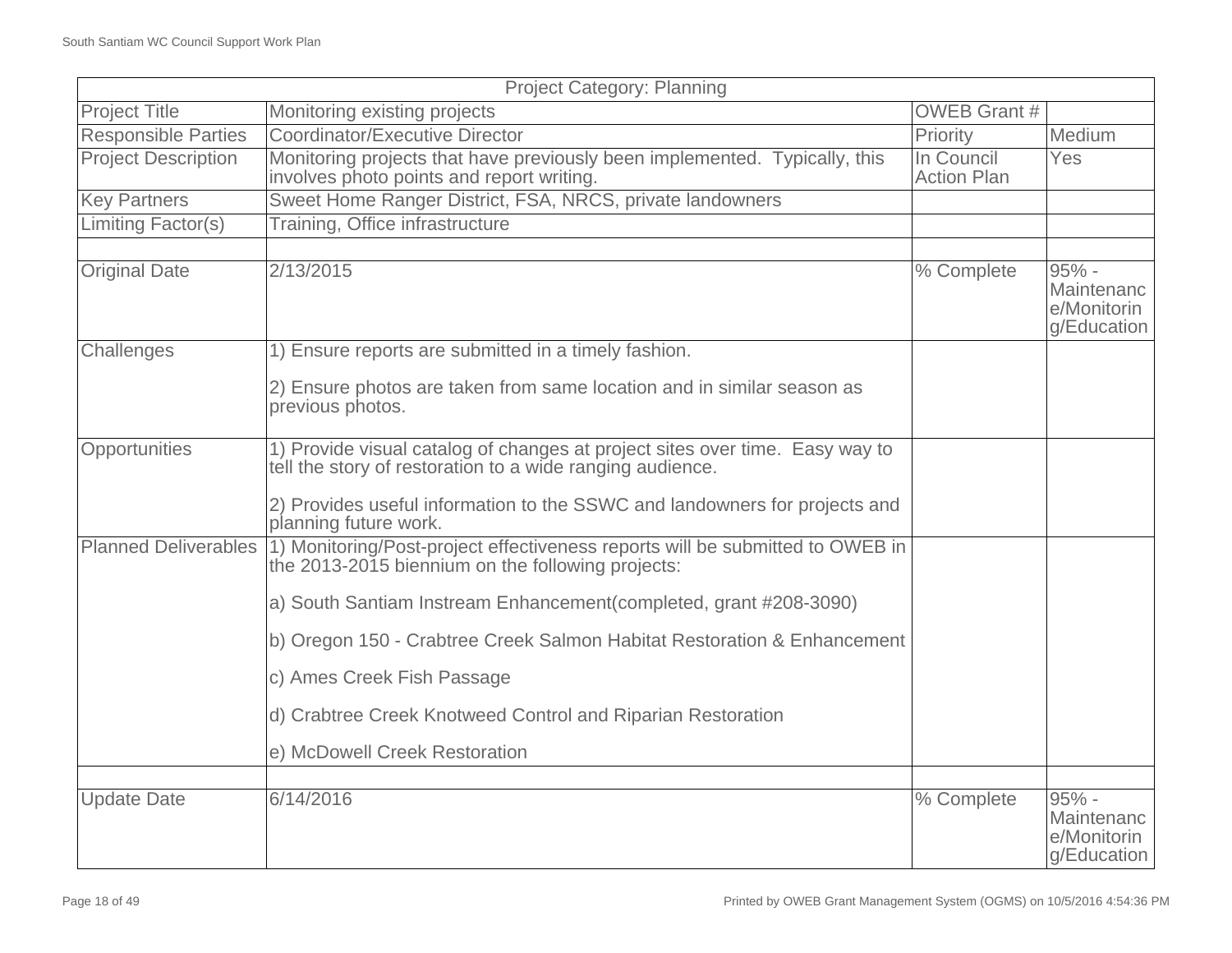| Challenges                      | 1) Ensure reports are submitted in a timely fashion.<br>(2) Ensure photos are taken from same location and in similar season as<br>previous photos.                                                                                                                                                                                                                                                                                                                                                               |  |
|---------------------------------|-------------------------------------------------------------------------------------------------------------------------------------------------------------------------------------------------------------------------------------------------------------------------------------------------------------------------------------------------------------------------------------------------------------------------------------------------------------------------------------------------------------------|--|
| Opportunities                   | 1) Provide visual catalog of changes at project sites over time. Easy way to<br>tell the story of restoration to a wide ranging audience.<br>2) Provides useful information to the SSWC and landowners for projects and<br>planning future work.                                                                                                                                                                                                                                                                  |  |
| <b>Deliverables</b><br>Achieved | 1) Monitoring/Post-project effectiveness reports will be submitted to OWEB in<br>the 2013-2015 biennium on the following projects:<br>a) South Santiam Instream Enhancement (completed, grant #208-3090)<br>b) Oregon 150 - Crabtree Creek Salmon Habitat Restoration & Enhancement<br>c) Ames Creek Fish Passage<br>d) Crabtree Creek Knotweed Control and Riparian Restoration<br>e) McDowell Creek Restoration<br>Soda Fork<br>Canyon Owl<br><b>Jack Creek</b><br>Camco site<br>Studhorse creek<br>k) Hamilton |  |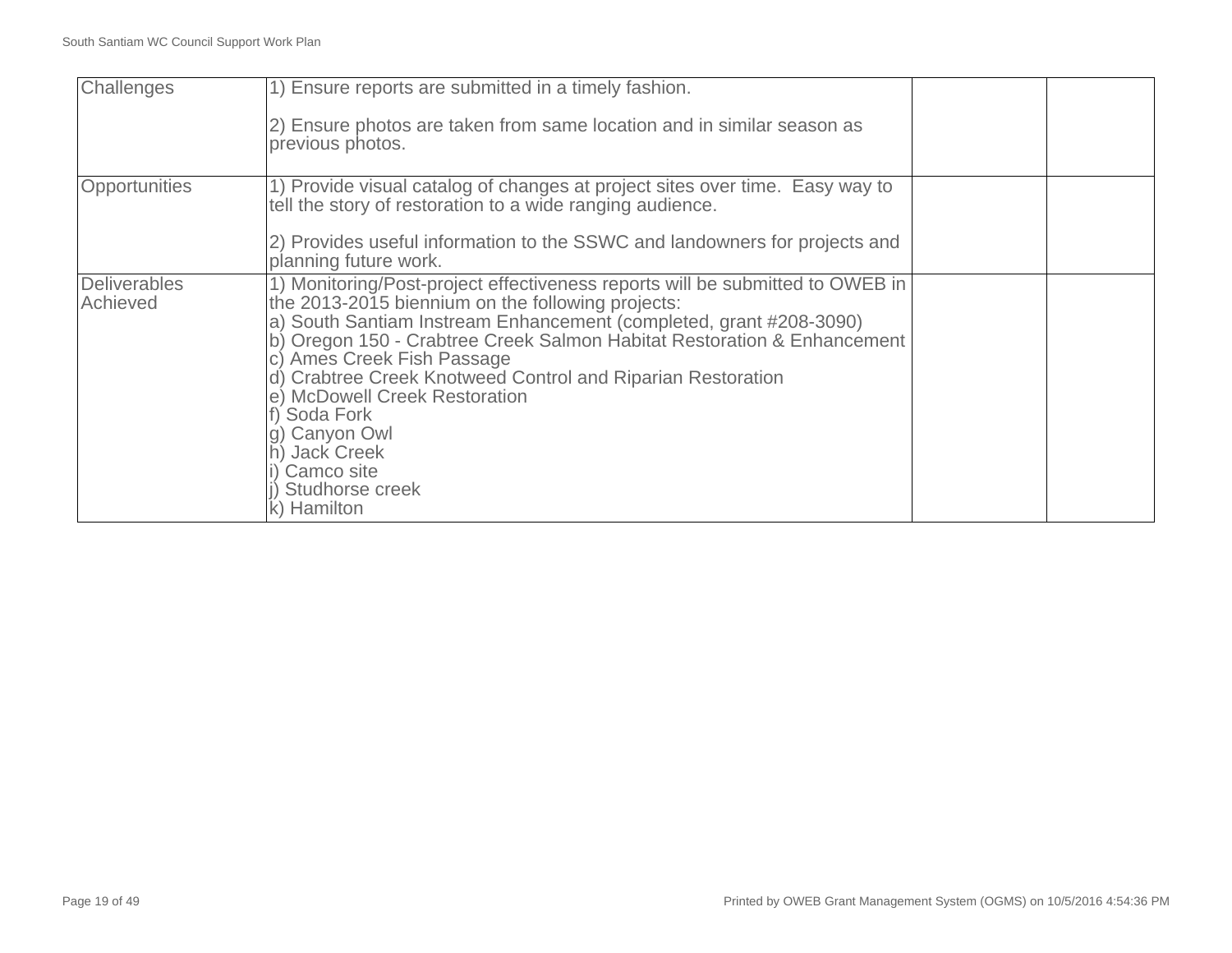| <b>Project Category: Planning</b> |                                                                                                                                                                                                                                                                                                                                                                                                                                                                                                                                                                                                                                                                                                                                                                                                                                                                                                                                                                                                                                                                                                            |                                  |                                                  |
|-----------------------------------|------------------------------------------------------------------------------------------------------------------------------------------------------------------------------------------------------------------------------------------------------------------------------------------------------------------------------------------------------------------------------------------------------------------------------------------------------------------------------------------------------------------------------------------------------------------------------------------------------------------------------------------------------------------------------------------------------------------------------------------------------------------------------------------------------------------------------------------------------------------------------------------------------------------------------------------------------------------------------------------------------------------------------------------------------------------------------------------------------------|----------------------------------|--------------------------------------------------|
| <b>Project Title</b>              | North & South Santiam and Caloopia Effectiveness Monitoring                                                                                                                                                                                                                                                                                                                                                                                                                                                                                                                                                                                                                                                                                                                                                                                                                                                                                                                                                                                                                                                | OWEB Grant # 211-3042            |                                                  |
| <b>Responsible Parties</b>        | <b>Monitoring Coordinator</b>                                                                                                                                                                                                                                                                                                                                                                                                                                                                                                                                                                                                                                                                                                                                                                                                                                                                                                                                                                                                                                                                              | Priority                         | <b>High</b>                                      |
| <b>Project Description</b>        | The Santiam and Calapooia watersheds are in a degraded condition and<br>have declining populations of ESA-listed winter run steelhead and spring<br>Chinook. The watershed councils are addressing current conditions with an<br>active and expanding restoration program directed at improving instream<br>habitat. Effectiveness monitoring must occur to ensure restoration actions are<br>having the intended effect. Effectiveness monitoring will quantify pre- and<br>post-treatment instream and riparian conditions at control and treatment (e.g.<br>restoration) sites over a 10-year period. Project effectiveness will be<br>determined by comparing data from the control and treatment sites.<br>Monitoring data will inform future management decisions, thereby ensuring<br>prudent restoration investments. Partners include Bonneville Environmental<br>Foundation, Meyer Memorial Trust, and ODFW. OWEB funds will be used<br>primarily for contracted services (pre- and post-treatment data collection) and<br>for supplies and materials (field gear for summer field technicians). | In Council<br><b>Action Plan</b> | <b>No</b>                                        |
| <b>Key Partners</b>               | Willamette Watershed Councils, BEF, ODFW                                                                                                                                                                                                                                                                                                                                                                                                                                                                                                                                                                                                                                                                                                                                                                                                                                                                                                                                                                                                                                                                   |                                  |                                                  |
| Limiting Factor(s)                | Physical habitat quality - Altered quailty of physical habitat, Water Quality -<br>Altered physical, chemical, or biological water characteristics.                                                                                                                                                                                                                                                                                                                                                                                                                                                                                                                                                                                                                                                                                                                                                                                                                                                                                                                                                        |                                  |                                                  |
|                                   |                                                                                                                                                                                                                                                                                                                                                                                                                                                                                                                                                                                                                                                                                                                                                                                                                                                                                                                                                                                                                                                                                                            |                                  |                                                  |
| <b>Original Date</b>              | 2/13/2015                                                                                                                                                                                                                                                                                                                                                                                                                                                                                                                                                                                                                                                                                                                                                                                                                                                                                                                                                                                                                                                                                                  | % Complete                       | $100\%$ -<br>Post grant<br>reporting<br>complete |
| Challenges                        | 1) Communication between project managers and Council staff in different<br>offices difficult at times.<br>2) Field equipment didn't last duration of the project.                                                                                                                                                                                                                                                                                                                                                                                                                                                                                                                                                                                                                                                                                                                                                                                                                                                                                                                                         |                                  |                                                  |
|                                   | 3) Grant written to narrowly which limited it's use to broader monitoring<br>application.                                                                                                                                                                                                                                                                                                                                                                                                                                                                                                                                                                                                                                                                                                                                                                                                                                                                                                                                                                                                                  |                                  |                                                  |
|                                   | 4) Results sometimes inconclusive for some parameters.                                                                                                                                                                                                                                                                                                                                                                                                                                                                                                                                                                                                                                                                                                                                                                                                                                                                                                                                                                                                                                                     |                                  |                                                  |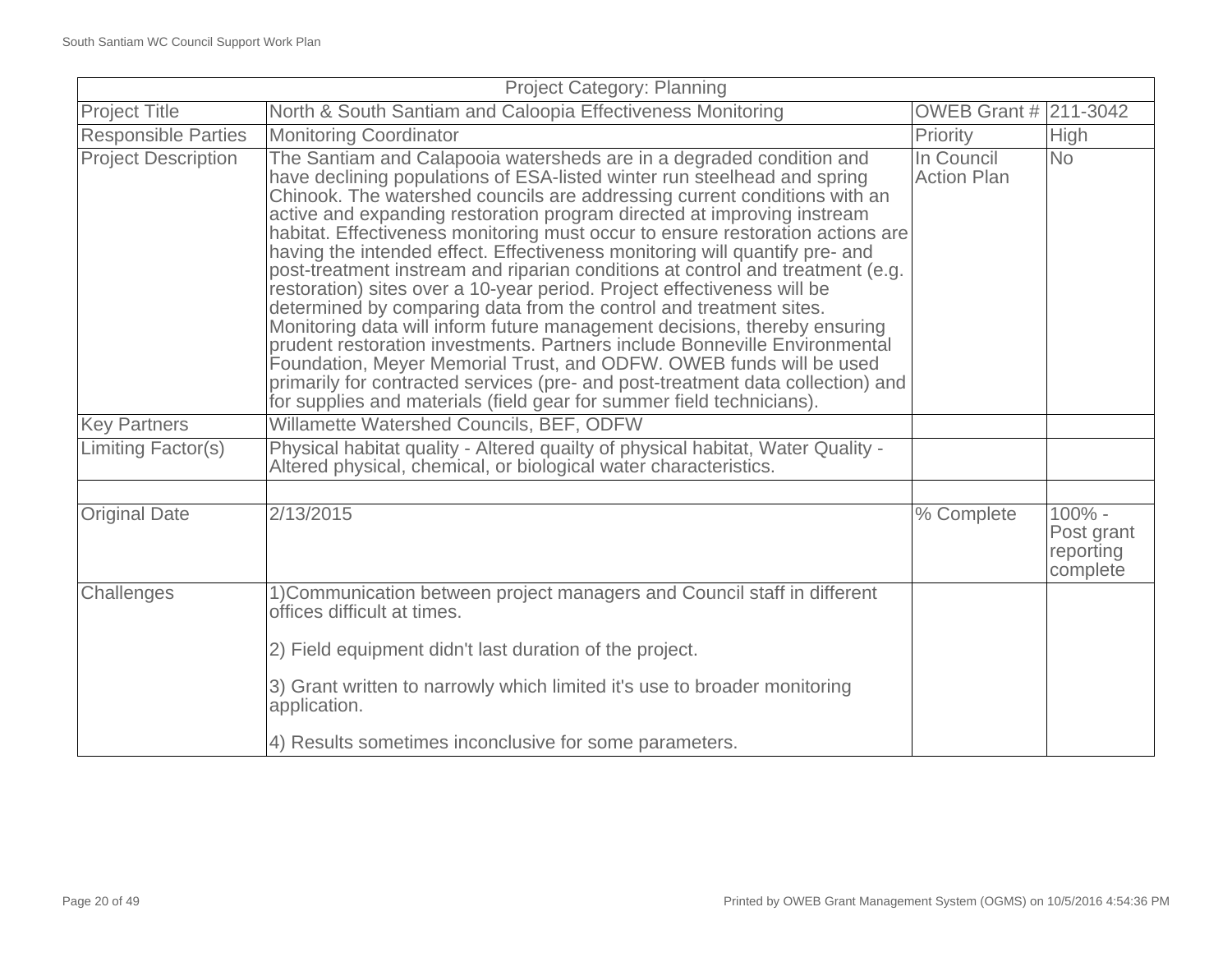| Opportunities               | 1) Use of shared staff and resources resulted in increased efficiencies.                                                                                                             |            |                                                 |
|-----------------------------|--------------------------------------------------------------------------------------------------------------------------------------------------------------------------------------|------------|-------------------------------------------------|
|                             | 2) Internal capacity of SSWC strengthened via staff capacity, development of<br>process for collecting, storing, analyzing and visually displaying (GIS)<br>monitoring project data. |            |                                                 |
|                             | 3) Some data applicable to other projects increasing value. Data presented<br>at regional conferences informing others of local efforts.                                             |            |                                                 |
|                             | 4) Returning to sites builds relationships with landowners.                                                                                                                          |            |                                                 |
|                             |                                                                                                                                                                                      |            |                                                 |
| <b>Planned Deliverables</b> | Project is completed.                                                                                                                                                                |            |                                                 |
|                             | 1) Maintain communication with landowners for future monitoring surveys.                                                                                                             |            |                                                 |
|                             | 2) Communicate any important project findings.                                                                                                                                       |            |                                                 |
|                             |                                                                                                                                                                                      |            |                                                 |
| <b>Update Date</b>          | 6/14/2016                                                                                                                                                                            | % Complete | $100% -$<br>Post grant<br>reporting<br>complete |
| Challenges                  | 1) Communication between project managers and Council staff in different<br>offices difficult at times.                                                                              |            |                                                 |
|                             | 2) Field equipment didn't last duration of the project.                                                                                                                              |            |                                                 |
|                             | 3) Grant written to narrowly which limited it's use to broader monitoring<br>application.                                                                                            |            |                                                 |
|                             | 4) Results sometimes inconclusive for some parameters.                                                                                                                               |            |                                                 |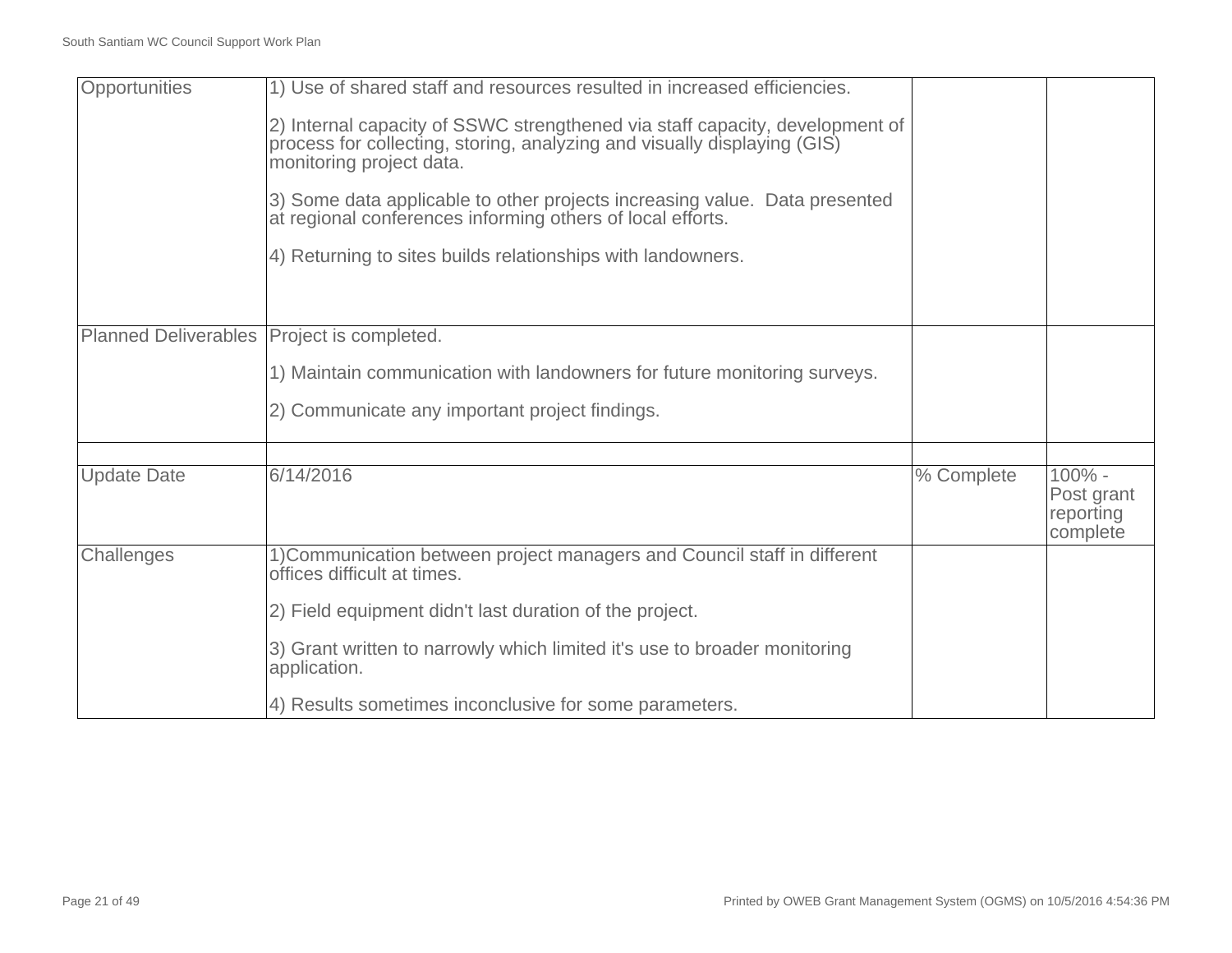| Opportunities                   | 1) Use of shared staff and resources resulted in increased efficiencies.                                                                                                             |  |
|---------------------------------|--------------------------------------------------------------------------------------------------------------------------------------------------------------------------------------|--|
|                                 | 2) Internal capacity of SSWC strengthened via staff capacity, development of<br>process for collecting, storing, analyzing and visually displaying (GIS)<br>monitoring project data. |  |
|                                 | 3) Some data applicable to other projects increasing value. Data presented<br>at regional conferences informing others of local efforts.                                             |  |
|                                 | 4) Returning to sites builds relationships with landowners.                                                                                                                          |  |
|                                 |                                                                                                                                                                                      |  |
| <b>Deliverables</b><br>Achieved | Project is completed.<br>1) Maintain communication with landowners for future monitoring surveys.<br>2) Communicate any important project findings.                                  |  |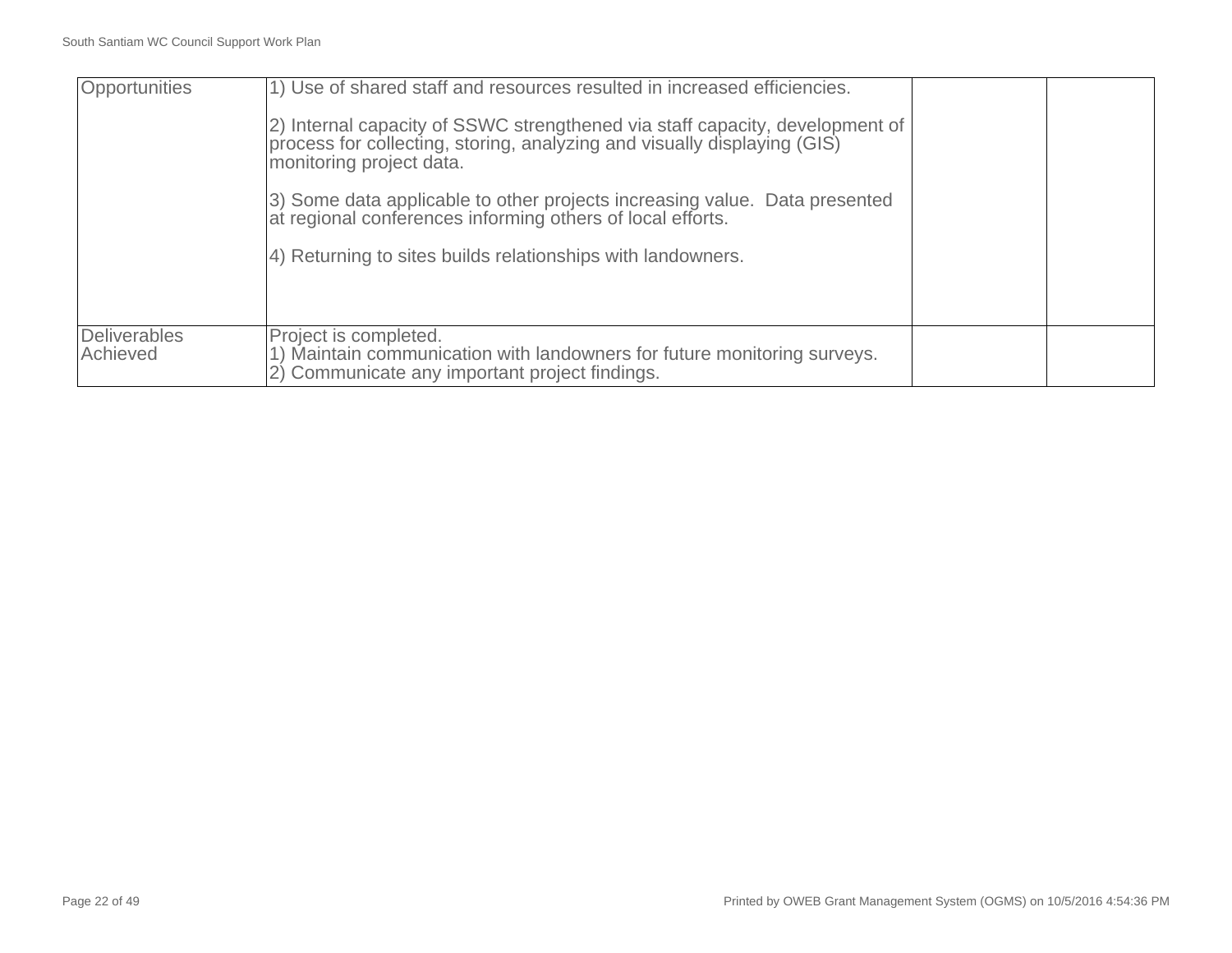| <b>Project Category: Planning</b> |                                                                                                                                                                                                                                                                                                                                                                                                                                                                                                                                                                                        |                                  |                                |
|-----------------------------------|----------------------------------------------------------------------------------------------------------------------------------------------------------------------------------------------------------------------------------------------------------------------------------------------------------------------------------------------------------------------------------------------------------------------------------------------------------------------------------------------------------------------------------------------------------------------------------------|----------------------------------|--------------------------------|
| <b>Project Title</b>              | Sweet Home All Lands Collaborative/Community Forest Corridor                                                                                                                                                                                                                                                                                                                                                                                                                                                                                                                           | <b>OWEB Grant #</b>              |                                |
| <b>Responsible Parties</b>        | Coordinator/Executive Director                                                                                                                                                                                                                                                                                                                                                                                                                                                                                                                                                         | Priority                         | <b>High</b>                    |
| <b>Project Description</b>        | The SSWC will continue working with East Linn County partners in SHALC<br>and the Community Forest Corridor Projects. SHALC is working with the<br>Sweet Home Ranger District and community to plan and implement projects<br>on a watershed scale in land-managed in or near the National Forest. The<br>Community Forest Corridor is working to connect Sweet Home with the<br>National Forest and involves potentially constructing a trail network, acquiring<br>Cascadia Caves into the public sphere, and restoring and enhancing the<br>South Santiam River east of Sweet Home. | In Council<br><b>Action Plan</b> | <b>Yes</b>                     |
| <b>Key Partners</b>               | OSU, Linn County, City of Sweet Home, Sweet Home Ranger District                                                                                                                                                                                                                                                                                                                                                                                                                                                                                                                       |                                  |                                |
| Limiting Factor(s)                | Lack of Knowledge, Physical habitat quality - Altered quailty of physical<br>habitat, Water Quality - Altered physical, chemical, or biological water<br>characteristics., Knowledge Gaps - Lack of Information                                                                                                                                                                                                                                                                                                                                                                        |                                  |                                |
|                                   |                                                                                                                                                                                                                                                                                                                                                                                                                                                                                                                                                                                        |                                  |                                |
| <b>Original Date</b>              | 2/13/2015                                                                                                                                                                                                                                                                                                                                                                                                                                                                                                                                                                              | % Complete                       | Ongoing<br>council<br>activity |
| Challenges                        | 1) The nature of the projects is confusing to the community due overlap of<br>multiple projects. E.g. name changes from SHALC to SSÁLC. Sweet Home<br>ALC to South Santiam ALC.<br>2) Need for demonstrated on the ground progress for more community buy<br>in.<br>3) Complexities of project deliverables and uncertainty in project outcomes.                                                                                                                                                                                                                                       |                                  |                                |
| Opportunities                     | 1) A SSALC coordinator will be hired in spring 2015 to move the                                                                                                                                                                                                                                                                                                                                                                                                                                                                                                                        |                                  |                                |
|                                   | collaborative forward.<br>2) Partnerships and communication continue to be strong.<br>3) Involvement of OSU and brings academic rigor, research and facilitation<br>skills to the project.<br>4) Community open to new ideas regarding forest management and willing to<br>see project implementation.                                                                                                                                                                                                                                                                                 |                                  |                                |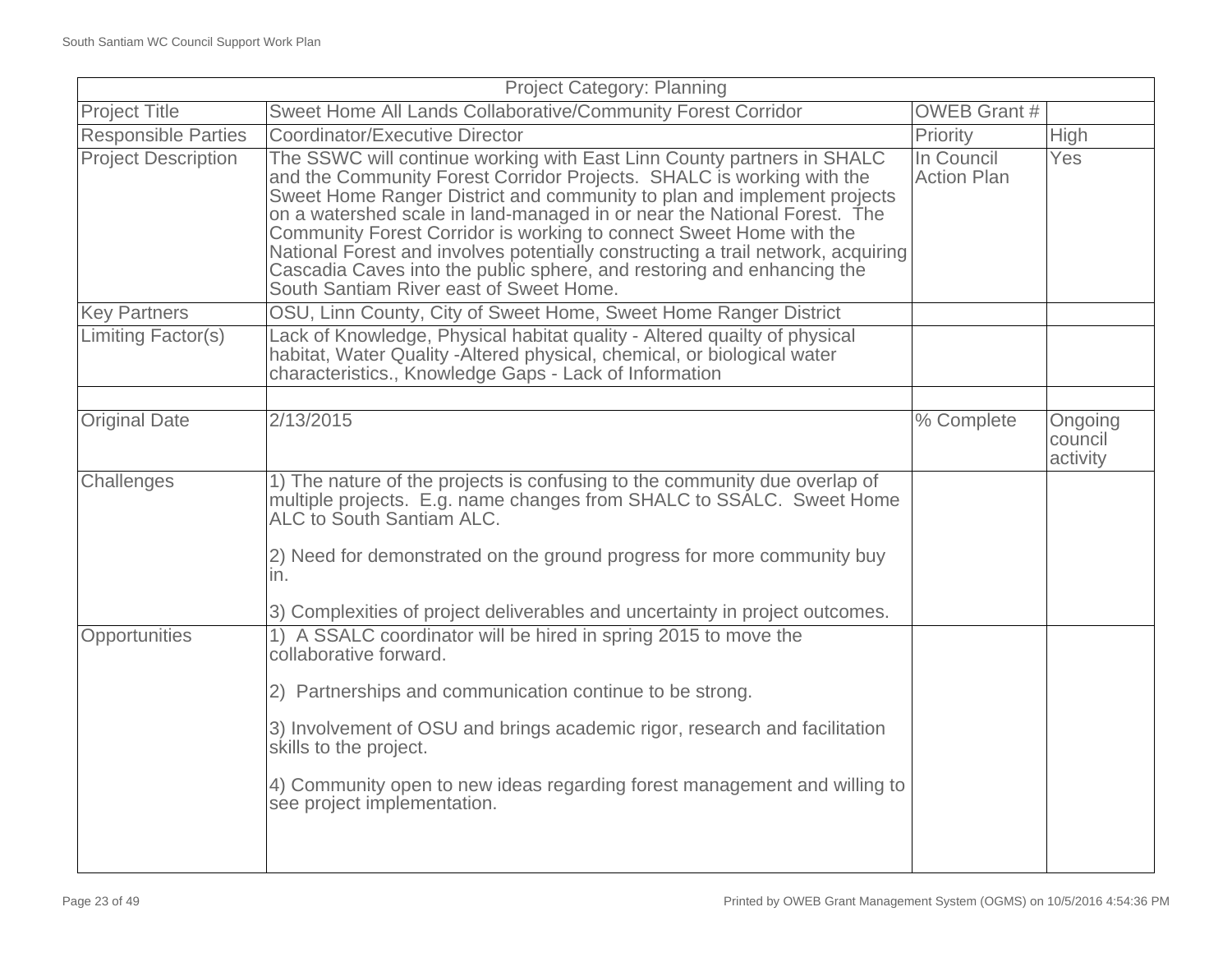|                    | Planned Deliverables (1) Hire new SSALC coordinator in 2015.                                                                                                                    |            |                                |
|--------------------|---------------------------------------------------------------------------------------------------------------------------------------------------------------------------------|------------|--------------------------------|
|                    | 2) Ongoing SSALC meetings, implementing projects outlined in Cool-Soda<br>Restoration proposal.                                                                                 |            |                                |
|                    | 3) Explore options to replicate Cool Soda proposals in Trout creek.                                                                                                             |            |                                |
|                    | 4) Explore options for establishing stewardship contracting on Sweet Home<br>Ranger District.                                                                                   |            |                                |
|                    | 5) SHALC has been renamed SSALC.                                                                                                                                                |            |                                |
|                    |                                                                                                                                                                                 |            |                                |
| <b>Update Date</b> | 6/14/2016                                                                                                                                                                       | % Complete | $30\%$ -<br>Funding<br>secured |
| Challenges         | 1) The nature of the projects is confusing to the community due overlap of<br>multiple projects. E.g. name changes from SHALC to SSALC. Sweet Home<br>ALC to South Santiam ALC. |            |                                |
|                    | 2) Need for demonstrated on the ground progress for more community buy<br>in.                                                                                                   |            |                                |
|                    | 3) Complexities of project deliverables and uncertainty in project outcomes.                                                                                                    |            |                                |
| Opportunities      | 1) A SSALC coordinator will be hired in spring 2015 to move the<br>collaborative forward.                                                                                       |            |                                |
|                    | 2) Partnerships and communication continue to be strong.                                                                                                                        |            |                                |
|                    | 3) Involvement of OSU and brings academic rigor, research and facilitation<br>skills to the project.                                                                            |            |                                |
|                    | 4) Community open to new ideas regarding forest management and willing to<br>see project implementation.                                                                        |            |                                |
|                    |                                                                                                                                                                                 |            |                                |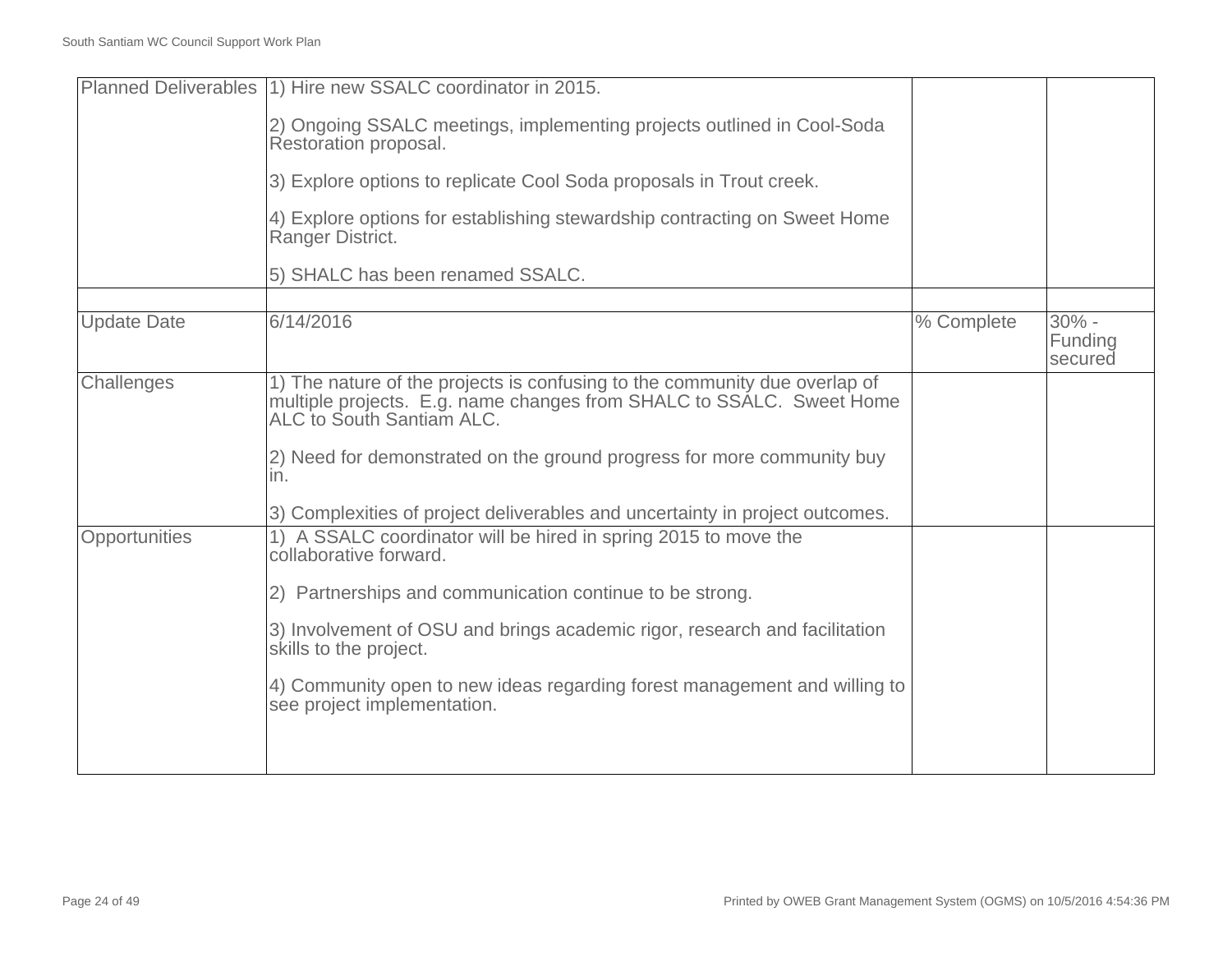| Deliverables | 1) Hire new SSALC coordinator in 2015.                                    |  |
|--------------|---------------------------------------------------------------------------|--|
| Achieved     | [2] Ongoing SSALC meetings, implementing projects outlined in Cool-Soda   |  |
|              | Restoration proposal.                                                     |  |
|              | 3) Explore options to replicate Cool Soda proposals in Trout creek.       |  |
|              | 4) Explore options for establishing stewardship contracting on Sweet Home |  |
|              | Ranger District.                                                          |  |
|              | [5] SHALC has been renamed SSALC.                                         |  |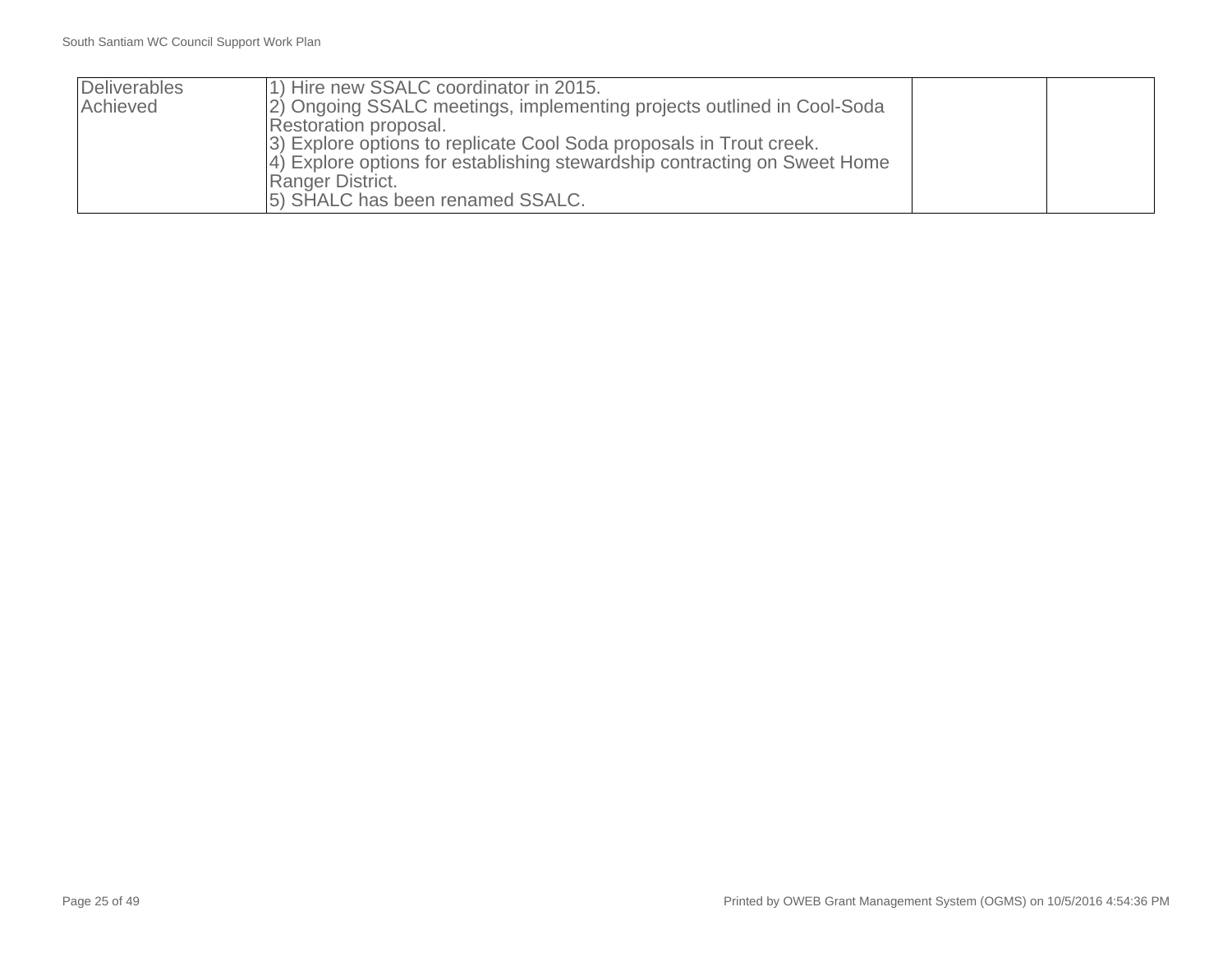| <b>Project Category: Restoration</b> |                                                                                                                                                                                                                                                                                                                                                                                                                                                                                                                                                                                                                                                                                                                                                                                                                                                                                                                                                                                                                                                                                                                                                                                                                                                                                                                                                       |                                  |                                                     |
|--------------------------------------|-------------------------------------------------------------------------------------------------------------------------------------------------------------------------------------------------------------------------------------------------------------------------------------------------------------------------------------------------------------------------------------------------------------------------------------------------------------------------------------------------------------------------------------------------------------------------------------------------------------------------------------------------------------------------------------------------------------------------------------------------------------------------------------------------------------------------------------------------------------------------------------------------------------------------------------------------------------------------------------------------------------------------------------------------------------------------------------------------------------------------------------------------------------------------------------------------------------------------------------------------------------------------------------------------------------------------------------------------------|----------------------------------|-----------------------------------------------------|
| <b>Project Title</b>                 | Canyon-Owl Steelhead Habitat Improvement Project                                                                                                                                                                                                                                                                                                                                                                                                                                                                                                                                                                                                                                                                                                                                                                                                                                                                                                                                                                                                                                                                                                                                                                                                                                                                                                      | <b>OWEB Grant # 211-3041</b>     |                                                     |
| <b>Responsible Parties</b>           | Coordinator/Executive Director                                                                                                                                                                                                                                                                                                                                                                                                                                                                                                                                                                                                                                                                                                                                                                                                                                                                                                                                                                                                                                                                                                                                                                                                                                                                                                                        | Priority                         | <b>High</b>                                         |
| <b>Project Description</b>           | Canyon Creek is a major tributary to the South Santiam River above Foster<br>Dam. Owl Creek is the largest tributary to Canyon Creek, and its confluence<br>is in the upper sub-watershed. Both are two of the primary areas in the<br>watershed used for spawning and rearing above Foster Dam by Upper<br>Willamette winter steelhead, a species listed as "threatened" under the<br>Endangered Species Act. Proper functioning of these creeks is critical in the<br>support of this steelhead population. Very little quality spawning and rearing<br>habitat is present for steelhead in the South Santiam watershed. The<br>proposed solution is to improve the quality of rearing habitat, increase<br>spawning habitat, and add features that will enhance ecosystem resiliency.<br>The project seeks OWEB funding to place 150 full length trees into<br>approximately 4.5 miles of Canyon and Owl creeks. Pre- and post-project<br>surveys will be conducted to monitor changes in channel features, substrate,<br>and to allow for adaptive management if needs arise. Surveys will include<br>longitudinal profiles, gravel sampling, and photo point monitoring. The USDA<br>Forest Service is the primary partner, contributing the instream logs. OWEB<br>funds will be used primarily for contracted services and project management. | In Council<br><b>Action Plan</b> | Yes                                                 |
| <b>Key Partners</b>                  | Sweet Home Ranger District, Cascade Timber Consulting                                                                                                                                                                                                                                                                                                                                                                                                                                                                                                                                                                                                                                                                                                                                                                                                                                                                                                                                                                                                                                                                                                                                                                                                                                                                                                 |                                  |                                                     |
| Limiting Factor(s)                   | Physical habitat quality - Altered quailty of physical habitat, Water Quality -<br>Altered physical, chemical, or biological water characteristics.                                                                                                                                                                                                                                                                                                                                                                                                                                                                                                                                                                                                                                                                                                                                                                                                                                                                                                                                                                                                                                                                                                                                                                                                   |                                  |                                                     |
|                                      |                                                                                                                                                                                                                                                                                                                                                                                                                                                                                                                                                                                                                                                                                                                                                                                                                                                                                                                                                                                                                                                                                                                                                                                                                                                                                                                                                       |                                  |                                                     |
| <b>Original Date</b>                 | 2/13/2015                                                                                                                                                                                                                                                                                                                                                                                                                                                                                                                                                                                                                                                                                                                                                                                                                                                                                                                                                                                                                                                                                                                                                                                                                                                                                                                                             | % Complete                       | $95% -$<br>Maintenanc<br>e/Monitorin<br>g/Education |
| Challenges                           | 1) One landowner had pulled out of the project just prior to implementation<br>which lead to a redesigned project.<br>2) Obtaining logs for the project was more difficult than expected.                                                                                                                                                                                                                                                                                                                                                                                                                                                                                                                                                                                                                                                                                                                                                                                                                                                                                                                                                                                                                                                                                                                                                             |                                  |                                                     |
| Opportunities                        | 1) Greatly strengthened relationship with an industrial timber company.                                                                                                                                                                                                                                                                                                                                                                                                                                                                                                                                                                                                                                                                                                                                                                                                                                                                                                                                                                                                                                                                                                                                                                                                                                                                               |                                  |                                                     |
|                                      | 2) Worked with local contractor that had high capacity to implement<br>restoration projects.                                                                                                                                                                                                                                                                                                                                                                                                                                                                                                                                                                                                                                                                                                                                                                                                                                                                                                                                                                                                                                                                                                                                                                                                                                                          |                                  |                                                     |
|                                      | 3) Implemented a unique large in-stream wood project with meander jams<br>and island initiation which increased stream complexity and improved habitat<br>for ESA listed salmonids.                                                                                                                                                                                                                                                                                                                                                                                                                                                                                                                                                                                                                                                                                                                                                                                                                                                                                                                                                                                                                                                                                                                                                                   |                                  |                                                     |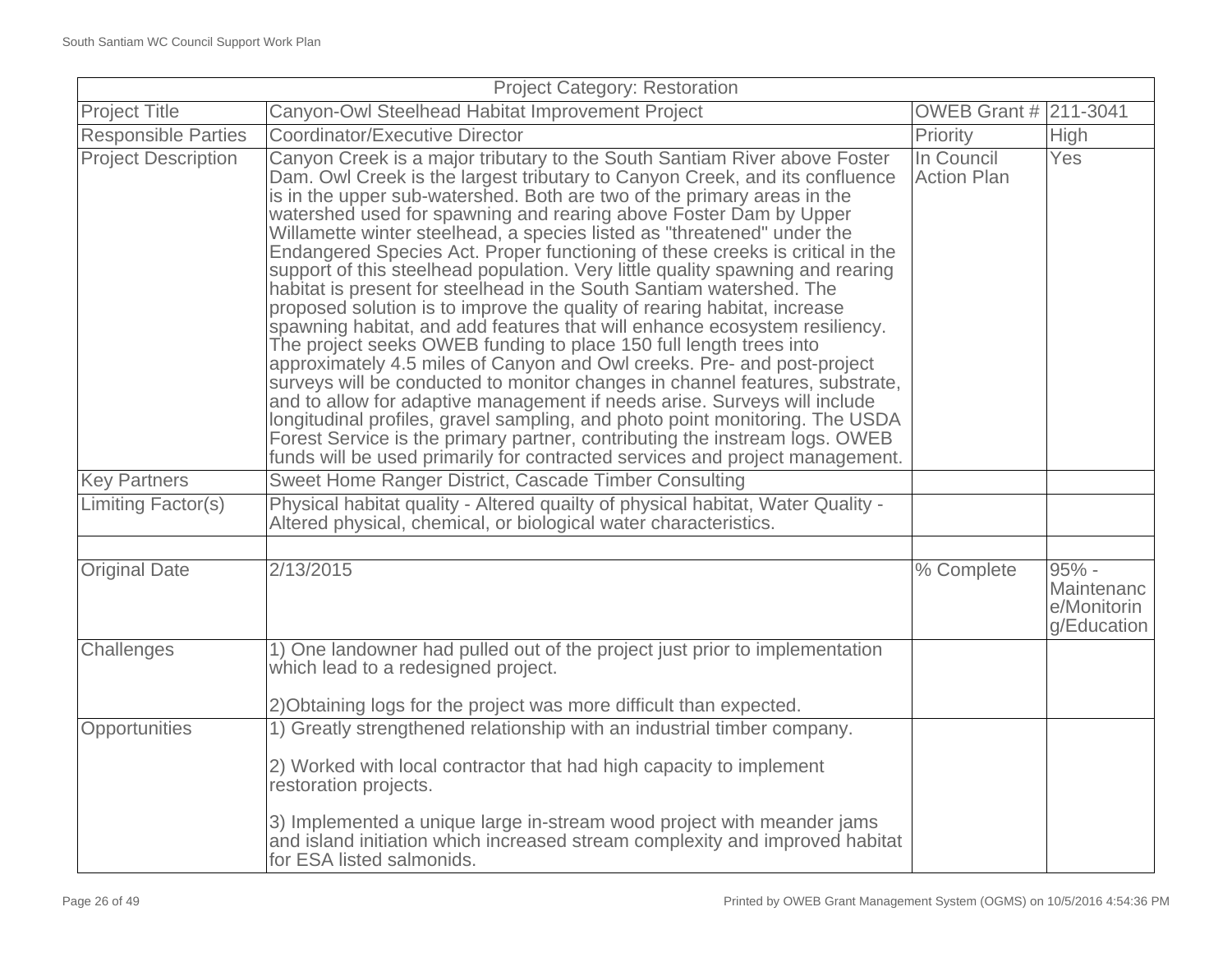| <b>Planned Deliverables</b>     | 1) Continue post-implementation monitoring.<br>2) Communicate findings to stakeholders and other interested parties.                                                                                                                                                                                                                                           |            |                                                     |
|---------------------------------|----------------------------------------------------------------------------------------------------------------------------------------------------------------------------------------------------------------------------------------------------------------------------------------------------------------------------------------------------------------|------------|-----------------------------------------------------|
| <b>Update Date</b>              | 6/14/2016                                                                                                                                                                                                                                                                                                                                                      | % Complete | $95% -$<br>Maintenanc<br>e/Monitorin<br>g/Education |
| Challenges                      | 1) One landowner had pulled out of the project just prior to implementation<br>which lead to a redesigned project.<br>2) Obtaining logs for the project was more difficult than expected.                                                                                                                                                                      |            |                                                     |
| <b>Opportunities</b>            | 1) Greatly strengthened relationship with an industrial timber company.<br>2) Worked with local contractor that had high capacity to implement<br>restoration projects.<br>3) Implemented a unique large in-stream wood project with meander jams<br>and island initiation which increased stream complexity and improved habitat<br>for ESA listed salmonids. |            |                                                     |
| <b>Deliverables</b><br>Achieved | 1) Continue post-implementation monitoring.<br>2) Communicate findings to stakeholders and other interested parties.                                                                                                                                                                                                                                           |            |                                                     |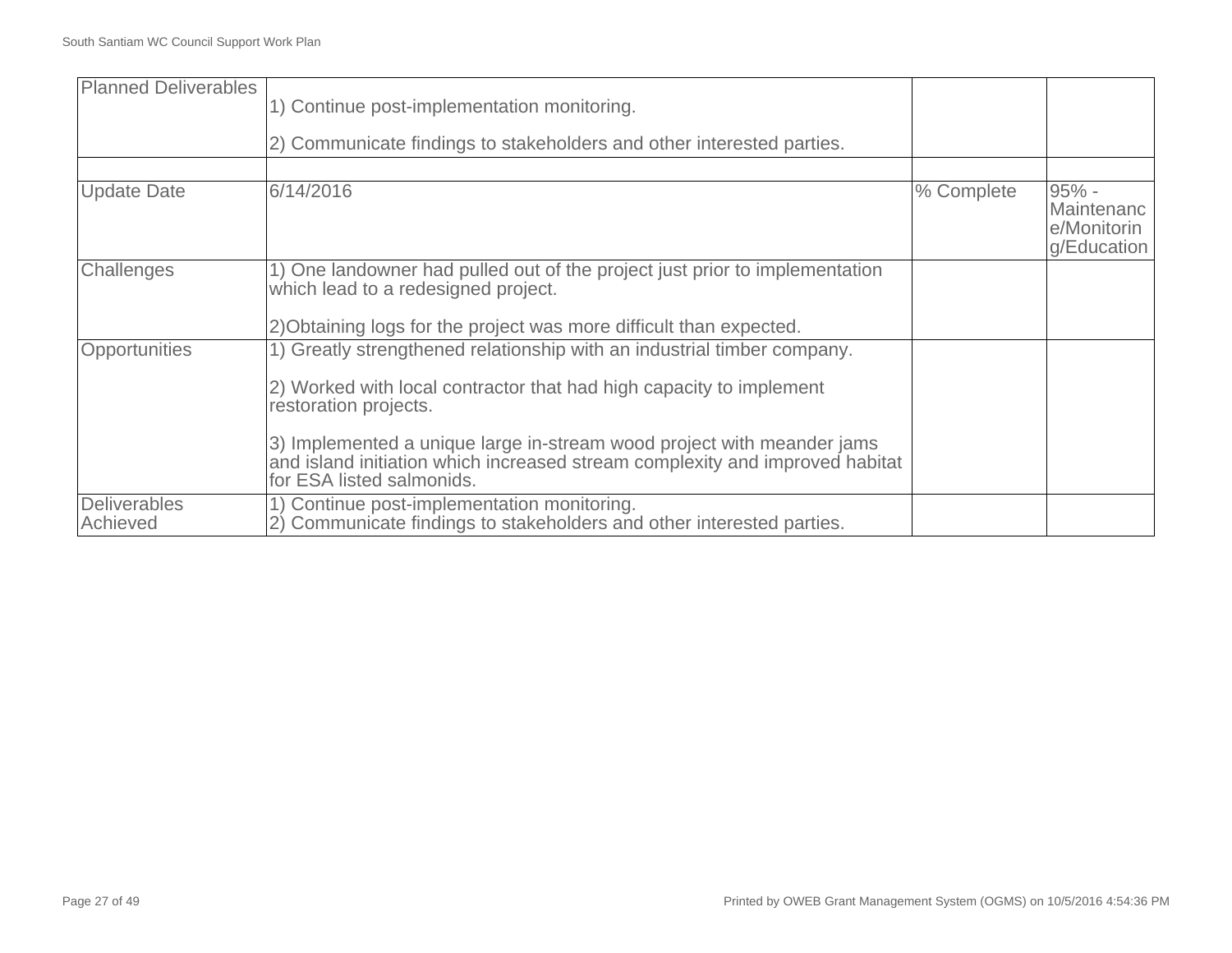| <b>Project Category: Restoration</b> |                                                                                                                                                                                                                                                                                                                                                                                                                                                            |                     |                                                                                |
|--------------------------------------|------------------------------------------------------------------------------------------------------------------------------------------------------------------------------------------------------------------------------------------------------------------------------------------------------------------------------------------------------------------------------------------------------------------------------------------------------------|---------------------|--------------------------------------------------------------------------------|
| <b>Project Title</b>                 | <b>Crabtree and Thomas Creek Riparian Restoration</b>                                                                                                                                                                                                                                                                                                                                                                                                      | <b>OWEB Grant #</b> |                                                                                |
| <b>Responsible Parties</b>           | <b>Coordinator/Executive Director</b>                                                                                                                                                                                                                                                                                                                                                                                                                      | Priority            | High                                                                           |
| <b>Project Description</b>           | Work with landowners in two important winter steelhead and Chinook salmon In Council<br>bearing tributaries to restore riparian conditions.                                                                                                                                                                                                                                                                                                                | <b>Action Plan</b>  | <b>Yes</b>                                                                     |
| <b>Key Partners</b>                  | Linn SWCD, FSA, NRCS                                                                                                                                                                                                                                                                                                                                                                                                                                       |                     |                                                                                |
| Limiting Factor(s)                   | Staff capacity development, Physical habitat quality - Altered quailty of<br>physical habitat, Water Quality - Altered physical, chemical, or biological<br>water characteristics., Knowledge Gaps - Lack of Information                                                                                                                                                                                                                                   |                     |                                                                                |
| <b>Original Date</b>                 | 2/13/2015                                                                                                                                                                                                                                                                                                                                                                                                                                                  | % Complete          | $5 - 30\%$ -<br>Conceptual/<br>Planning/Su<br>bmitting<br>Grant<br>application |
| Challenges                           | 1) Landowner recruitment in Thomas creek is slow to take hold. Identification<br>of key landowners is ongoing.<br>2) Japanese knotweed is still a significant issue in many parts of Crabtree<br>basin.                                                                                                                                                                                                                                                    |                     |                                                                                |
| Opportunities                        | 1) Recent connections in the upper portion of Thomas creek has resulted in<br>some good momentum. Planning to start at the upper reaches of the basin<br>and then work downstream if possible.<br>2) Riparian reforestation has started on Crabtree Creek and knotweed control<br>has been ongoing for several years.<br>3) It is recognized by ODFW that ESA listed spring chinook and winter run<br>steelhead are present in Crabtree and Thomas basins. |                     |                                                                                |
|                                      | Planned Deliverables (1) Work with CREP program/OWEB restoration grants to restore riparian<br>areas in Crabtree and Thomas Creeks, generally working from the upstream<br>down.<br>2) Middle Crabtree Creek Riparian Restoration now has its own work plan<br>project.                                                                                                                                                                                    |                     |                                                                                |
|                                      |                                                                                                                                                                                                                                                                                                                                                                                                                                                            |                     |                                                                                |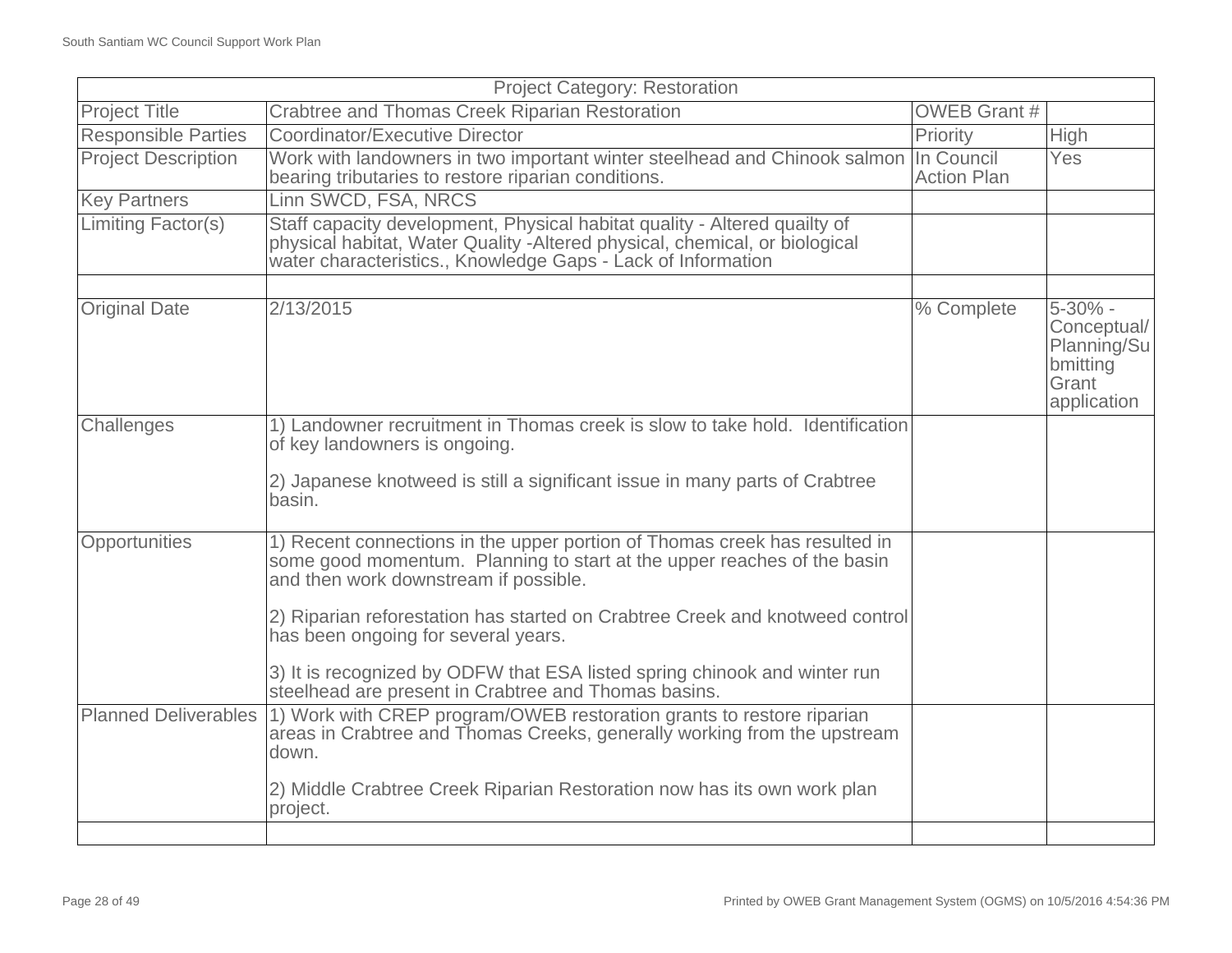| <b>Update Date</b>              | 6/14/2016                                                                                                                                                                                                                                                                                                                                                      | % Complete | 5-30% -<br>Conceptual/<br>Planning/Su<br>bmitting<br>Grant<br>application |
|---------------------------------|----------------------------------------------------------------------------------------------------------------------------------------------------------------------------------------------------------------------------------------------------------------------------------------------------------------------------------------------------------------|------------|---------------------------------------------------------------------------|
| Challenges                      | 1) Landowner recruitment in Thomas creek is slow to take off due to lack of<br>organizational capacity to devote focuses and sustained time to recruitment<br>efforts. Identification of key landowners is ongoing.<br>2) Japanese knotweed is still a significant issue in many parts of Crabtree<br>basin, with some invasion in Thomas creek basin present. |            |                                                                           |
|                                 | 3) CREP does not allow cost shares through Council thereby reducing ability<br>of low income land owners to participate in program.                                                                                                                                                                                                                            |            |                                                                           |
| Opportunities                   | 1) Recent connections with 3 landowners in the upper portion of Thomas<br>creek has resulted in good momentum. Planning and outreach has started in<br>the upper reaches of the basin and the Council will continue to work<br>downstream. One OWEB restoration grant submitted April 2016.                                                                    |            |                                                                           |
|                                 | 2) Riparian reforestation has started on Crabtree Creek and knotweed control<br>has been ongoing for several years.                                                                                                                                                                                                                                            |            |                                                                           |
|                                 | 3) It is recognized by ODFW that ESA listed spring chinook and winter run<br>steelhead are present in Crabtree and Thomas basins.                                                                                                                                                                                                                              |            |                                                                           |
| <b>Deliverables</b><br>Achieved | 1) Work with CREP program/OWEB restoration grants to restore riparian<br>areas in Crabtree and Thomas Creeks, generally working from the upstream<br>down.                                                                                                                                                                                                     |            |                                                                           |
|                                 | 2) Middle Crabtree Creek Riparian Restoration now has its own work plan<br>project.                                                                                                                                                                                                                                                                            |            |                                                                           |
|                                 | 3) Focus more Council efforts in these basins as a next step as model<br>watersheds wind down.                                                                                                                                                                                                                                                                 |            |                                                                           |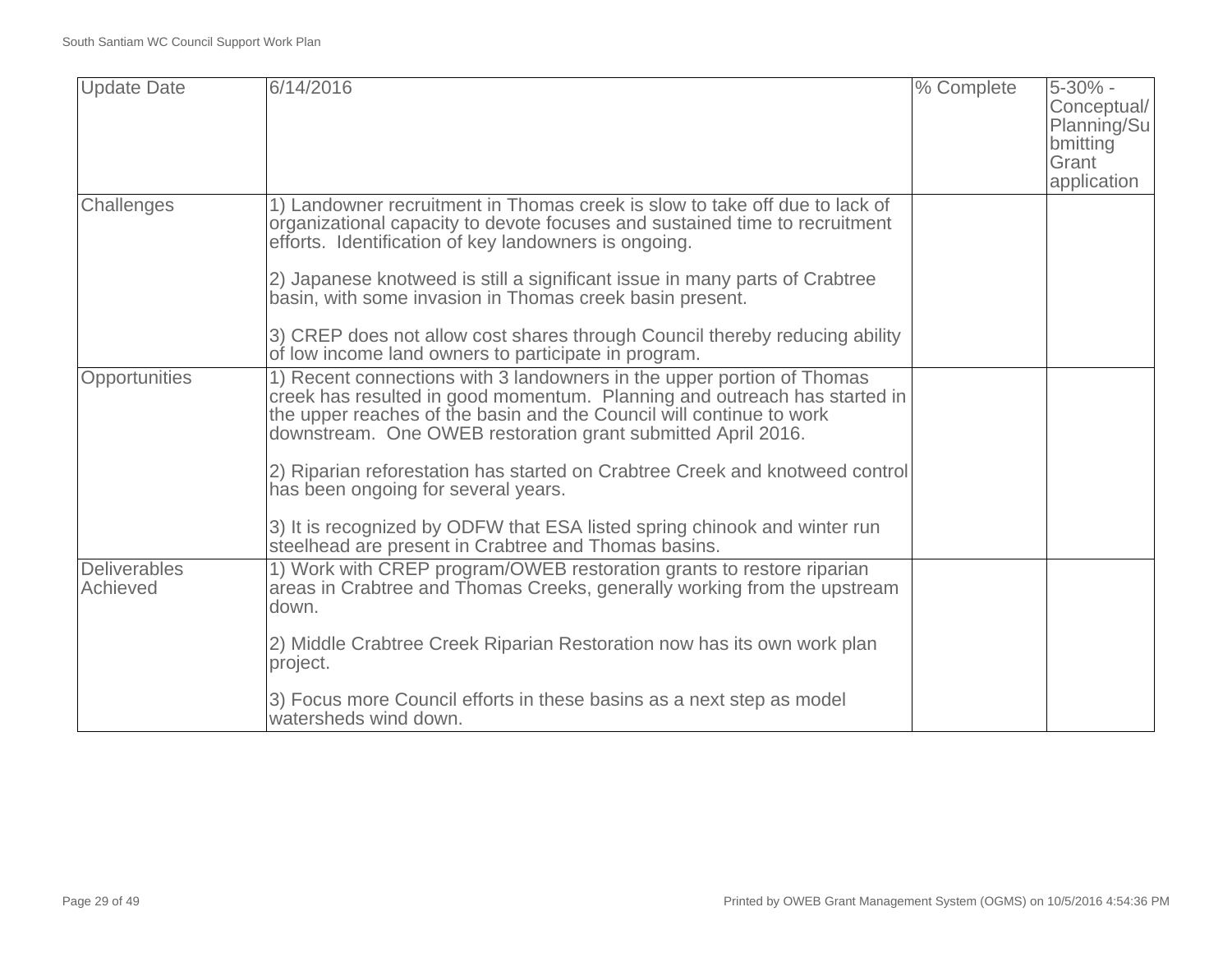| <b>Project Title</b><br>OWEB Grant # 212-3014<br>Jack Creek Fish Passage and Habitat Improvement<br><b>Responsible Parties</b><br><b>Coordinator/Executive Director</b><br>Priority<br><b>High</b><br>Jack Creek is a tributary in the Hamilton Creek subbasin of the South<br><b>Project Description</b><br>In Council<br>Yes<br>Santiam watershed. Hamilton Creek is used by ESA-listed winter steelhead<br><b>Action Plan</b><br>for spawning and rearing. Throughout the South Santiam watershed, habitat<br>for winter steelhead has been severely impacted by land use practices and<br>barriers to the best available habitat conditions. The applicant proposes to<br>eliminate fish passage barriers at three locations on Jack Creek, which will<br>open up over four miles of habitat for anadromous and resident fish. Three<br>undersized culverts will be replaced with two bridges and one larger culvert.<br>Habitat conditions on Jack Creek are currently categorized as fair-to-good,<br>and the habitat will be further improved by the placement of log structures on<br>approximately one mile of the creek. Pre- and post-project surveys will be<br>conducted to monitor changes to channel features, substrate, and fish<br>presence/absence. OWEB funds will be used for project management,<br>contracted services, and supplies/materials. Partners include Linn County<br>Road Department, Weyerhaeuser Company, and Freres Lumber.<br><b>Key Partners</b><br>Linn County Road Department, Weyerhauser, Freres Lumber, Cascade<br><b>Timber Consulting</b><br>Limiting Factor(s)<br>Habitat Access - Impaired access to habitat, Physical habitat quality - Altered<br>quailty of physical habitat<br><b>Original Date</b><br>2/13/2015<br>$95% -$<br>% Complete<br>e/Monitorin<br>1) Coordination between multiple parties. Project occurred on multiple<br>Challenges<br>properties, different culverts installed by different contractors (e.g. county and<br>private). | <b>Project Category: Restoration</b> |                                                                              |  |                           |
|---------------------------------------------------------------------------------------------------------------------------------------------------------------------------------------------------------------------------------------------------------------------------------------------------------------------------------------------------------------------------------------------------------------------------------------------------------------------------------------------------------------------------------------------------------------------------------------------------------------------------------------------------------------------------------------------------------------------------------------------------------------------------------------------------------------------------------------------------------------------------------------------------------------------------------------------------------------------------------------------------------------------------------------------------------------------------------------------------------------------------------------------------------------------------------------------------------------------------------------------------------------------------------------------------------------------------------------------------------------------------------------------------------------------------------------------------------------------------------------------------------------------------------------------------------------------------------------------------------------------------------------------------------------------------------------------------------------------------------------------------------------------------------------------------------------------------------------------------------------------------------------------------------------------------------------------------------------------------------------------------------|--------------------------------------|------------------------------------------------------------------------------|--|---------------------------|
|                                                                                                                                                                                                                                                                                                                                                                                                                                                                                                                                                                                                                                                                                                                                                                                                                                                                                                                                                                                                                                                                                                                                                                                                                                                                                                                                                                                                                                                                                                                                                                                                                                                                                                                                                                                                                                                                                                                                                                                                         |                                      |                                                                              |  |                           |
|                                                                                                                                                                                                                                                                                                                                                                                                                                                                                                                                                                                                                                                                                                                                                                                                                                                                                                                                                                                                                                                                                                                                                                                                                                                                                                                                                                                                                                                                                                                                                                                                                                                                                                                                                                                                                                                                                                                                                                                                         |                                      |                                                                              |  |                           |
|                                                                                                                                                                                                                                                                                                                                                                                                                                                                                                                                                                                                                                                                                                                                                                                                                                                                                                                                                                                                                                                                                                                                                                                                                                                                                                                                                                                                                                                                                                                                                                                                                                                                                                                                                                                                                                                                                                                                                                                                         |                                      |                                                                              |  |                           |
|                                                                                                                                                                                                                                                                                                                                                                                                                                                                                                                                                                                                                                                                                                                                                                                                                                                                                                                                                                                                                                                                                                                                                                                                                                                                                                                                                                                                                                                                                                                                                                                                                                                                                                                                                                                                                                                                                                                                                                                                         |                                      |                                                                              |  |                           |
|                                                                                                                                                                                                                                                                                                                                                                                                                                                                                                                                                                                                                                                                                                                                                                                                                                                                                                                                                                                                                                                                                                                                                                                                                                                                                                                                                                                                                                                                                                                                                                                                                                                                                                                                                                                                                                                                                                                                                                                                         |                                      |                                                                              |  |                           |
|                                                                                                                                                                                                                                                                                                                                                                                                                                                                                                                                                                                                                                                                                                                                                                                                                                                                                                                                                                                                                                                                                                                                                                                                                                                                                                                                                                                                                                                                                                                                                                                                                                                                                                                                                                                                                                                                                                                                                                                                         |                                      |                                                                              |  |                           |
|                                                                                                                                                                                                                                                                                                                                                                                                                                                                                                                                                                                                                                                                                                                                                                                                                                                                                                                                                                                                                                                                                                                                                                                                                                                                                                                                                                                                                                                                                                                                                                                                                                                                                                                                                                                                                                                                                                                                                                                                         |                                      |                                                                              |  | Maintenanc<br>g/Education |
|                                                                                                                                                                                                                                                                                                                                                                                                                                                                                                                                                                                                                                                                                                                                                                                                                                                                                                                                                                                                                                                                                                                                                                                                                                                                                                                                                                                                                                                                                                                                                                                                                                                                                                                                                                                                                                                                                                                                                                                                         |                                      | 2) The 3 crossings had differing levels of technical difficulty. County road |  |                           |
| crossing vs forest road crossing.<br>3) Timing. In-stream work window can be narrow.                                                                                                                                                                                                                                                                                                                                                                                                                                                                                                                                                                                                                                                                                                                                                                                                                                                                                                                                                                                                                                                                                                                                                                                                                                                                                                                                                                                                                                                                                                                                                                                                                                                                                                                                                                                                                                                                                                                    |                                      |                                                                              |  |                           |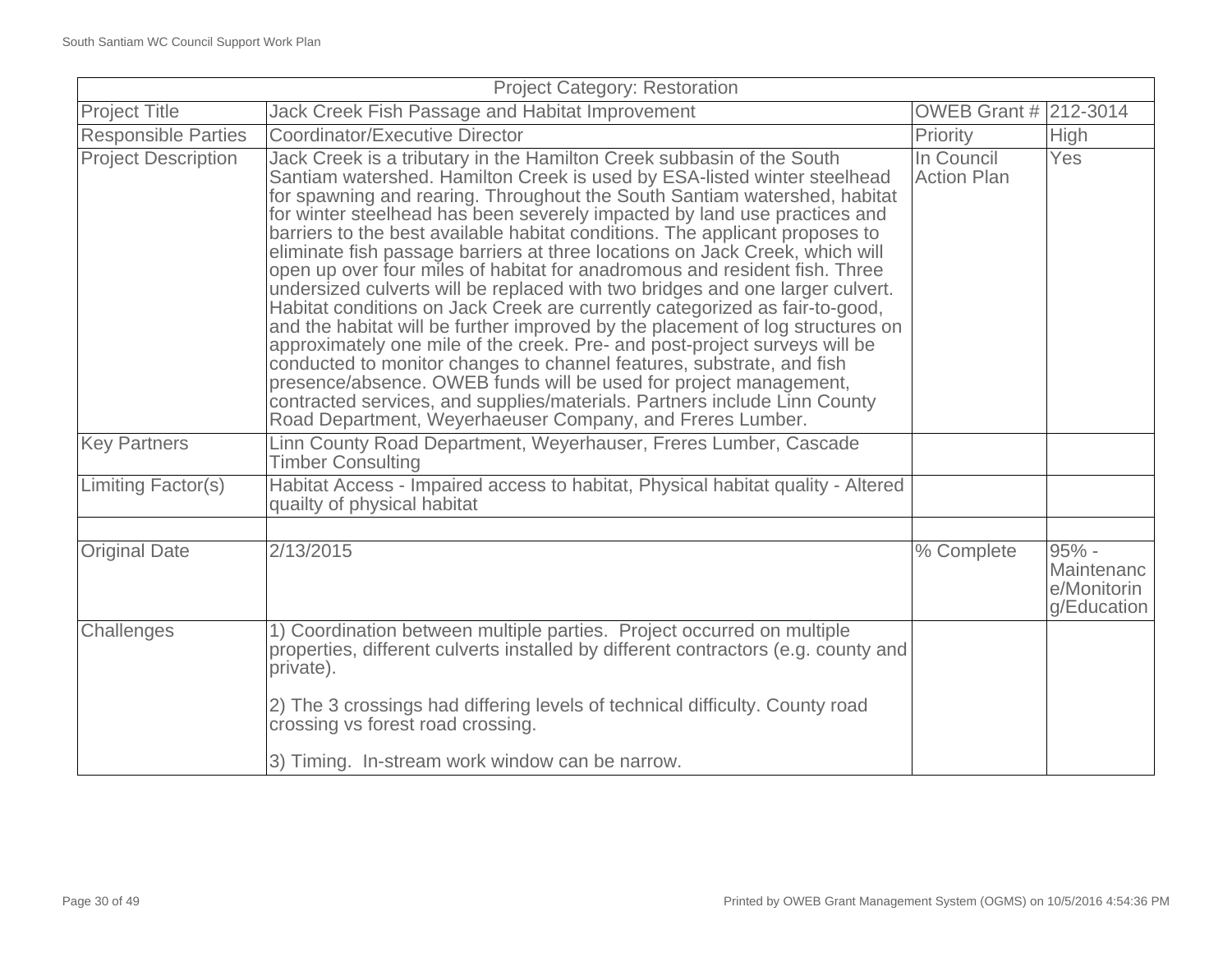| Opportunities               | 1) Fish passage restored for all life stages of ESA listed salmonids and at<br>critical range of stream flows.                                                            |            |                                                     |
|-----------------------------|---------------------------------------------------------------------------------------------------------------------------------------------------------------------------|------------|-----------------------------------------------------|
|                             | 2) In stream fish habitat enhanced with addition of logs to stream channel.                                                                                               |            |                                                     |
|                             | 3) One of the monitoring projects developed by SSWC, Lebanon high school<br>student and local land owner.                                                                 |            |                                                     |
| <b>Planned Deliverables</b> | 1) Replace three fish passage barriers on Jack Creek with fish-friendly<br>structures.                                                                                    |            |                                                     |
|                             | 2) Add large wood to ~0.5 mile of Jack Creek.                                                                                                                             |            |                                                     |
|                             | 3) Continue post-implementation monitoring.                                                                                                                               |            |                                                     |
|                             |                                                                                                                                                                           |            |                                                     |
| <b>Update Date</b>          | 6/14/2016                                                                                                                                                                 | % Complete | $95% -$<br>Maintenanc<br>e/Monitorin<br>g/Education |
| Challenges                  | 1) Coordination between multiple parties. Project occurred on multiple<br>properties, different culverts installed by different contractors (e.g. county and<br>private). |            |                                                     |
|                             | 2) The 3 crossings had differing levels of technical difficulty. County road<br>crossing vs forest road crossing.                                                         |            |                                                     |
|                             | 3) Timing. In-stream work window can be narrow.                                                                                                                           |            |                                                     |
| Opportunities               | 1) Fish passage restored for all life stages of ESA listed salmonids and at<br>critical range of stream flows.                                                            |            |                                                     |
|                             | 2) In stream fish habitat enhanced with addition of logs to stream channel.                                                                                               |            |                                                     |
|                             | 3) One of the monitoring projects developed by SSWC, Lebanon high school<br>student and local land owner.                                                                 |            |                                                     |
| <b>Deliverables</b>         | 1) Replace three fish passage barriers on Jack Creek with fish-friendly                                                                                                   |            |                                                     |
| Achieved                    | structures.                                                                                                                                                               |            |                                                     |
|                             | 2) Add large wood to ~0.5 mile of Jack Creek.                                                                                                                             |            |                                                     |
|                             | 3) Continue post-implementation monitoring.                                                                                                                               |            |                                                     |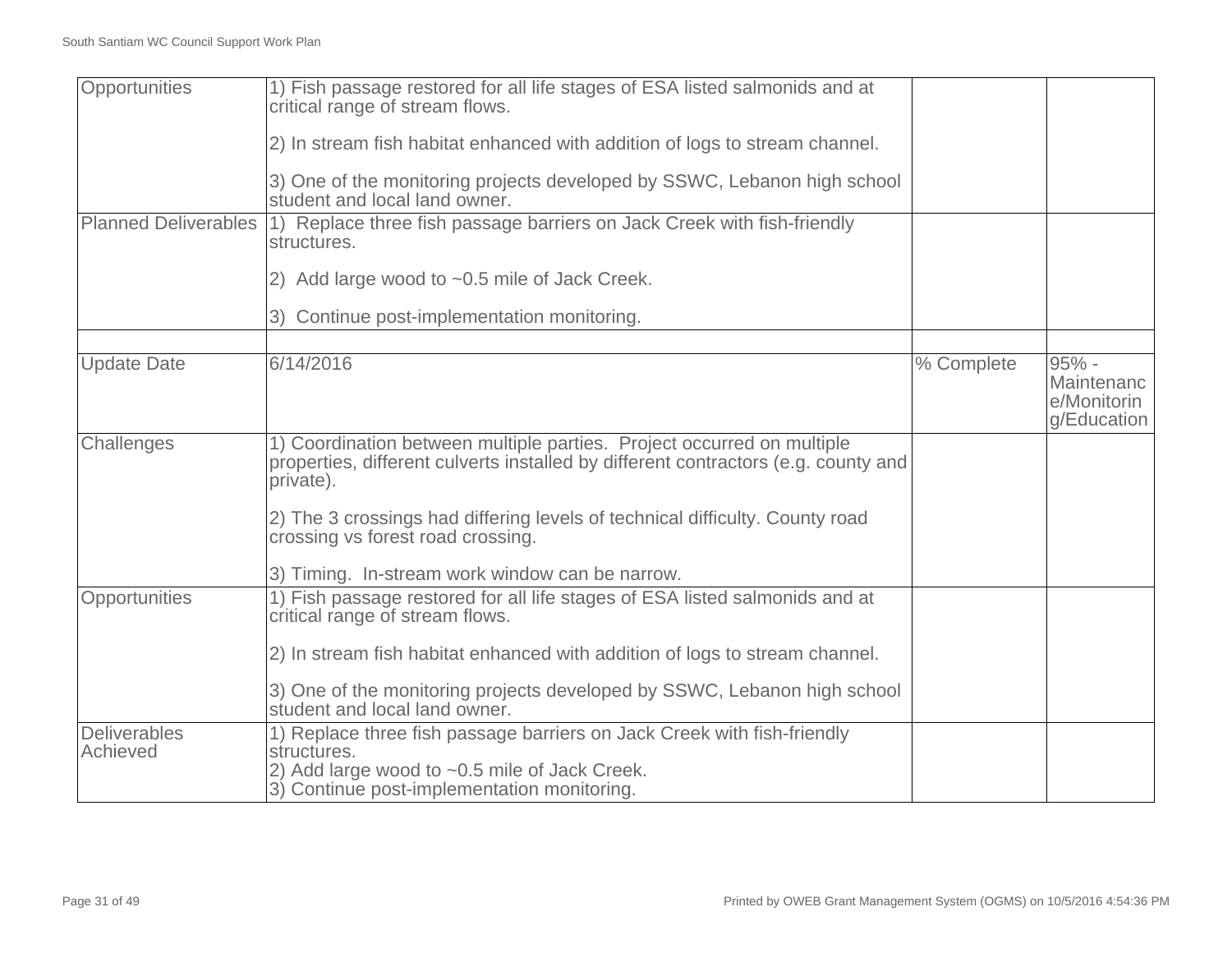|                            | <b>Project Category: Restoration</b>                                                                                                                                                                                                                                                                                                                                                                                                                                                                                       |                                  |                                               |
|----------------------------|----------------------------------------------------------------------------------------------------------------------------------------------------------------------------------------------------------------------------------------------------------------------------------------------------------------------------------------------------------------------------------------------------------------------------------------------------------------------------------------------------------------------------|----------------------------------|-----------------------------------------------|
| <b>Project Title</b>       | Middle Crabtree Creek Restoration - Phase 2                                                                                                                                                                                                                                                                                                                                                                                                                                                                                | <b>OWEB Grant # 216-3003</b>     |                                               |
| <b>Responsible Parties</b> | Coordinator/Executive Director                                                                                                                                                                                                                                                                                                                                                                                                                                                                                             | Priority                         | <b>High</b>                                   |
| <b>Project Description</b> | Middle Crabtree Creek Restoration Phase 2 of restoration includes both<br>riparian restoration and instream/off-channel habitat enhancement along a<br>contiguous reach of Crabtree Creek. This project will build upon previous<br>invasive weed control and riparian restoration efforts to re-vegetate 30<br>riparian acres along RM 13 to RM 17 with native trees and shrubs along<br>Crabtree Creek. In addition, large wood structures will be placed in an<br>existing side channel to increase habitat complexity. | In Council<br><b>Action Plan</b> | Yes                                           |
| <b>Key Partners</b>        | ODF, local landowners, CREP, FSA, SWCD, NRCS                                                                                                                                                                                                                                                                                                                                                                                                                                                                               |                                  |                                               |
| <b>Limiting Factor(s)</b>  | Physical habitat quality - Altered quailty of physical habitat, Water Quality -<br>Altered physical, chemical, or biological water characteristics.                                                                                                                                                                                                                                                                                                                                                                        |                                  |                                               |
|                            |                                                                                                                                                                                                                                                                                                                                                                                                                                                                                                                            |                                  |                                               |
| <b>Original Date</b>       | 6/14/2016                                                                                                                                                                                                                                                                                                                                                                                                                                                                                                                  | % Complete                       | $60\%$ -<br>Implementa<br>tion in<br>progress |
| Challenges                 | 1) Riparian vegetation is discontinuous and degraded along the mainstem of<br>Crabtree creek.                                                                                                                                                                                                                                                                                                                                                                                                                              |                                  |                                               |
|                            | 2) Reestablishing native vegetation can be expensive due to the need for site<br>preparation subsequent site treatments. It takes several years for vegetation<br>to become established leading to a long time commitment by the SSWC.                                                                                                                                                                                                                                                                                     |                                  |                                               |
|                            | 3) In stream habitat is degraded. Placed log structures can be washed out in<br>the first year.                                                                                                                                                                                                                                                                                                                                                                                                                            |                                  |                                               |
| Opportunities              | 1) Builds upon existing efforts in Crabtree (e.g. fish passage, knotweed<br>control, re-vegetation).                                                                                                                                                                                                                                                                                                                                                                                                                       |                                  |                                               |
|                            | 2) Crabtree basin has ESA listed spring Chinook and Winter run steelhead.<br>Coho, cuttthroat and resident trout are also present.                                                                                                                                                                                                                                                                                                                                                                                         |                                  |                                               |
|                            | 3) Reestablishing native vegetation can increase stream side shading and<br>riparian habitat, reduce non-native plant cover through site treatments and<br>intensive plantings, and promotes bank stabilization and reduced soil erosion<br>as vegetation becomes established.                                                                                                                                                                                                                                             |                                  |                                               |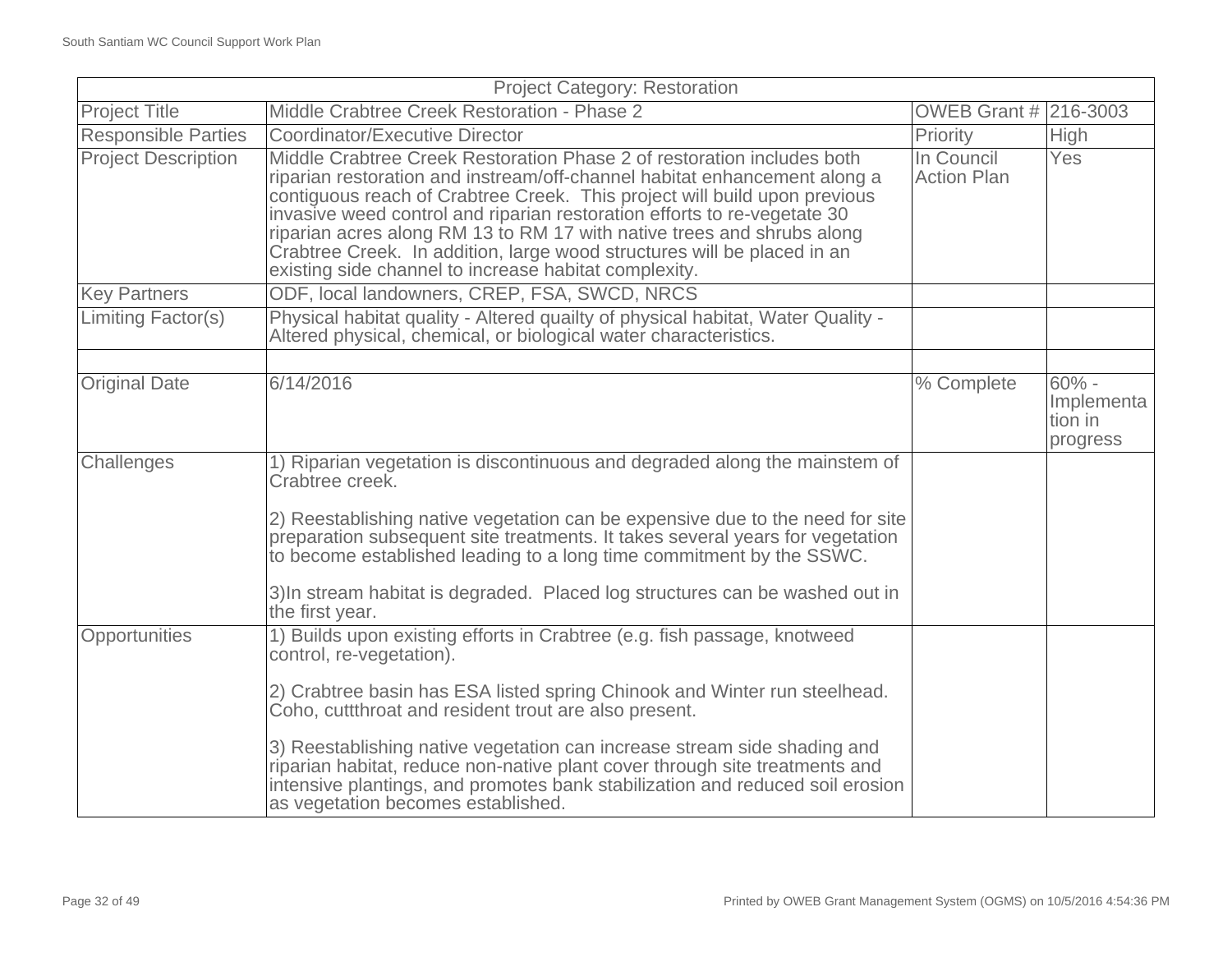| Planned Deliverables (1) Restore and/or enhance 30 acres of riparian vegetation along the<br>Imainstem of the middle Crabtree creek. |  |
|--------------------------------------------------------------------------------------------------------------------------------------|--|
| $ 2)$ Restore $\sim$ 1,200 ft of Crabtree creek side channel.                                                                        |  |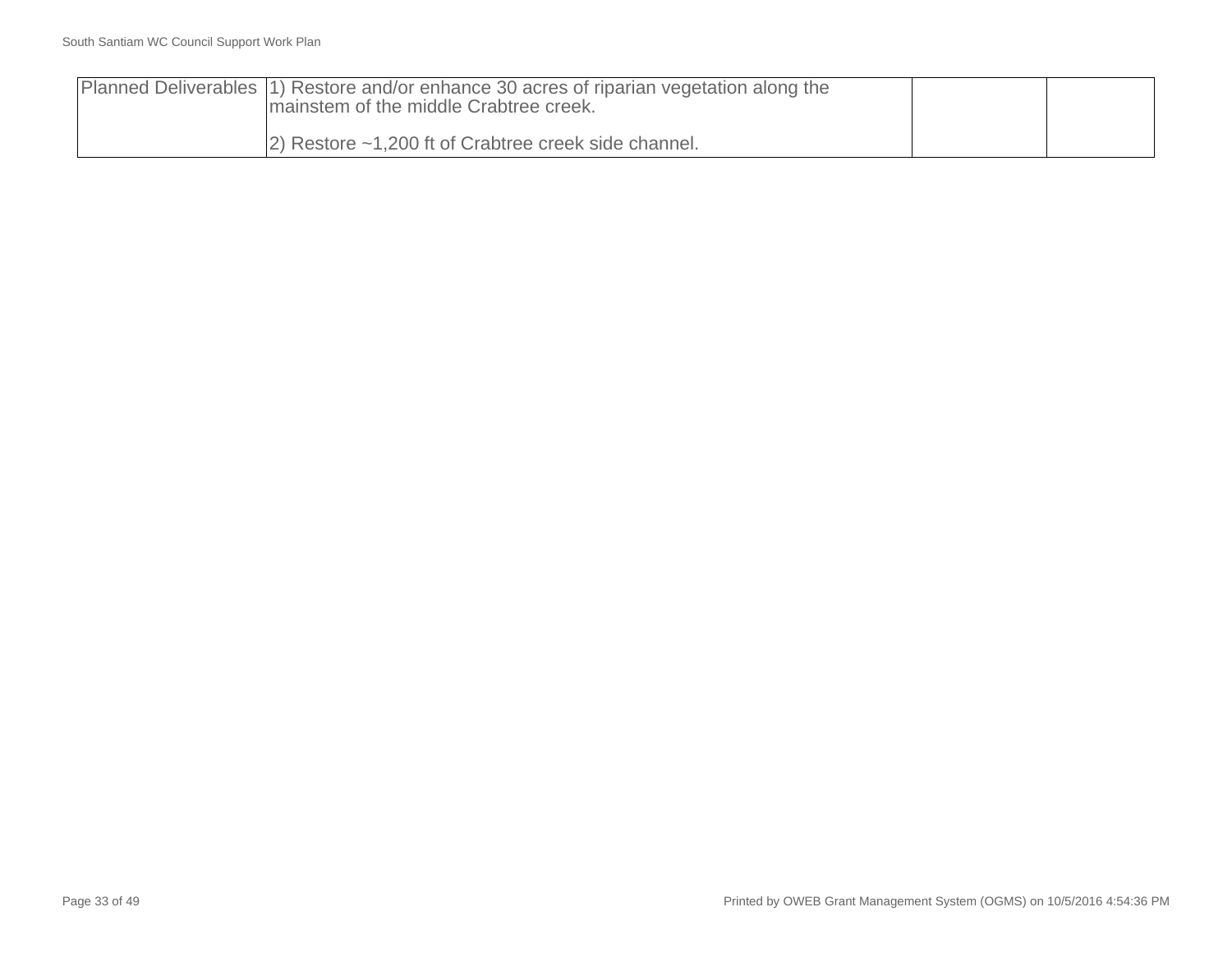| <b>Project Category: Restoration</b> |                                                                                                                                                                                                                                                                                                                                                                                                                                                                                                                                                                                                                                                                                                                                                                                                                                                                                                                                                                                                            |                       |                               |
|--------------------------------------|------------------------------------------------------------------------------------------------------------------------------------------------------------------------------------------------------------------------------------------------------------------------------------------------------------------------------------------------------------------------------------------------------------------------------------------------------------------------------------------------------------------------------------------------------------------------------------------------------------------------------------------------------------------------------------------------------------------------------------------------------------------------------------------------------------------------------------------------------------------------------------------------------------------------------------------------------------------------------------------------------------|-----------------------|-------------------------------|
| <b>Project Title</b>                 | Middle Crabtree Creek Riparian Restoration                                                                                                                                                                                                                                                                                                                                                                                                                                                                                                                                                                                                                                                                                                                                                                                                                                                                                                                                                                 | OWEB Grant # 215-3021 |                               |
| <b>Responsible Parties</b>           | <b>Project Manager</b>                                                                                                                                                                                                                                                                                                                                                                                                                                                                                                                                                                                                                                                                                                                                                                                                                                                                                                                                                                                     | Priority              | <b>High</b>                   |
| <b>Project Description</b>           | Crabtree Creek is a tributary of the South Santiam River that is spawning and In Council<br>rearing habitat for ESA-listed spring Chinook salmon and winter steelhead.<br>The lower and middle reaches have sparse, narrow and discontinuous native<br>riparian vegetation. This lack of fully functioning riparian buffer contributes to<br>water quality concerns, including temperature and sediment loads.<br>Anadromous fish habitat is compromised by the lack of large woody material<br>inputs into the channel and structure on the floodplain. Proposed project<br>builds on previous invasive weed control efforts by restoring native trees and<br>shrubs on 42.5 riparian acres along 2.7 stream miles. OWEB funds are<br>requested for staff, travel, contracted services, materials and supplies, county<br>land use fee, plant establishment, grant management, and reporting. Project<br>partners include landowners, Farm Service Agency, and South Santiam<br><b>Watershed Council.</b> | <b>Action Plan</b>    | Yes                           |
| <b>Key Partners</b>                  | <b>Farm Services Agency</b>                                                                                                                                                                                                                                                                                                                                                                                                                                                                                                                                                                                                                                                                                                                                                                                                                                                                                                                                                                                |                       |                               |
| Limiting Factor(s)                   | Physical habitat quality - Altered quailty of physical habitat, Water Quality -<br>Altered physical, chemical, or biological water characteristics.                                                                                                                                                                                                                                                                                                                                                                                                                                                                                                                                                                                                                                                                                                                                                                                                                                                        |                       |                               |
|                                      |                                                                                                                                                                                                                                                                                                                                                                                                                                                                                                                                                                                                                                                                                                                                                                                                                                                                                                                                                                                                            |                       |                               |
| <b>Original Date</b>                 | 2/23/2015                                                                                                                                                                                                                                                                                                                                                                                                                                                                                                                                                                                                                                                                                                                                                                                                                                                                                                                                                                                                  | % Complete            | $30% -$<br>Funding<br>secured |
| Challenges                           | 1) Riparian vegetation is discontinuous and degraded along the mainstem of<br>Crabtree creek.<br>2) Reestablishing native vegetation can be expensive due to the need for site<br>preparation subsequent site treatments. It takes several years for vegetation<br>to become established leading to a long time commitment by the SSWC.                                                                                                                                                                                                                                                                                                                                                                                                                                                                                                                                                                                                                                                                    |                       |                               |
| <b>Opportunities</b>                 | 1) Builds upon existing efforts to control knotweed in Crabtree basin.                                                                                                                                                                                                                                                                                                                                                                                                                                                                                                                                                                                                                                                                                                                                                                                                                                                                                                                                     |                       |                               |
|                                      | 2) Crabtree basin has ESA listed spring Chinook and Winter run steelhead.<br>Coho, cuttthroat and resident trout are also present.<br>3) Reestablishing native vegetation can increase stream side shading and<br>riparian habitat, reduce non-native plant cover through site treatments and<br>intensive plantings, and promotes bank stabilization and reduced soil erosion<br>as vegetation becomes established.                                                                                                                                                                                                                                                                                                                                                                                                                                                                                                                                                                                       |                       |                               |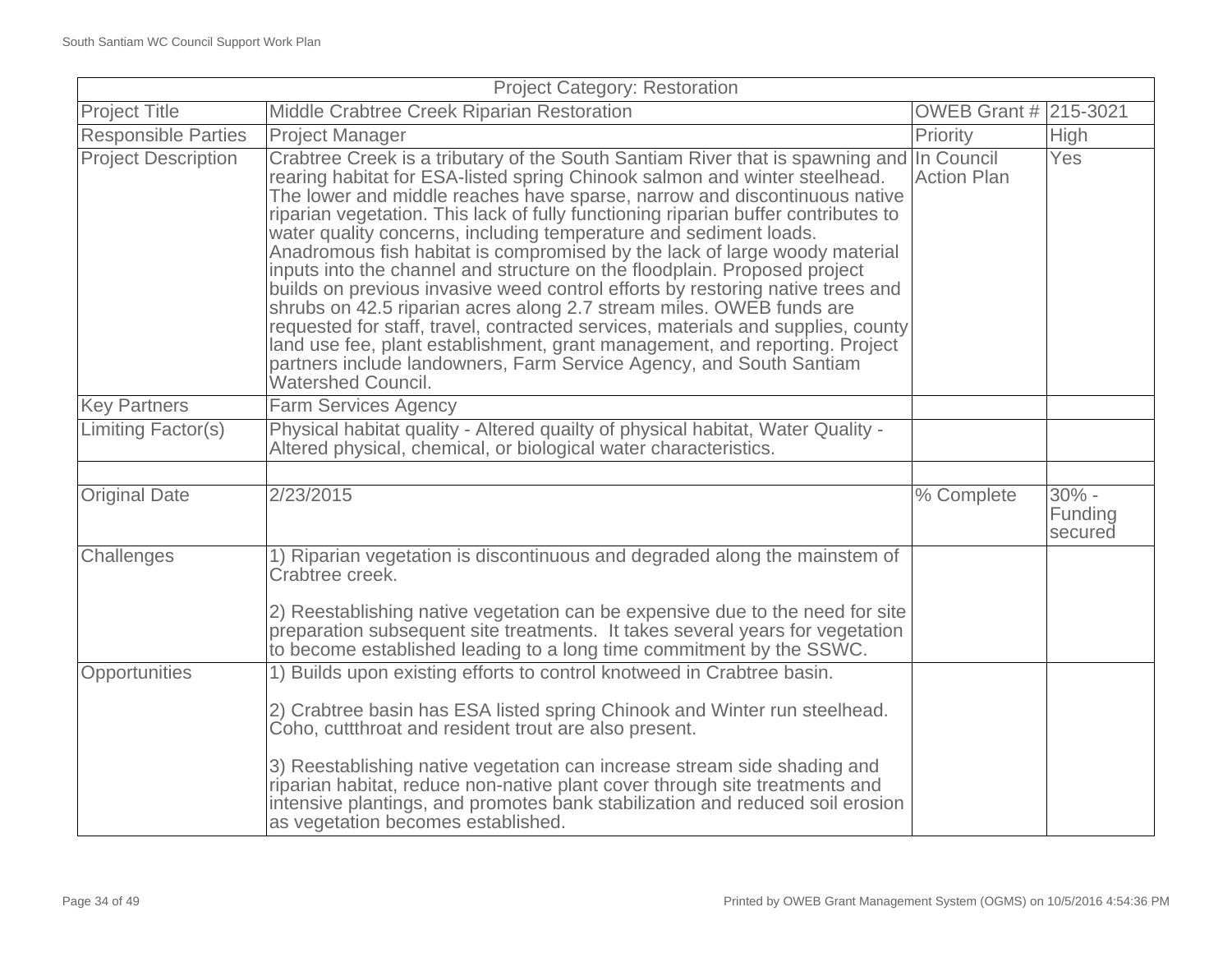|                                 | Planned Deliverables (1) Restore and/or enhance 42.5 acres of riparian vegetation along the<br>mainstem of the middle Crabtree creek.                                                                                                                                          |            |                                              |
|---------------------------------|--------------------------------------------------------------------------------------------------------------------------------------------------------------------------------------------------------------------------------------------------------------------------------|------------|----------------------------------------------|
|                                 |                                                                                                                                                                                                                                                                                |            |                                              |
| <b>Update Date</b>              | 6/14/2016                                                                                                                                                                                                                                                                      | % Complete | $60% -$<br>Implementa<br>tion in<br>progress |
| Challenges                      | 1) Riparian vegetation is discontinuous and degraded along the mainstem of<br>Crabtree creek.                                                                                                                                                                                  |            |                                              |
|                                 | 2) Reestablishing native vegetation can be expensive due to the need for site<br>preparation subsequent site treatments. It takes several years for vegetation<br>to become established leading to a long time commitment by the SSWC.                                         |            |                                              |
|                                 | 3) Two landowners listed in grant do not want to participate with CREP at this<br>time which makes implementation as planned difficult.                                                                                                                                        |            |                                              |
| Opportunities                   | 1) Builds upon existing efforts to control knotweed in Crabtree basin.                                                                                                                                                                                                         |            |                                              |
|                                 | 2) Crabtree basin has ESA listed spring Chinook and Winter run steelhead.<br>Coho, cuttthroat and resident trout are also present.                                                                                                                                             |            |                                              |
|                                 | 3) Reestablishing native vegetation can increase stream side shading and<br>riparian habitat, reduce non-native plant cover through site treatments and<br>intensive plantings, and promotes bank stabilization and reduced soil erosion<br>as vegetation becomes established. |            |                                              |
| <b>Deliverables</b><br>Achieved | 1) Restore and/or enhance 42.5 acres of riparian vegetation along the<br>mainstem of the middle Crabtree creek.                                                                                                                                                                |            |                                              |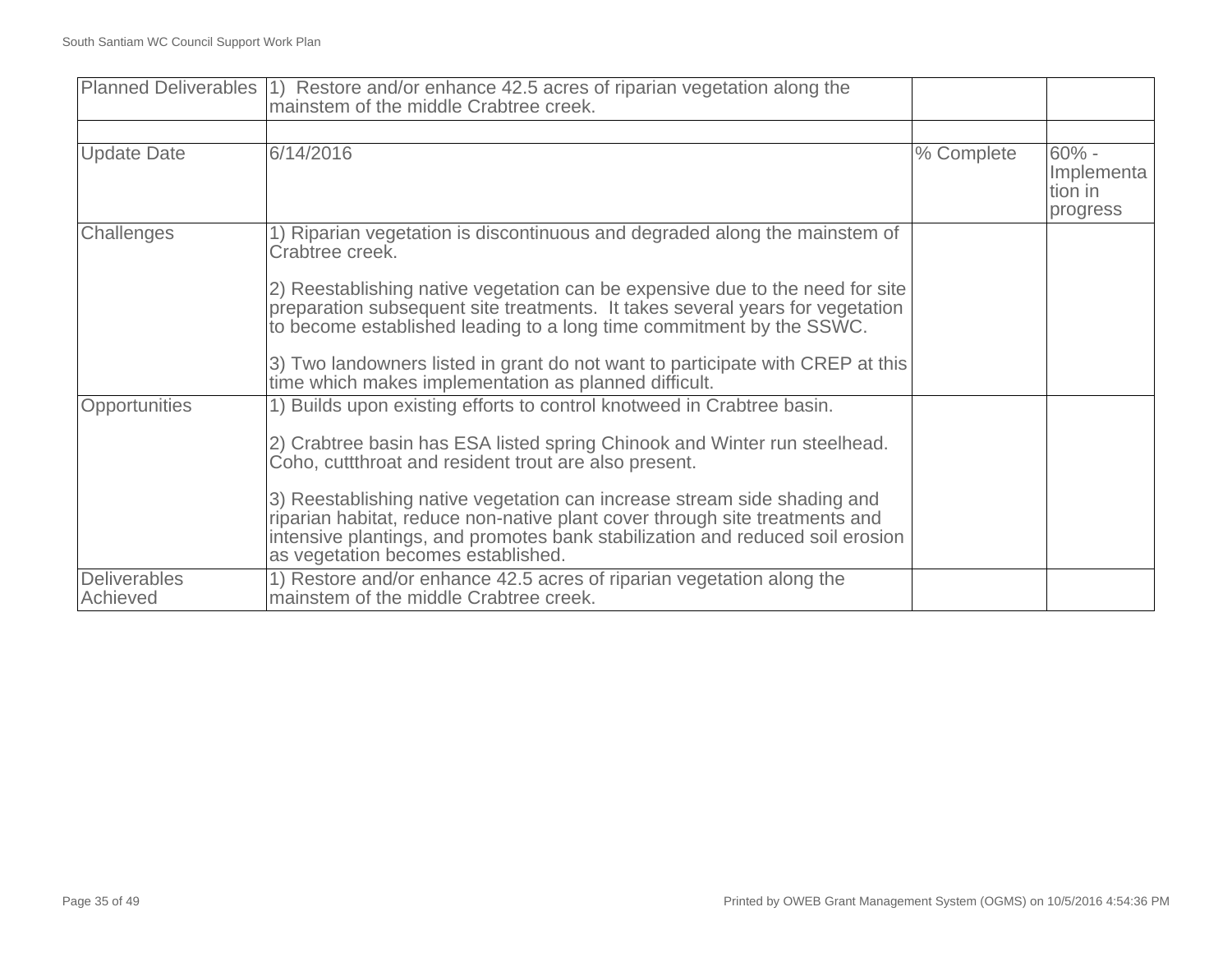| <b>Project Category: Restoration</b> |                                                                                                                                                                                                                                                                                 |                                  |                                                                                |
|--------------------------------------|---------------------------------------------------------------------------------------------------------------------------------------------------------------------------------------------------------------------------------------------------------------------------------|----------------------------------|--------------------------------------------------------------------------------|
| <b>Project Title</b>                 | Model Watershed Fish Passage                                                                                                                                                                                                                                                    | <b>OWEB Grant #</b>              |                                                                                |
| <b>Responsible Parties</b>           | <b>Coordinator/Executive Director</b>                                                                                                                                                                                                                                           | Priority                         | <b>High</b>                                                                    |
| <b>Project Description</b>           | Work with Linn County Road Department and private landowners/managers<br>to correct remaining fish passage barriers in the model watersheds of<br>McDowell and Hamilton Creeks.                                                                                                 | In Council<br><b>Action Plan</b> | <b>Yes</b>                                                                     |
| <b>Key Partners</b>                  | Linn County Road Department, private landowners, private industrial timber                                                                                                                                                                                                      |                                  |                                                                                |
| Limiting Factor(s)                   | Habitat Access - Impaired access to habitat, Knowledge Gaps - Lack of<br>Information                                                                                                                                                                                            |                                  |                                                                                |
|                                      |                                                                                                                                                                                                                                                                                 |                                  |                                                                                |
| <b>Original Date</b>                 | 2/13/2015                                                                                                                                                                                                                                                                       | % Complete                       | $5 - 30\%$ -<br>Conceptual/<br>Planning/Su<br>bmitting<br>Grant<br>application |
| Challenges                           | 1) Billy Creek, a tributary to Hamilton Creek, has several complicated issues<br>with regards to fish passage. These include multiple culvert barriers, small<br>farm reservoirs and unknowns with regard to the quality of existing instream<br>and adjacent riparian habitat. |                                  |                                                                                |
|                                      | 2) The lowest culvert barrier is at a county road and will be very expensive to<br>replace. The costs of replacement vs the benefit to the fisheries is unknown.                                                                                                                |                                  |                                                                                |
| Opportunities                        | 1) There is a very good understanding of fish passage at culvert needs<br>throughout the model watershed due to work performed by the SSWC and<br>Linn County.                                                                                                                  |                                  |                                                                                |
|                                      | 2) Jack creek which is a neighboring basin has had very good success with<br>replacing fish blocking culverts.                                                                                                                                                                  |                                  |                                                                                |
|                                      | 3) There are good working partnerships between the Linn County, private<br>landowners, private industrial timber owners and the SSWC.                                                                                                                                           |                                  |                                                                                |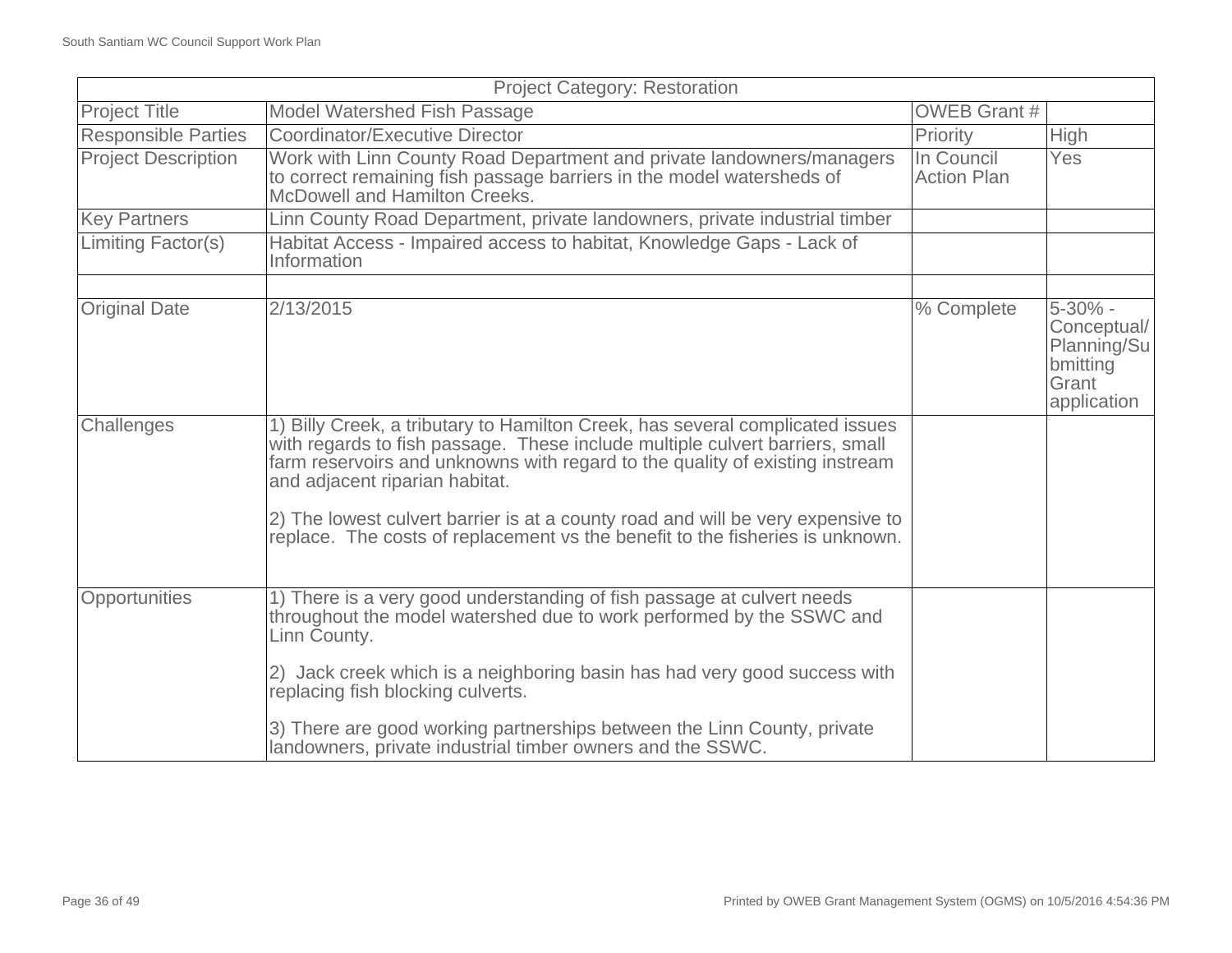|                                 | Planned Deliverables (1) Work with landowners and land managers to develop an action plan that<br>addresses fish passage on Billy Creek.                                                                                                                                                                                                                    |            |                                                                                |
|---------------------------------|-------------------------------------------------------------------------------------------------------------------------------------------------------------------------------------------------------------------------------------------------------------------------------------------------------------------------------------------------------------|------------|--------------------------------------------------------------------------------|
|                                 | 2) Work with County to correct fish passage barriers on Johnson and Morgan<br>Creeks (tributaries to McDowell Creek).                                                                                                                                                                                                                                       |            |                                                                                |
|                                 | 3) Assess potential fish passage barriers upstream of county road crossings<br>of Johnson and Morgan Creeks.                                                                                                                                                                                                                                                |            |                                                                                |
|                                 |                                                                                                                                                                                                                                                                                                                                                             |            |                                                                                |
| <b>Update Date</b>              | 6/14/2016                                                                                                                                                                                                                                                                                                                                                   | % Complete | $5 - 30\%$ -<br>Conceptual/<br>Planning/Su<br>bmitting<br>Grant<br>application |
| Challenges                      | 1) Billy Creek, a tributary to Hamilton Creek, has several complicated issues<br>with regards to fish passage. These include multiple culvert barriers, small<br>farm reservoirs and unknowns with regard to the quality of existing instream<br>and adjacent riparian habitat.                                                                             |            |                                                                                |
|                                 | 2) The lowest culvert barrier is at a county road and will be very expensive to<br>replace. The costs of replacement vs the benefit to the fisheries is unknown.<br>However, the biological benefit is most likely not justified at this time.                                                                                                              |            |                                                                                |
| Opportunities                   | 1) There is a very good understanding of fish passage at culvert needs<br>throughout the model watershed due to work performed by the SSWC and<br>Linn County.                                                                                                                                                                                              |            |                                                                                |
|                                 | 2) Jack creek which is a neighboring basin has had very good success with<br>replacing fish blocking culverts.                                                                                                                                                                                                                                              |            |                                                                                |
|                                 | 3) There are good working partnerships between the Linn County, private<br>landowners, private industrial timber owners and the SSWC.                                                                                                                                                                                                                       |            |                                                                                |
| <b>Deliverables</b><br>Achieved | 1) Work with landowners and land managers to develop an action plan that<br>addresses fish passage on Billy Creek.<br>2) Work with County to correct fish passage barriers on Johnson and Morgan<br>Creeks (tributaries to McDowell Creek).<br>3) Assess potential fish passage barriers upstream of county road crossings<br>of Johnson and Morgan Creeks. |            |                                                                                |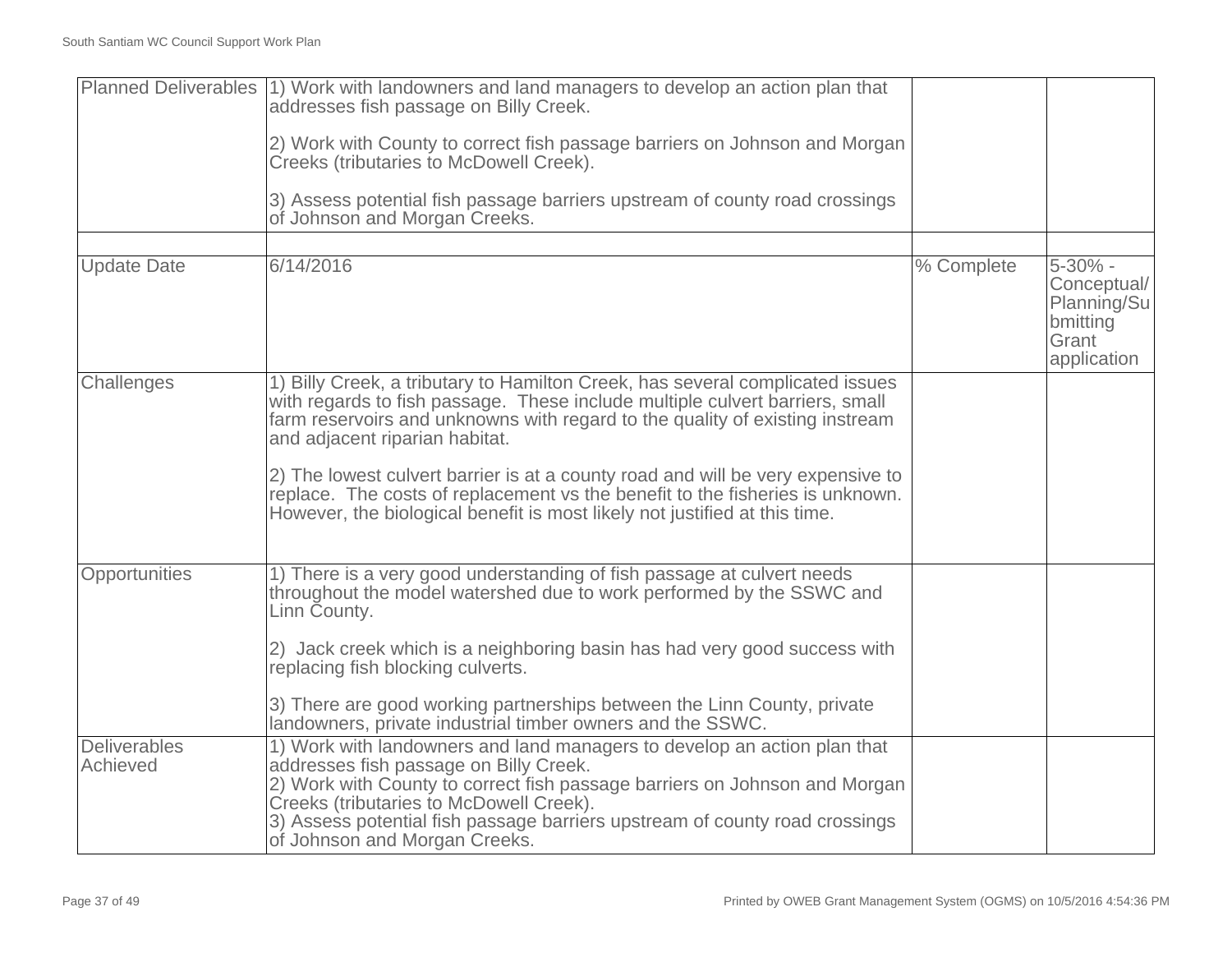| <b>Project Category: Restoration</b> |                                                                                                                                                                                                                                                                                                                                                                            |                                  |                                               |
|--------------------------------------|----------------------------------------------------------------------------------------------------------------------------------------------------------------------------------------------------------------------------------------------------------------------------------------------------------------------------------------------------------------------------|----------------------------------|-----------------------------------------------|
| <b>Project Title</b>                 | Model Watershed Riparian Restoration                                                                                                                                                                                                                                                                                                                                       | <b>OWEB Grant # 214-3999</b>     |                                               |
| <b>Responsible Parties</b>           | <b>Project Manager</b>                                                                                                                                                                                                                                                                                                                                                     | Priority                         | High                                          |
| <b>Project Description</b>           | Activities include robust riparian restoration over a 10 year period beginning<br>in 2009. Riparian restoration includes site preparation (mechanical/chemical<br>weed control), planting native trees and shrubs, and maintenance (weed<br>control/watering) until plantings are free-to-grow.                                                                            | In Council<br><b>Action Plan</b> | <b>Yes</b>                                    |
| <b>Key Partners</b>                  | FSA, NRCS, Meyer Memorial Trust, Bonneville Environmental Foundation                                                                                                                                                                                                                                                                                                       |                                  |                                               |
| Limiting Factor(s)                   | Physical habitat quality - Altered quailty of physical habitat, Water Quality -<br>Altered physical, chemical, or biological water characteristics.                                                                                                                                                                                                                        |                                  |                                               |
|                                      |                                                                                                                                                                                                                                                                                                                                                                            |                                  |                                               |
| <b>Original Date</b>                 | 2/13/2015                                                                                                                                                                                                                                                                                                                                                                  | % Complete                       | Ongoing<br>council<br>activity                |
| Challenges                           | 1) Demand for riparian restoration from landowners exceeds the supply of<br>funding, which leads to long wait times for landowners wanting to participate.<br>Riparian reforestation in Hamilton and McDowell creeks is limited by capitol<br>funding at this time.<br>2) Uncertainties in future funding can make planning and large scale contract<br>grows challenging. |                                  |                                               |
| Opportunities                        | 1) Leveraging the CREP program has been beneficial when addressing<br>larger acreage projects and has led to greater program efficiencies.<br>Partnerships between FSA / NRCS and SSWC continue to develop.<br>2) Working with the BEF and regional partners to develop contract grows for<br>bare root plants has lowered plant costs.                                    |                                  |                                               |
| <b>Planned Deliverables</b>          | 1) In 2015-2017 biennium, plant additional riparian acreage in Hamilton and<br>McDowell Creeks.<br>2) Maintain nearly 98 acres of riparian restoration that has occurred in these<br>sub-basins since 2010.                                                                                                                                                                |                                  |                                               |
| <b>Update Date</b>                   | 6/14/2016                                                                                                                                                                                                                                                                                                                                                                  | % Complete                       | $60\%$ -<br>Implementa<br>tion in<br>progress |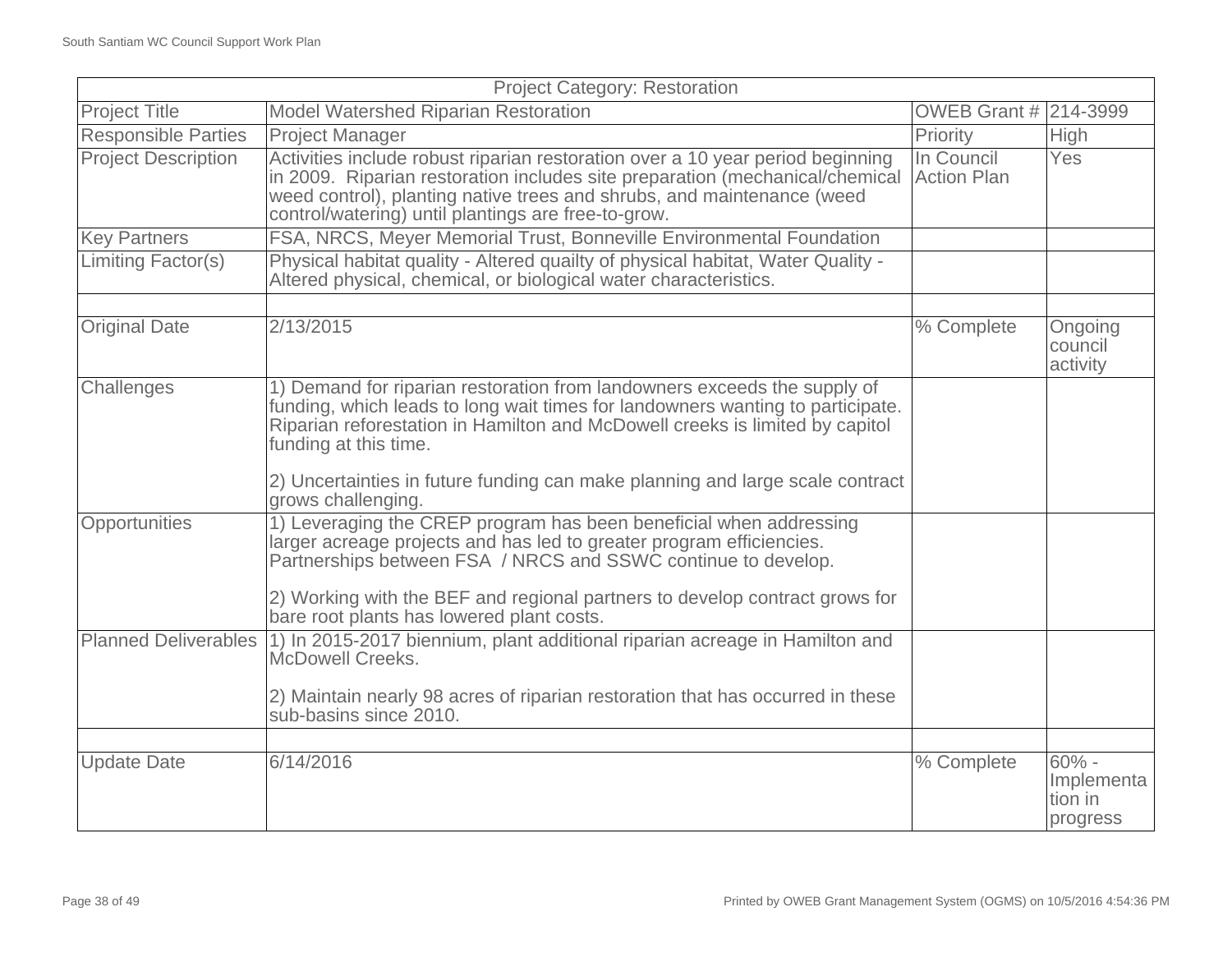| Challenges               | 1) Demand for riparian restoration from landowners exceeds the supply of<br>funding, which leads to long wait times for landowners wanting to participate.<br>Riparian reforestation in Hamilton and McDowell creeks is limited by capitol<br>funding at this time. |  |
|--------------------------|---------------------------------------------------------------------------------------------------------------------------------------------------------------------------------------------------------------------------------------------------------------------|--|
|                          | 2) Uncertainties in future funding can make planning and large scale contract<br>grows challenging.                                                                                                                                                                 |  |
|                          | 3) Linn county CREP no longer allows the Council to receives cost shares.<br>This eliminates the ability of low income landowners to participate in the<br>program and thus the Councils ability to recruit landowners for projects.                                |  |
| Opportunities            | 1) Leveraging the CREP program has been beneficial when addressing<br>larger acreage projects and has led to greater program efficiencies.<br>Partnerships between FSA / NRCS and SSWC continue to develop.                                                         |  |
|                          | 2) Working with the BEF and regional partners to develop contract grows for<br>bare root plants has lowered plant costs.                                                                                                                                            |  |
| Deliverables<br>Achieved | 1) In 2015-2017 biennium, plant additional riparian acreage in Hamilton and<br>McDowell Creeks.<br>2) Maintain nearly 98 acres of riparian restoration that has occurred in these<br>sub-basins since 2010.                                                         |  |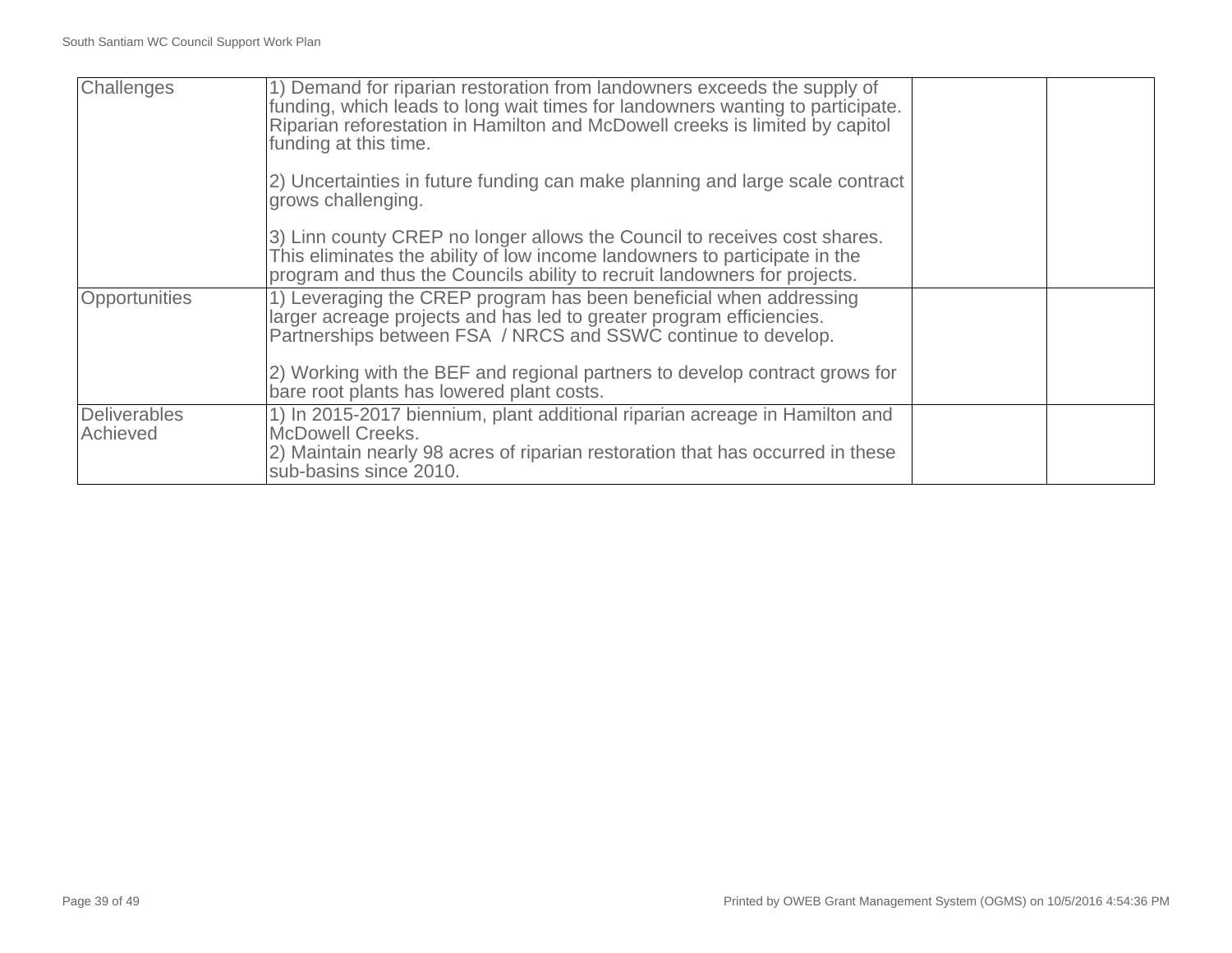| <b>Project Category: Restoration</b> |                                                                                                                                                                                                                                                                                                                                                                                                                                                                                                                                                                                                                                                                                                                                                                                                                                                                                                                                                                                                         |                       |                                                                      |
|--------------------------------------|---------------------------------------------------------------------------------------------------------------------------------------------------------------------------------------------------------------------------------------------------------------------------------------------------------------------------------------------------------------------------------------------------------------------------------------------------------------------------------------------------------------------------------------------------------------------------------------------------------------------------------------------------------------------------------------------------------------------------------------------------------------------------------------------------------------------------------------------------------------------------------------------------------------------------------------------------------------------------------------------------------|-----------------------|----------------------------------------------------------------------|
| <b>Project Title</b>                 | Moose Creek Steelhead Habitat Enhancement Project                                                                                                                                                                                                                                                                                                                                                                                                                                                                                                                                                                                                                                                                                                                                                                                                                                                                                                                                                       | OWEB Grant # 216-3004 |                                                                      |
| <b>Responsible Parties</b>           | Coordinator/Executive Director                                                                                                                                                                                                                                                                                                                                                                                                                                                                                                                                                                                                                                                                                                                                                                                                                                                                                                                                                                          | Priority              | High                                                                 |
| <b>Project Description</b>           | Moose creek is a tributary to the South Santiam River above Foster reservoir In Council<br>that has been identified as one of the core genetic strongholds of an<br>Endangered Species Act listed winter steelhead. A new trap and haul facility<br>built below Foster dam to facilitate recovery of the listed steelhead is<br>indicative of the importance of above Foster streams like Moose Creek for<br>the recovery of this species. Spawning and rearing habitat in Moose Creek<br>are compromised by past practices and have the potential to be greatly<br>improved by tipping stream adjacent whole trees with root wads into the<br>stream channel. This project proposes to pull over 60 stream adjacent large<br>(30" dbh - 45" dbh) conifers with intact root wads to create spawning and<br>rearing habitat for the winter steelhead. Whole trees with a full root wad are<br>less transient in a river system and have proven successful for habitat<br>enhancement in adjacent basins. | <b>Action Plan</b>    | Yes                                                                  |
| <b>Key Partners</b>                  | <b>USFS</b>                                                                                                                                                                                                                                                                                                                                                                                                                                                                                                                                                                                                                                                                                                                                                                                                                                                                                                                                                                                             |                       |                                                                      |
| Limiting Factor(s)                   | Physical habitat quality - Altered quailty of physical habitat, Water Quality -<br>Altered physical, chemical, or biological water characteristics.                                                                                                                                                                                                                                                                                                                                                                                                                                                                                                                                                                                                                                                                                                                                                                                                                                                     |                       |                                                                      |
|                                      |                                                                                                                                                                                                                                                                                                                                                                                                                                                                                                                                                                                                                                                                                                                                                                                                                                                                                                                                                                                                         |                       |                                                                      |
| <b>Original Date</b>                 | 6/14/2016                                                                                                                                                                                                                                                                                                                                                                                                                                                                                                                                                                                                                                                                                                                                                                                                                                                                                                                                                                                               | % Complete            | $50% -$<br>Design/Per<br>mit<br>completed/<br>materials<br>developed |
| Challenges                           | 1) Technical aspects of tipping large trees into the correct position and / or<br>moving the trees once tipped can be problematic.<br>2) Unforeseen circumstances in project implementation may necessitate<br>some changes to the project design.                                                                                                                                                                                                                                                                                                                                                                                                                                                                                                                                                                                                                                                                                                                                                      |                       |                                                                      |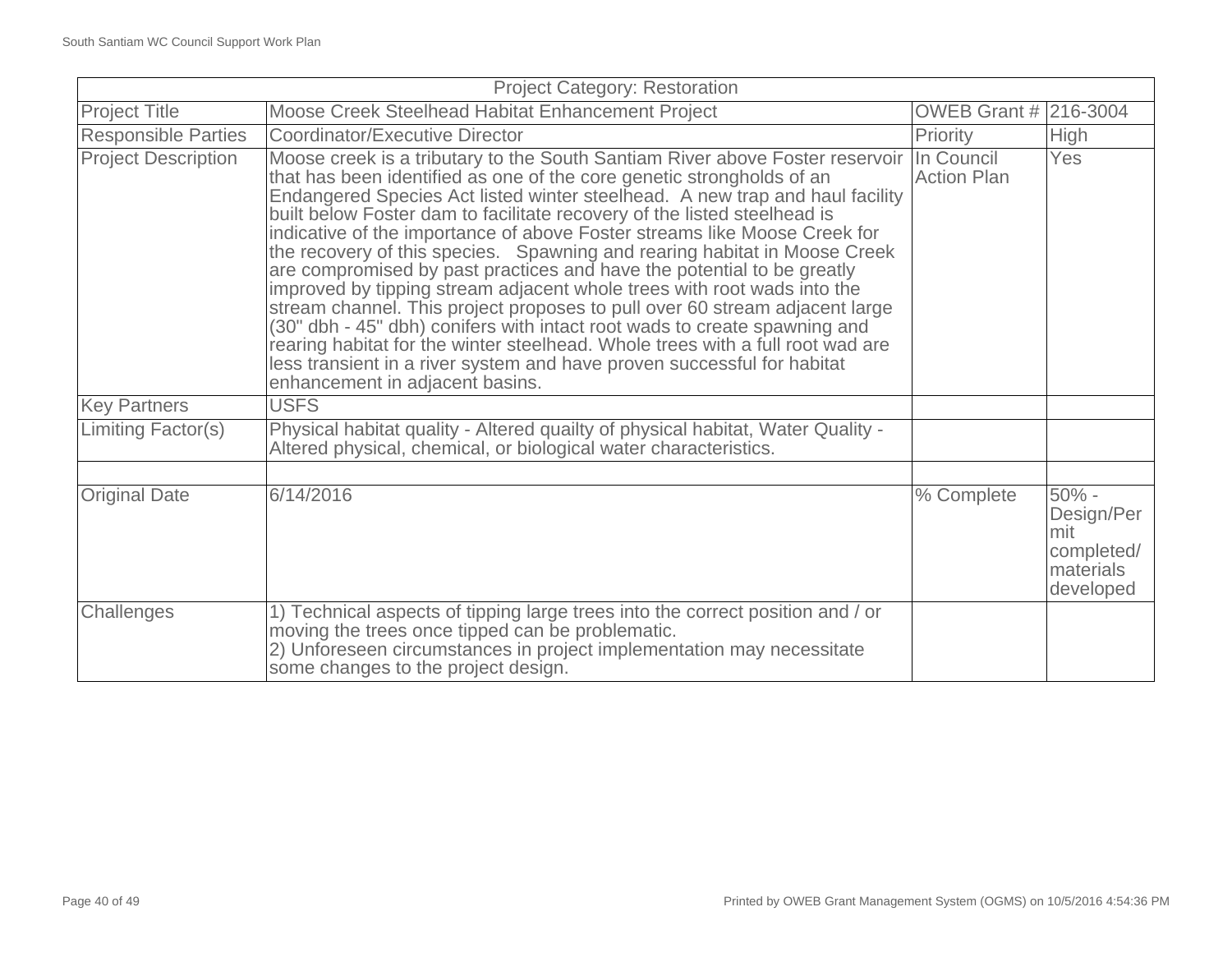| Opportunities | 1) Project is highly visible to stakeholders, who have strong interest in project<br>outcomes. Stakeholder buy in for future projects of similar type will be<br>influenced by this project.<br>2) Projects of this type have proven successful in fish habitat enhancement<br>within the South Santiam basin, as well as other Willamette valley basins<br>3) Steelhead are present in Moose Creek, greatly increasing chances of<br>project success.<br>4) Learning experience for this type type of project interms of cost, timing,<br>technical needs, and possible outcomes.<br>5) This project continues to build on the productive partnership between the<br>USFS and the SSWC. |  |
|---------------|------------------------------------------------------------------------------------------------------------------------------------------------------------------------------------------------------------------------------------------------------------------------------------------------------------------------------------------------------------------------------------------------------------------------------------------------------------------------------------------------------------------------------------------------------------------------------------------------------------------------------------------------------------------------------------------|--|
|               | Planned Deliverables (1) Tip up to 60 mature Douglas fir trees into the stream channel creating 9<br>locations within the basin.<br>2) Monitor results of the project.<br>3) Communicate findings to stakeholders and other interested parties.                                                                                                                                                                                                                                                                                                                                                                                                                                          |  |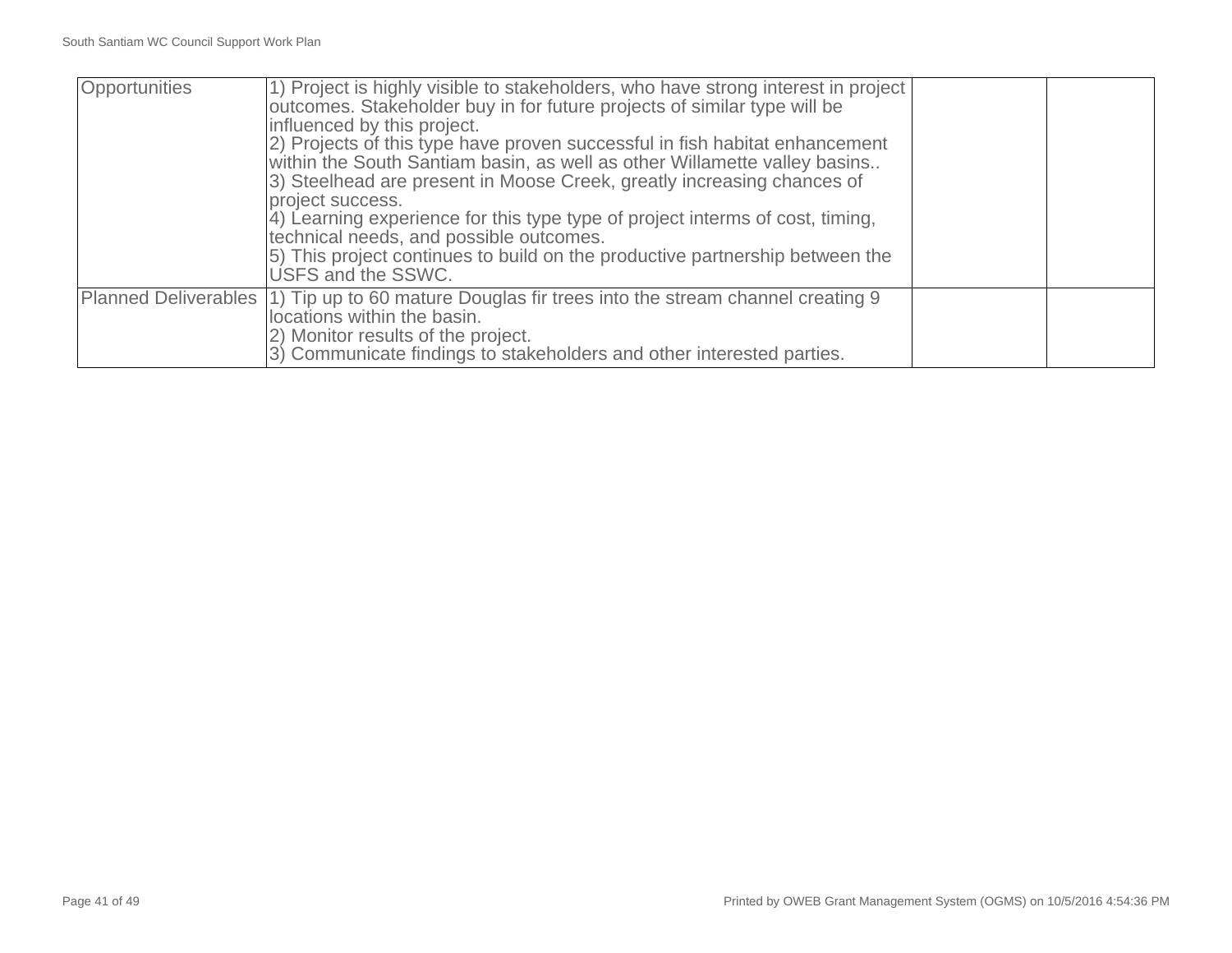| <b>Project Category: Restoration</b> |                                                                                                                                                                                                                   |                     |                               |
|--------------------------------------|-------------------------------------------------------------------------------------------------------------------------------------------------------------------------------------------------------------------|---------------------|-------------------------------|
| <b>Project Title</b>                 | <b>Small Grants</b>                                                                                                                                                                                               | <b>OWEB Grant #</b> |                               |
| <b>Responsible Parties</b>           | <b>Outreach/Education Coordinator</b>                                                                                                                                                                             | Priority            | Medium                        |
| <b>Project Description</b>           | OWEB Small Grants provide the SSWC a relatively fast and effective avenue In Council<br>to engage the community in small-scale restoration projects.                                                              | <b>Action Plan</b>  | Yes                           |
| <b>Key Partners</b>                  | Linn SWCD, Lebanon School District, Sweet Home School District                                                                                                                                                    |                     |                               |
| Limiting Factor(s)                   | Habitat Access - Impaired access to habitat, Physical habitat quality - Altered<br>quailty of physical habitat, Water Quality - Altered physical, chemical, or<br>biological water characteristics.               |                     |                               |
|                                      |                                                                                                                                                                                                                   |                     |                               |
| <b>Original Date</b>                 | 2/13/2015                                                                                                                                                                                                         | % Complete          | $30% -$<br>Funding<br>secured |
| Challenges                           | 1) Keeping the landowners committed and engaged to maintaining the<br>project after the small grant 2 year window has ended.                                                                                      |                     |                               |
|                                      | 2) Small grants are often used opportunistically and it can be difficult to fit<br>them into existing priorities.                                                                                                 |                     |                               |
| Opportunities                        | 1) Short turn around period is appealing and provides good opportunities to<br>connect with the community.                                                                                                        |                     |                               |
|                                      | 2) Small grants can be used to match other restoration programs (e.g.<br>CREP) or be used to transition a landowner into additional projects.                                                                     |                     |                               |
| <b>Planned Deliverables</b>          | 1) Continue to monitor 4-Sisters Ranch Habitat Enhancement small grant on<br>South Santiam River where 0.5 mile of riparian area was restored to native<br>trees and shrubs and invasive species were controlled. |                     |                               |
|                                      | 2) Continue working on Springbak farms project at mouth of Hamilton Creek<br>(model watershed).                                                                                                                   |                     |                               |
|                                      | 3) Continue working on restoration along South Santiam river in Sweet Home<br>(Camco / Youth Restoration).                                                                                                        |                     |                               |
|                                      | 4) Continue to monitor Ames Creek bank stabilization project.                                                                                                                                                     |                     |                               |
|                                      | 5) Working with landowner to match CREP with small grant program in<br>Crabtree Creek watershed.                                                                                                                  |                     |                               |
|                                      |                                                                                                                                                                                                                   |                     |                               |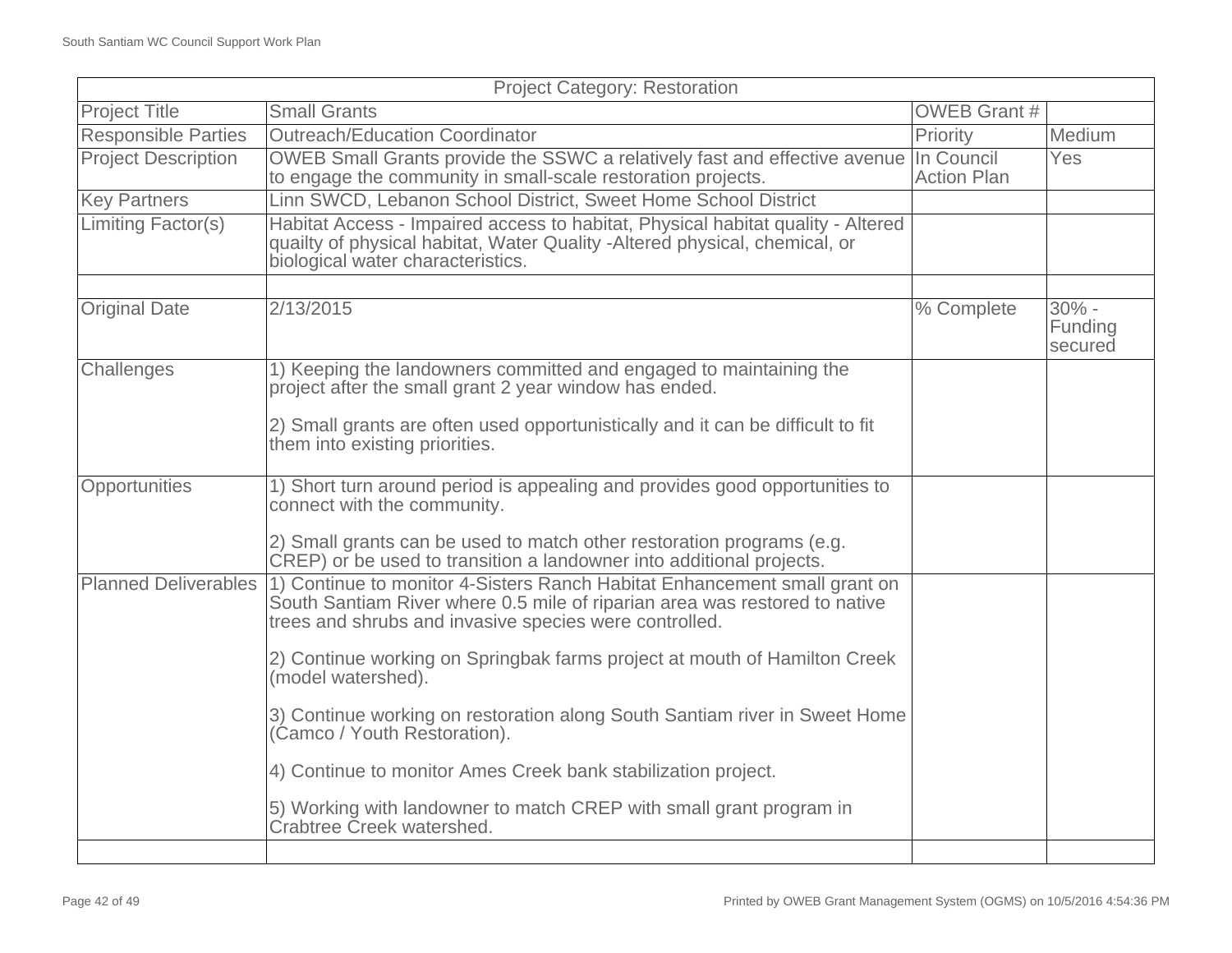| <b>Update Date</b>              | 6/14/2016                                                                                                                                                                                                                                                                                                                                                                                                                                                                                                                                                                                                                                            | % Complete | $60% -$<br>Implementa<br>tion in<br>progress |
|---------------------------------|------------------------------------------------------------------------------------------------------------------------------------------------------------------------------------------------------------------------------------------------------------------------------------------------------------------------------------------------------------------------------------------------------------------------------------------------------------------------------------------------------------------------------------------------------------------------------------------------------------------------------------------------------|------------|----------------------------------------------|
| Challenges                      | 1) Keeping the landowners committed and engaged to maintaining the<br>project after the small grant 2 year window has ended.                                                                                                                                                                                                                                                                                                                                                                                                                                                                                                                         |            |                                              |
|                                 | 2) Small grants are often used opportunistically and it can be difficult to fit<br>them into existing priorities.                                                                                                                                                                                                                                                                                                                                                                                                                                                                                                                                    |            |                                              |
|                                 | 3) Small grants have limited funding which reduces project impact.                                                                                                                                                                                                                                                                                                                                                                                                                                                                                                                                                                                   |            |                                              |
|                                 | 4) Council does not receive fiscal for small grants which reduces council<br>revenue stream.                                                                                                                                                                                                                                                                                                                                                                                                                                                                                                                                                         |            |                                              |
|                                 | 5) Small grant forms are slightly different than other OWEB grants leading to<br>lack of consistency.                                                                                                                                                                                                                                                                                                                                                                                                                                                                                                                                                |            |                                              |
| Opportunities                   | 1) Short turn around period is appealing and provides good opportunities to<br>connect with the community.                                                                                                                                                                                                                                                                                                                                                                                                                                                                                                                                           |            |                                              |
|                                 | 2) Small grants can be used to match other restoration programs (e.g.<br>CREP) or be used to transition a landowner into additional projects.                                                                                                                                                                                                                                                                                                                                                                                                                                                                                                        |            |                                              |
| <b>Deliverables</b><br>Achieved | 1) Continue to monitor 4-Sisters Ranch Habitat Enhancement small grant on<br>South Santiam River where 0.5 mile of riparian area was restored to native<br>trees and shrubs and invasive species were controlled.<br>2) Continue working on Springbak farms project at mouth of Hamilton Creek<br>(model watershed).<br>3) Continue working on restoration along South Santiam river in Sweet Home<br>(Camco / Youth Restoration).<br>4) Continue to monitor Ames Creek bank stabilization project.<br>5) Continue with Studhorse creek project.<br>6) Working with landowner to match CREP with small grant program in<br>Crabtree Creek watershed. |            |                                              |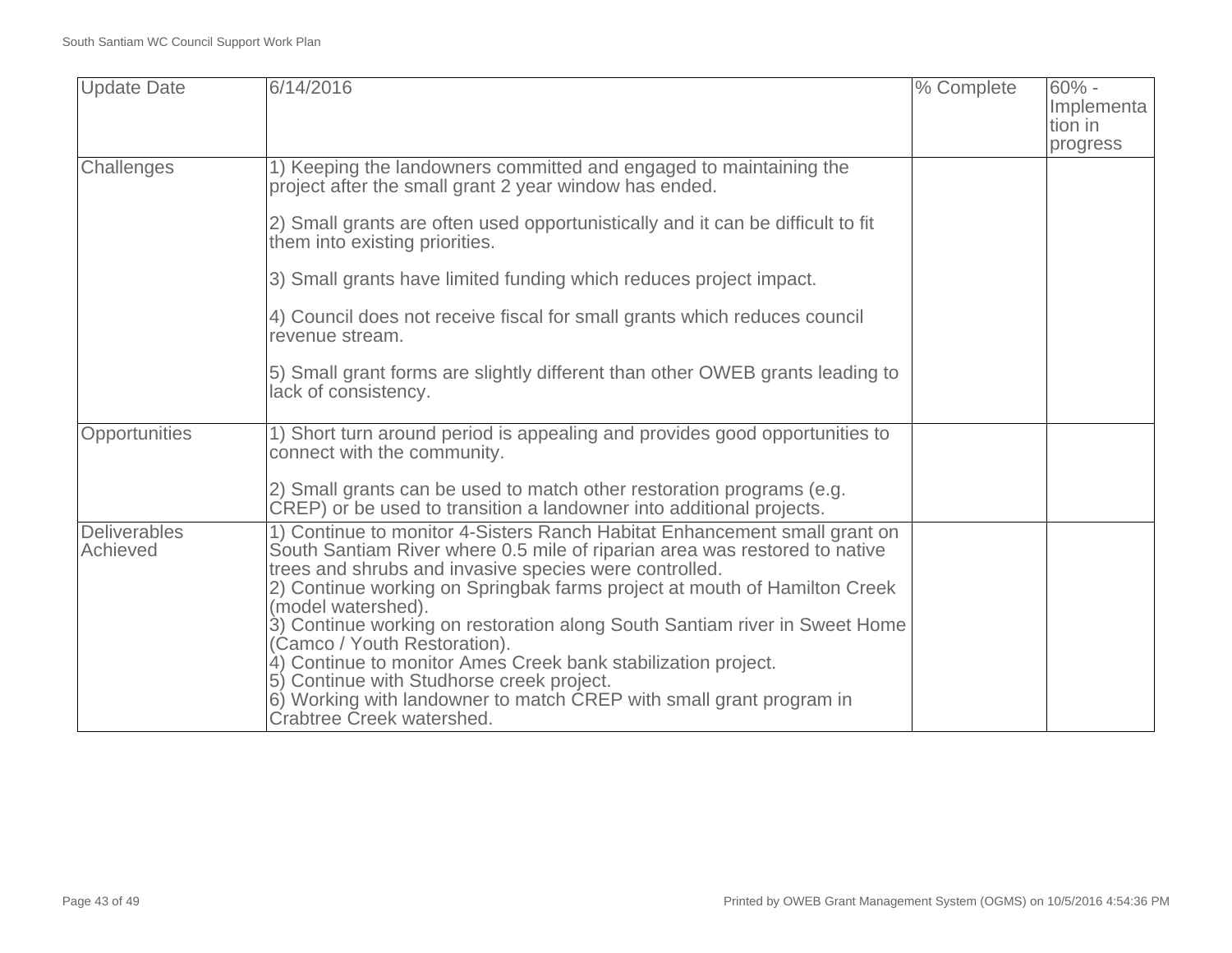| <b>Project Category: Restoration</b> |                                                                                                                                                                                                                                                                                                                                                                                                                                                                                                                                                                                                                                                                                                                                                                                                                                                                                                                                                                                                                                                                           |                                  |                                                                         |
|--------------------------------------|---------------------------------------------------------------------------------------------------------------------------------------------------------------------------------------------------------------------------------------------------------------------------------------------------------------------------------------------------------------------------------------------------------------------------------------------------------------------------------------------------------------------------------------------------------------------------------------------------------------------------------------------------------------------------------------------------------------------------------------------------------------------------------------------------------------------------------------------------------------------------------------------------------------------------------------------------------------------------------------------------------------------------------------------------------------------------|----------------------------------|-------------------------------------------------------------------------|
| <b>Project Title</b>                 | Soda Fork Habitat Improvement                                                                                                                                                                                                                                                                                                                                                                                                                                                                                                                                                                                                                                                                                                                                                                                                                                                                                                                                                                                                                                             | <b>OWEB Grant #</b>              | 213-3067                                                                |
| <b>Responsible Parties</b>           | Coordinator/Executive Director                                                                                                                                                                                                                                                                                                                                                                                                                                                                                                                                                                                                                                                                                                                                                                                                                                                                                                                                                                                                                                            | Priority                         | High                                                                    |
| <b>Project Description</b>           | Soda Fork Creek is a major tributary to the South Santiam River above<br>Foster Dam. Soda Fork is used by Upper Willamette spring Chinook and<br>winter steelhead, with both species listed as "threatened" under the<br>Endangered Species Act. High-quality spawning and rearing habitat is limited<br>for Chinook and steelhead in the South Santiam watershed. The proposed<br>solution is to improve the quality of rearing habitat, increase spawning<br>habitat, and add features that will enhance ecosystem resiliency. This project<br>placed 34 full-length trees, with root wads attached, into approximately 0.7<br>miles of Soda Fork. Standard OWEB post-project effectiveness protocols will<br>be used, as well as annual visual inspections by hydrology and fisheries<br>specialists from the USFS. Regularly scheduled USFS stream surveys for<br>aquatic habitat indices will also measure project effectiveness. OWEB funds<br>will be used for contracted services, project management, fiscal admin, and<br>post-implementation status reporting. | In Council<br><b>Action Plan</b> | <b>Yes</b>                                                              |
| <b>Key Partners</b>                  | <b>Sweet Home Ranger District</b>                                                                                                                                                                                                                                                                                                                                                                                                                                                                                                                                                                                                                                                                                                                                                                                                                                                                                                                                                                                                                                         |                                  |                                                                         |
| <b>Limiting Factor(s)</b>            | Physical habitat quality - Altered quailty of physical habitat                                                                                                                                                                                                                                                                                                                                                                                                                                                                                                                                                                                                                                                                                                                                                                                                                                                                                                                                                                                                            |                                  |                                                                         |
|                                      |                                                                                                                                                                                                                                                                                                                                                                                                                                                                                                                                                                                                                                                                                                                                                                                                                                                                                                                                                                                                                                                                           |                                  |                                                                         |
| <b>Original Date</b>                 | 2/13/2015                                                                                                                                                                                                                                                                                                                                                                                                                                                                                                                                                                                                                                                                                                                                                                                                                                                                                                                                                                                                                                                                 | % Complete                       | $85% -$<br>Report<br>writing/data<br>analysis/pro<br>ject<br>evaluation |
| Challenges                           | 1) The original plan involved tipping 40 tress, but funding only allowed 34<br>trees to be tipped.<br>2) Technical aspects of tipping trees into the correct position and / or moving                                                                                                                                                                                                                                                                                                                                                                                                                                                                                                                                                                                                                                                                                                                                                                                                                                                                                     |                                  |                                                                         |
|                                      | the trees once tipped could at times be problematic.                                                                                                                                                                                                                                                                                                                                                                                                                                                                                                                                                                                                                                                                                                                                                                                                                                                                                                                                                                                                                      |                                  |                                                                         |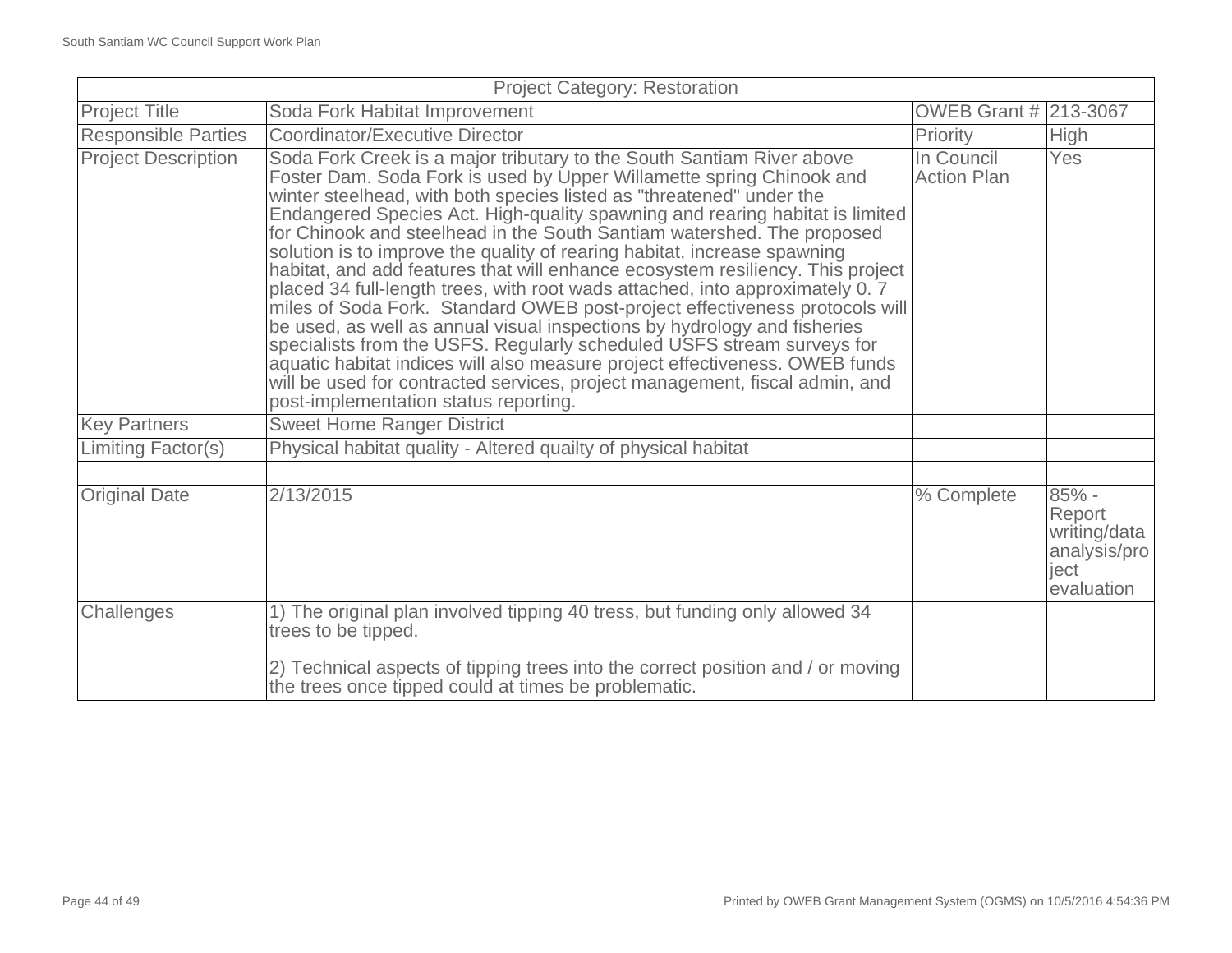| Opportunities               | 1) Project was highly visible amongst stakeholders as was interest in project<br>outcomes. Stakeholder buy in for future projects of similar type will be<br>influenced by this project. |            |                                                   |
|-----------------------------|------------------------------------------------------------------------------------------------------------------------------------------------------------------------------------------|------------|---------------------------------------------------|
|                             | 2) Steelhead redds were documented less than 1 year post implementation<br>at the project site, indicating one measure of project success.                                               |            |                                                   |
|                             | 3) Learning experience for this type type of project interms of cost, timing,<br>technical needs, and possible outcomes.                                                                 |            |                                                   |
|                             | 4) This project continues to build on the productive partnership between the<br>USFS and the SSWC.                                                                                       |            |                                                   |
| <b>Planned Deliverables</b> | 1) Continue to evaluate in-stream habitat changes from the 34 Douglas fir<br>trees pulled into lower Soda Fork.                                                                          |            |                                                   |
|                             | 2) Continue post - implementation monitoring.                                                                                                                                            |            |                                                   |
|                             | 3) Communicate findings to stakeholders and other interested parties.                                                                                                                    |            |                                                   |
|                             |                                                                                                                                                                                          |            |                                                   |
| <b>Update Date</b>          | 6/14/2016                                                                                                                                                                                | % Complete | 95% -<br>Maintenanc<br>e/Monitorin<br>g/Education |
| Challenges                  | 1) The original plan involved tipping 40 tress, but funding only allowed 34<br>trees to be tipped.                                                                                       |            |                                                   |
|                             | 2) Technical aspects of tipping trees into the correct position and / or moving<br>the trees once tipped could at times be problematic.                                                  |            |                                                   |
| Opportunities               | 1) Project was highly visible amongst stakeholders as was interest in project<br>outcomes. Stakeholder buy in for future projects of similar type will be<br>influenced by this project. |            |                                                   |
|                             | 2) Steelhead redds were documented less than 1 year post implementation<br>at the project site, indicating one measure of project success.                                               |            |                                                   |
|                             | 3) Learning experience for this type type of project interms of cost, timing,<br>technical needs, and possible outcomes.                                                                 |            |                                                   |
|                             | 4) This project continues to build on the productive partnership between the<br>USFS and the SSWC.                                                                                       |            |                                                   |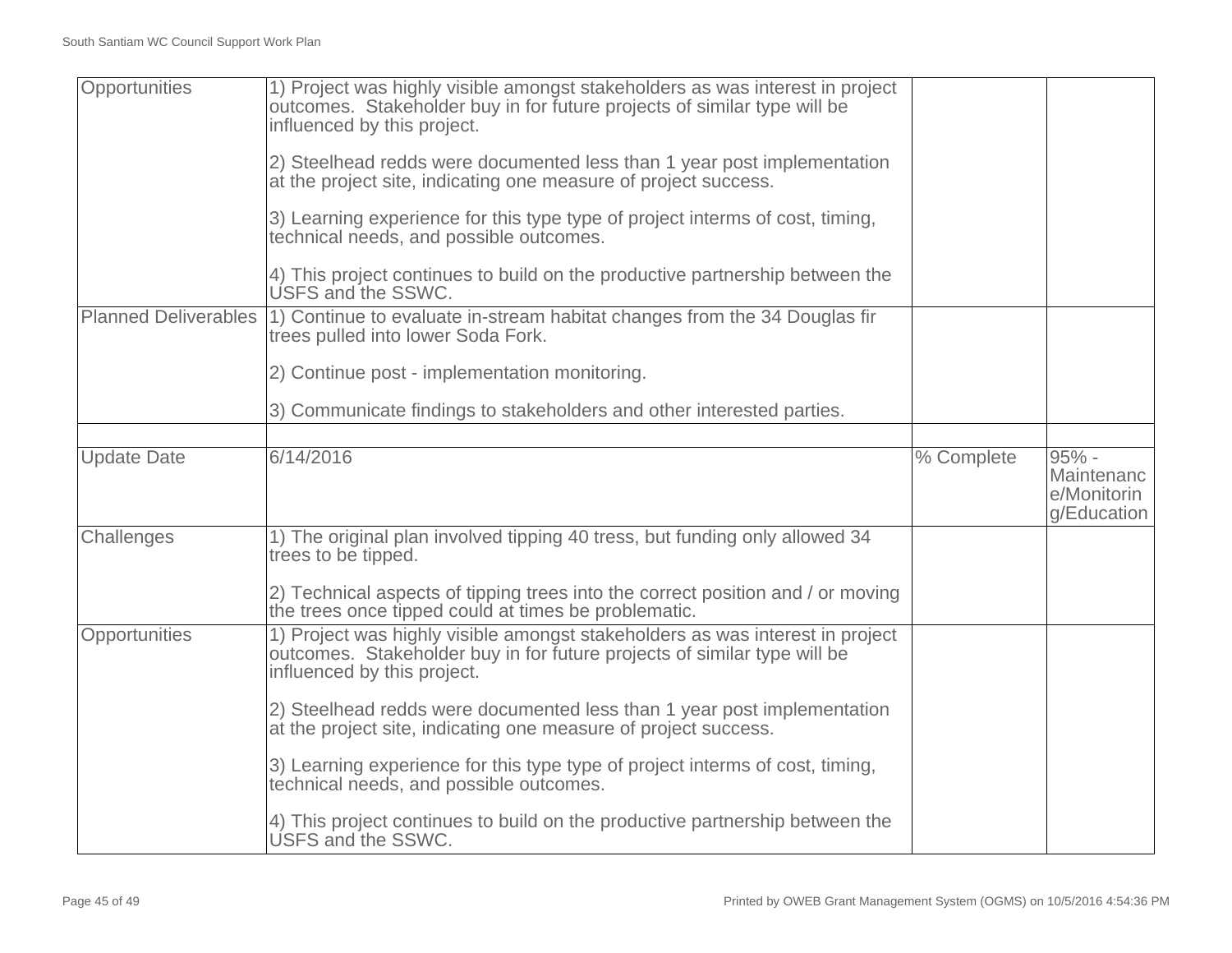| Deliverables<br>Achieved | 1) Continue to evaluate in-stream habitat changes from the 34 Douglas fir<br>trees pulled into lower Soda Fork.         |  |
|--------------------------|-------------------------------------------------------------------------------------------------------------------------|--|
|                          | [2] Continue post - implementation monitoring.<br>3) Communicate findings to stakeholders and other interested parties. |  |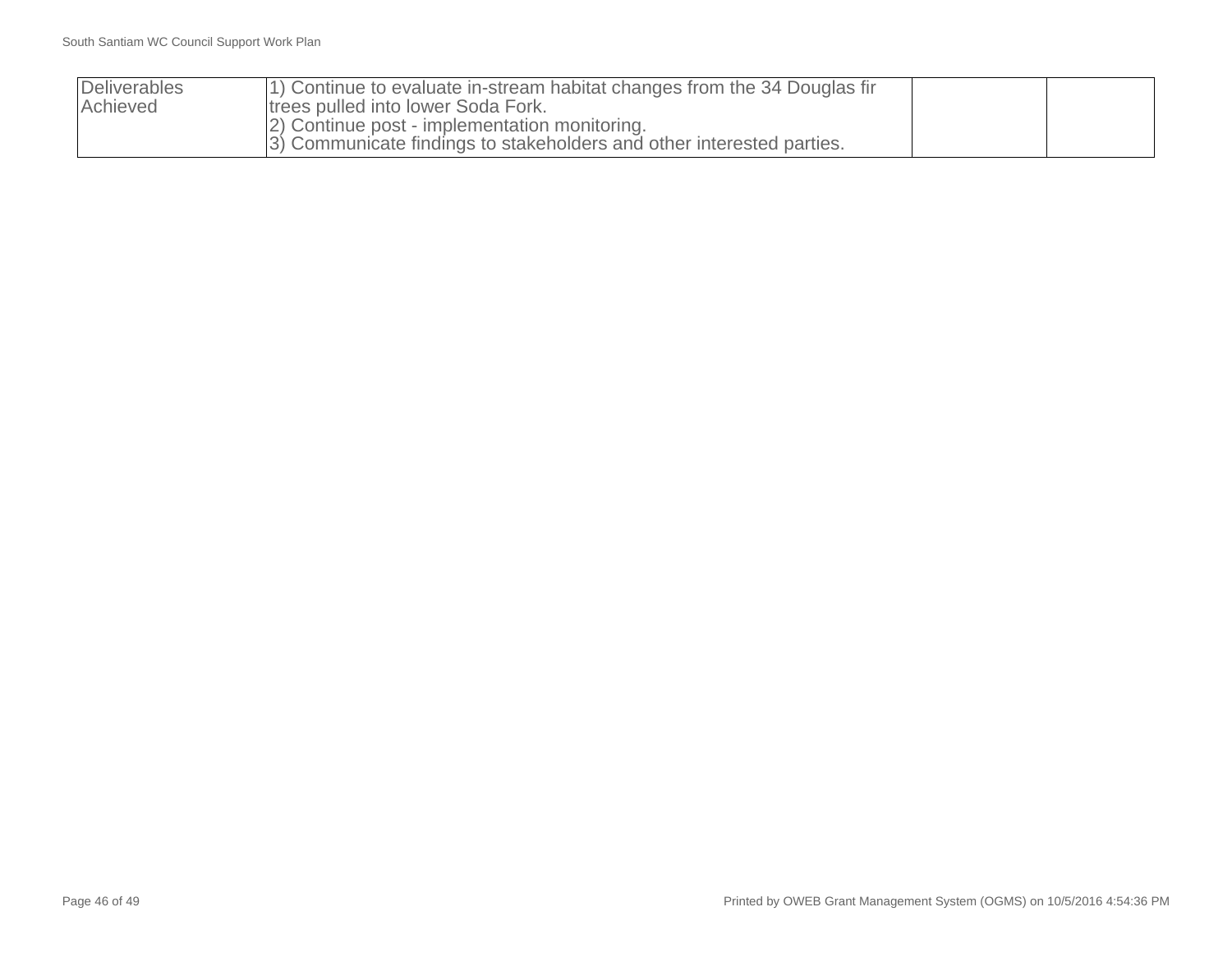| <b>Project Category: Restoration</b> |                                                                                                                                                                                                                          |                                  |                                                                           |
|--------------------------------------|--------------------------------------------------------------------------------------------------------------------------------------------------------------------------------------------------------------------------|----------------------------------|---------------------------------------------------------------------------|
| <b>Project Title</b>                 | <b>Wiley Creek Restoration</b>                                                                                                                                                                                           | <b>OWEB Grant #</b>              |                                                                           |
| <b>Responsible Parties</b>           | Coordinator/Executive Director                                                                                                                                                                                           | Priority                         | Emerging                                                                  |
| <b>Project Description</b>           | Work with private landowners, private industrial timber, and the USFS to<br>restore and enhance in-stream and riparian habitat in Wiley Creek<br>watershed.                                                              | In Council<br><b>Action Plan</b> | <b>No</b>                                                                 |
| <b>Key Partners</b>                  | Sweet Home Ranger District, Cascade Timber Consulting, FSA, NRCS                                                                                                                                                         |                                  |                                                                           |
| Limiting Factor(s)                   | Staff capacity development, Physical habitat quality - Altered quailty of<br>physical habitat, Water Quality - Altered physical, chemical, or biological<br>water characteristics., Knowledge Gaps - Lack of Information |                                  |                                                                           |
|                                      |                                                                                                                                                                                                                          |                                  |                                                                           |
| <b>Original Date</b>                 | 2/13/2015                                                                                                                                                                                                                | % Complete                       | 5-30% -<br>Conceptual/<br>Planning/Su<br>bmitting<br>Grant<br>application |
| Challenges                           | 1) Gauging land owner interest in restoration is unclear, but ongoing.                                                                                                                                                   |                                  |                                                                           |
|                                      | 2) One major private timber landowner with holdings in Wiley Creek and<br>adjacent basins, pulled out of a separate restoration project. This landowner<br>will need to be reengaged.                                    |                                  |                                                                           |
|                                      | 3) Wiley creek is characterized as having "flashy" or a dynamic hydrograph.<br>Due to conditions such as this, careful planning will be required for any<br>instream wood placement.                                     |                                  |                                                                           |
|                                      | 4) Stream temperature is most likely an issue for some parts of the basin.                                                                                                                                               |                                  |                                                                           |
| Opportunities                        | 1) Wiley creek is below Foster and Green Peter dams. Mainstem access is<br>available for stream fishes.                                                                                                                  |                                  |                                                                           |
|                                      | 2) Wiley creek has a good population of steelhead and is an ODFW index<br>reach (e.g. a site of fish surveys).                                                                                                           |                                  |                                                                           |
|                                      | 3) Strong partnerships with USFS and other industrial landowners make for<br>good opportunities for projects.                                                                                                            |                                  |                                                                           |
|                                      | 4) Fish passage at stream culverts has been corrected at numerous sites on<br>the mainstem of Wiley creek, yet Little Wiley Creek may have issues.                                                                       |                                  |                                                                           |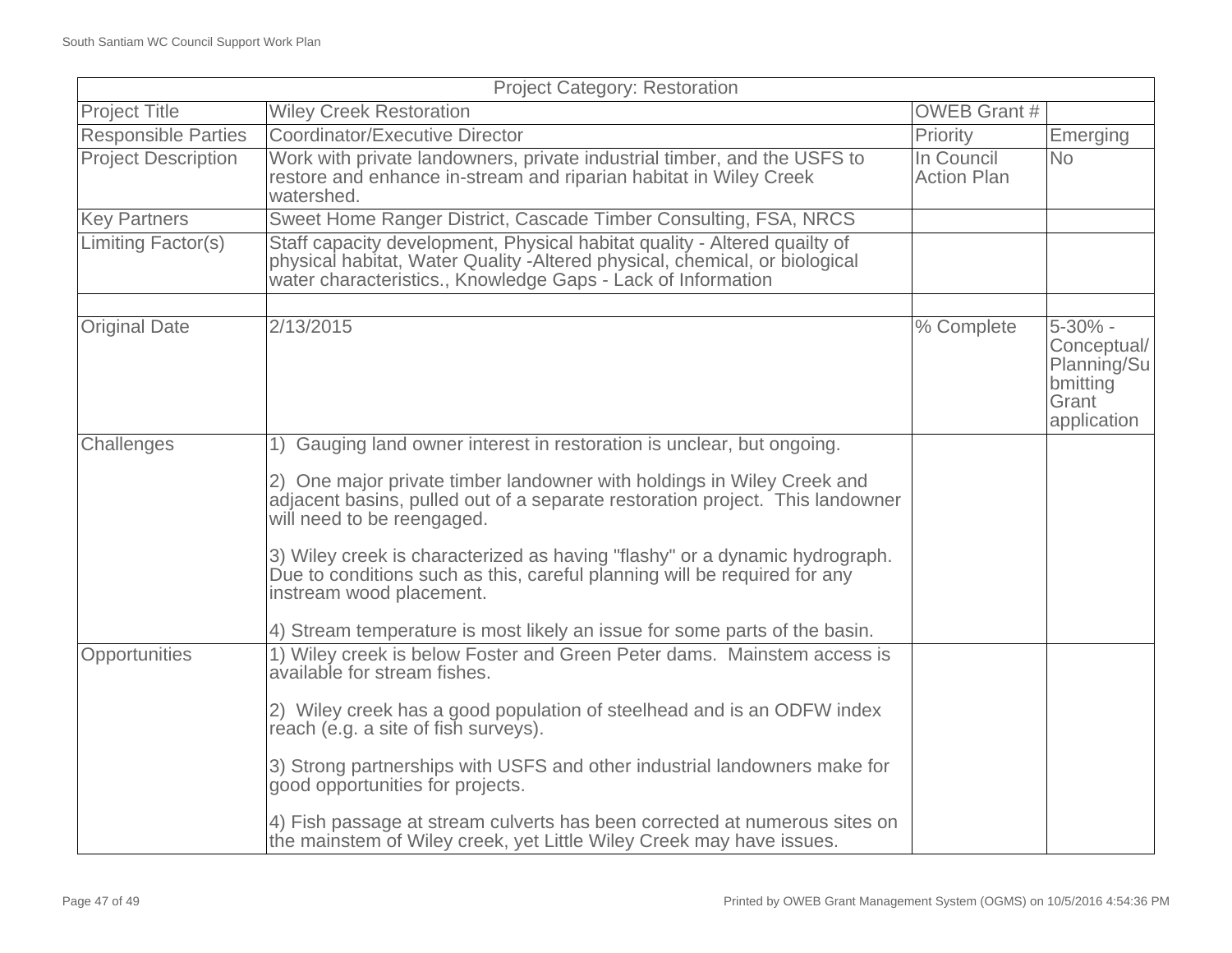|                    | Planned Deliverables (1) Placement of large wood structures where feasible and<br>landowners/managers are agreeable.                                                                  |            |                                                                           |
|--------------------|---------------------------------------------------------------------------------------------------------------------------------------------------------------------------------------|------------|---------------------------------------------------------------------------|
|                    | 2) Working with private landowners lower in the system to enhance and<br>restore riparian areas.                                                                                      |            |                                                                           |
|                    | 3) Hold community meetings to gauge local response to watershed<br>restoration, identify areas of concern, and listen to community ideas.                                             |            |                                                                           |
|                    |                                                                                                                                                                                       |            |                                                                           |
| <b>Update Date</b> | 6/14/2016                                                                                                                                                                             | % Complete | 5-30% -<br>Conceptual/<br>Planning/Su<br>bmitting<br>Grant<br>application |
| Challenges         | 1) Gauging land owner interest in restoration is unclear, but ongoing.                                                                                                                |            |                                                                           |
|                    | 2) One major private timber landowner with holdings in Wiley Creek and<br>adjacent basins, pulled out of a separate restoration project. This landowner<br>will need to be reengaged. |            |                                                                           |
|                    | 3) Wiley creek is characterized as having "flashy" or a dynamic hydrograph.<br>Due to conditions such as this, careful planning will be required for any<br>instream wood placement.  |            |                                                                           |
|                    | 4) Stream temperature is most likely an issue for some parts of the basin.                                                                                                            |            |                                                                           |
| Opportunities      | 1) Wiley creek is below Foster and Green Peter dams. Mainstem access is<br>available for stream fishes.                                                                               |            |                                                                           |
|                    | 2) Wiley creek has a good population of steelhead and is an ODFW index<br>reach (e.g. a site of fish surveys).                                                                        |            |                                                                           |
|                    | 3) Strong partnerships with USFS and other industrial landowners make for<br>good opportunities for projects.                                                                         |            |                                                                           |
|                    | 4) Fish passage at stream culverts has been corrected at numerous sites on<br>the mainstem of Wiley creek, yet Little Wiley Creek may have issues.                                    |            |                                                                           |